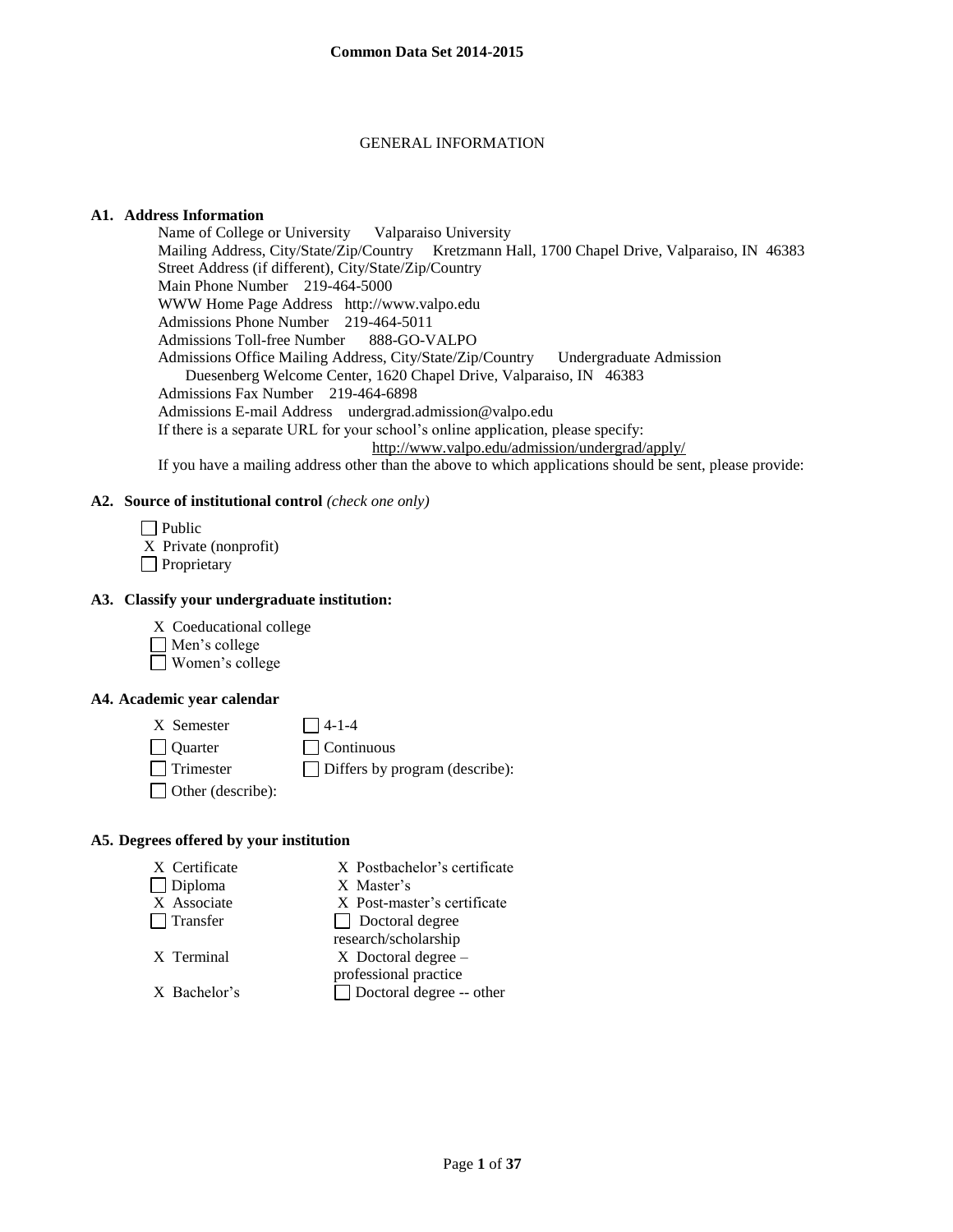## **B. ENROLLMENT AND PERSISTENCE**

**B1. Institutional Enrollment—Men and Women** Provide numbers of students for each of the following categories as of the institution's official fall reporting date or as of October 15, 2014. Note: Report students formerly designated as "first professional" in the graduate cells.

|                                                        | <b>FULL-TIME</b> |       | <b>PART-TIME</b> |              |
|--------------------------------------------------------|------------------|-------|------------------|--------------|
|                                                        | Men              | Women | Men              | Women        |
| <b>Undergraduates</b>                                  |                  |       |                  |              |
| Degree-seeking, first-time<br>freshmen                 | 325              | 389   | $\mathbf{0}$     | $\mathbf{0}$ |
| Other first-year, degree-<br>seeking                   | 29               | 20    | 4                | 1            |
| All other degree-seeking                               | 1155             | 1219  | 41               | 36           |
| Total degree-seeking                                   | 1509             | 1628  | 45               | 37           |
| All other undergraduates<br>enrolled in credit courses | 11               | 11    | 8                | 11           |
| Total undergraduates                                   | 1520             | 1639  | 53               | 48           |
| <b>Graduate</b>                                        |                  |       |                  |              |
| Degree-seeking, first-time                             | 187              | 179   | 34               | 43           |
| All other degree-seeking                               | 252              | 255   | 143              | 143          |
| All other graduates enrolled<br>in credit courses      | 1                | 3     | $\overline{4}$   | 12           |
| Total graduate                                         | 440              | 437   | 181              | 198          |

Total all undergraduates: \_\_\_\_\_3260\_\_\_\_\_\_\_\_\_\_

Total all graduate: \_\_\_\_\_1256\_\_\_\_\_\_\_\_

GRAND TOTAL ALL STUDENTS: \_\_\_\_4516\_\_\_\_\_\_\_\_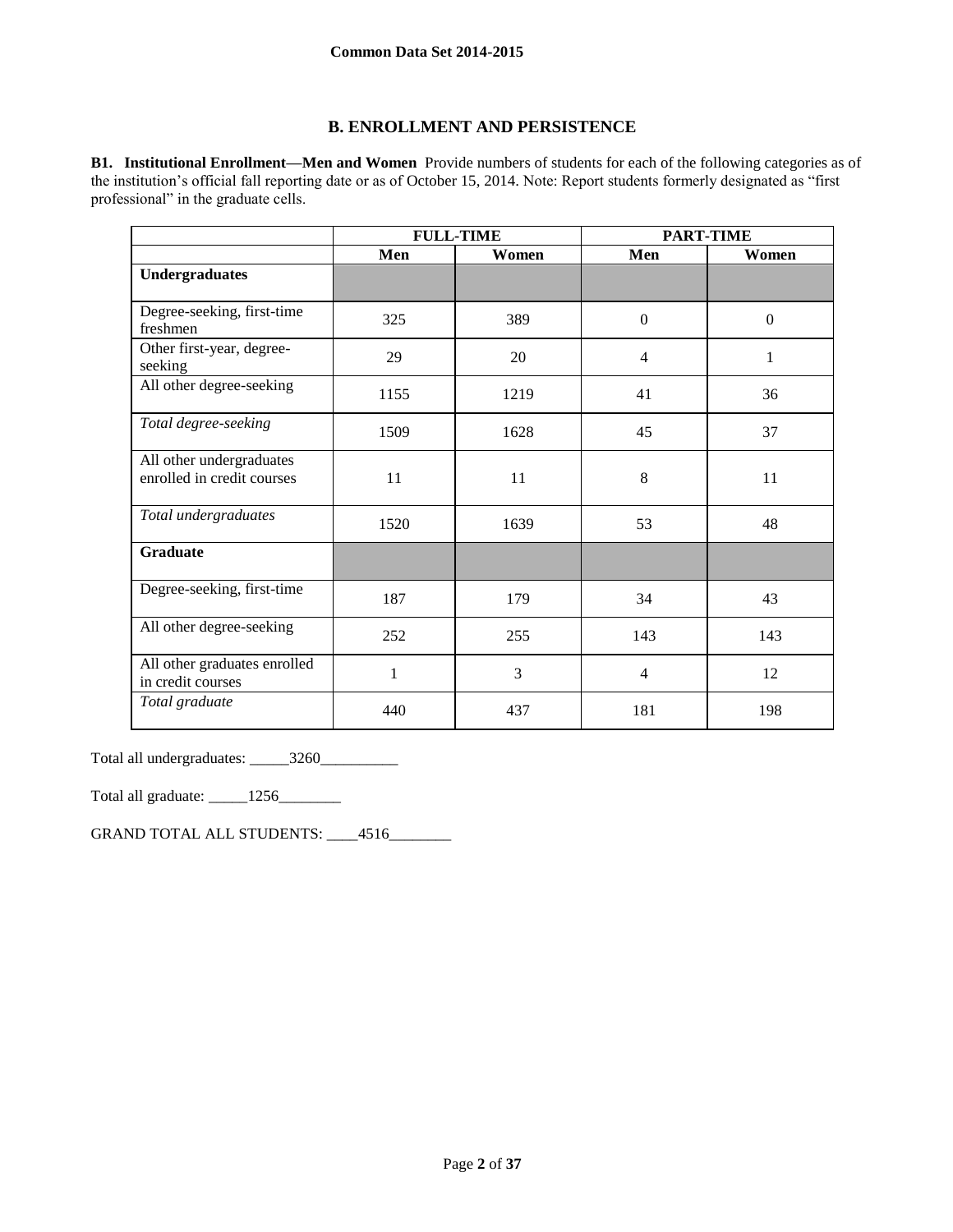**B2. Enrollment by Racial/Ethnic Category.** Provide numbers of undergraduate students for each of the following categories as of the institution's official fall reporting date or as of October 15, 2014. Include international students only in the category "Nonresident aliens." Complete the "Total Undergraduates" column only if you cannot provide data for the first two columns. Report as your institution reports to IPEDS: persons who are Hispanic should be reported only on the Hispanic line, not under any race, and persons who are non-Hispanic multi-racial should be reported only under "Two or more races."

|                                                            | Degree-seeking<br><b>First-time First year</b> | Degree-seeking<br><b>Undergraduates</b><br>(include first-time<br>first-year) | <b>Total</b><br><b>Undergraduates</b><br>(both degree- and non-<br>degree-seeking) |
|------------------------------------------------------------|------------------------------------------------|-------------------------------------------------------------------------------|------------------------------------------------------------------------------------|
| Nonresident aliens                                         | 36                                             | 253                                                                           |                                                                                    |
| Hispanic/Latino                                            | 68                                             | 248                                                                           |                                                                                    |
| Black or African American, non-<br>Hispanic                | 43                                             | 170                                                                           |                                                                                    |
| White, non-Hispanic                                        | 517                                            | 2362                                                                          |                                                                                    |
| American Indian or Alaska Native, non-<br>Hispanic         | 5                                              | 9                                                                             |                                                                                    |
| Asian, non-Hispanic                                        | 16                                             | 57                                                                            |                                                                                    |
| Native Hawaiian or other Pacific<br>Islander, non-Hispanic | $\theta$                                       | $\overline{0}$                                                                |                                                                                    |
| Two or more races, non-Hispanic                            | 17                                             | 76                                                                            |                                                                                    |
| Race and/or ethnicity unknown                              | 12                                             | 44                                                                            |                                                                                    |
| Total                                                      | 714                                            | 3219                                                                          |                                                                                    |

## **Persistence**

#### **B3. Number of degrees awarded by your institution from July 1, 2013, to June 30, 2014.**

| Certificate/diploma                      |      |
|------------------------------------------|------|
| Associate degrees                        |      |
| Bachelor's degrees                       | -617 |
| Postbachelor's certificates              |      |
| Master's degrees                         | 284  |
| Post-master's certificates               |      |
| Doctoral degrees - research/scholarship  |      |
| Doctoral degrees – professional practice | 191  |
| Doctoral degrees – other                 |      |

## **Graduation Rates**

The items in this section correspond to data elements collected by the IPEDS Web-based Data Collection System's Graduation Rate Survey (GRS). For complete instructions and definitions of data elements, see the IPEDS GRS instructions and glossary on the 2014 Web-based survey.

### **For Bachelor's or Equivalent Programs**

Please provide data for the Fall 2008 cohort if available. If Fall 2008 cohort data are not available, provide data for the Fall 2007 cohort.

| Fall 2007 Cohort                                             | <b>Fall 2008 Cohort</b>                                      |
|--------------------------------------------------------------|--------------------------------------------------------------|
| Report for the cohort of full-time first-time bachelor's (or | Report for the cohort of full-time first-time bachelor's (or |
| equivalent) degree-seeking undergraduate students who        | equivalent) degree-seeking undergraduate students who        |
| entered in Fall 2007. Include in the cohort those who        | entered in Fall 2008. Include in the cohort those who        |
| entered your institution during the summer term              | entered your institution during the summer term              |
| preceding Fall 2007.                                         | preceding Fall 2008.                                         |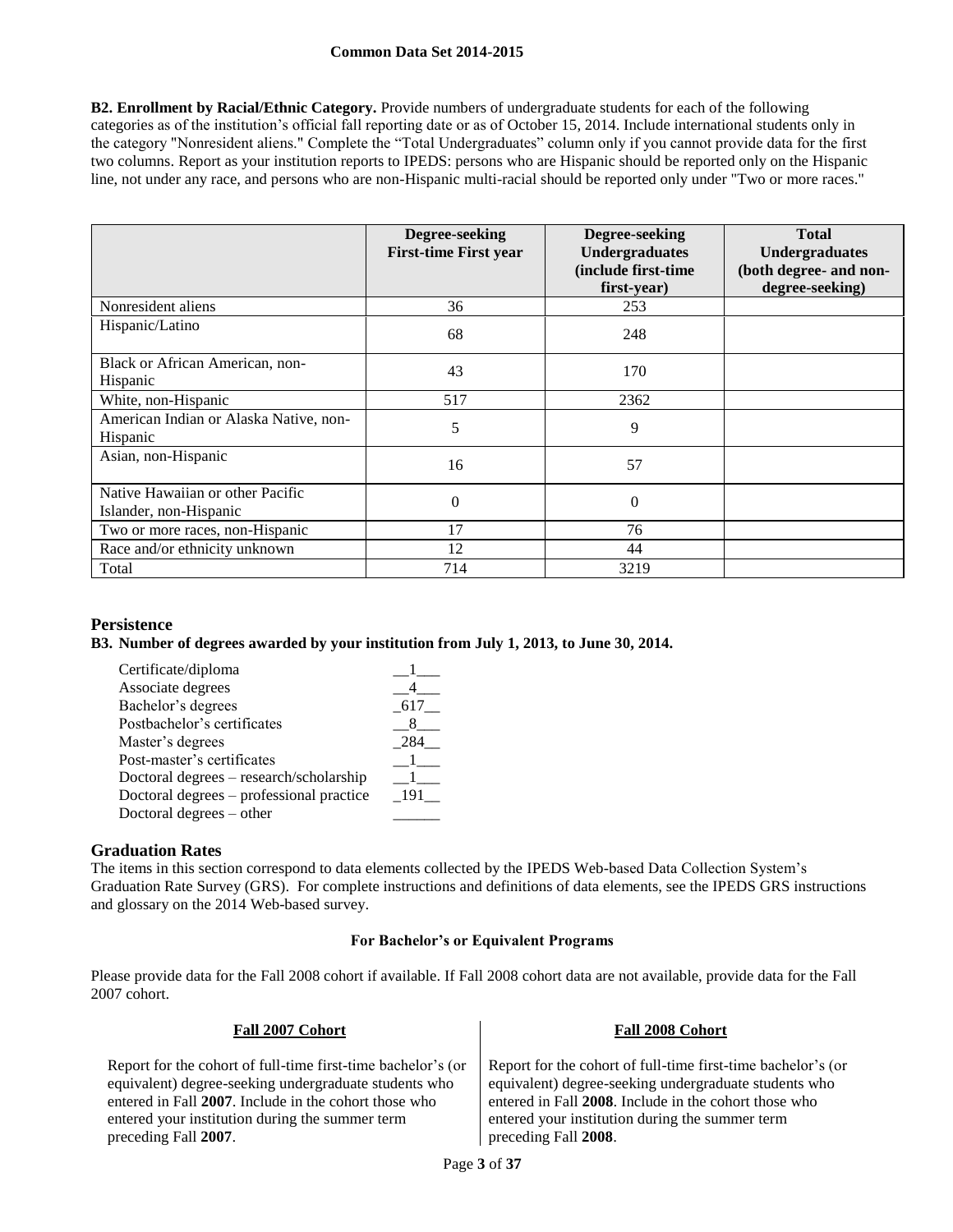**B4.** Initial **2007** cohort of first-time, full-time bachelor's (or equivalent) degree-seeking undergraduate students; total all students:

**B5.** Of the initial **2007** cohort, how many did not persist and did not graduate for the following reasons: death, permanent disability, or service in the armed forces, foreign aid service of the federal government, or official church missions; total allowable exclusions:

**B6.** Final **2007** cohort, after adjusting for allowable exclusions:

\_\_\_\_\_\_\_\_\_\_\_\_\_\_\_\_\_\_\_\_\_\_

\_\_\_\_\_\_\_\_\_\_\_

\_\_\_\_\_\_\_\_\_\_\_\_\_\_\_\_\_

\_\_\_\_\_\_\_\_\_\_\_\_\_\_

(Subtract question B5 from question B4) (Subtract question B5 from question B4)

**B7.** Of the initial **2007** cohort, how many completed the program in four years or less (by August 31, 2011):

**B8**. Of the initial **2007** cohort, how many completed the program in more than four years but in five years or less (after August 31, 2011 and by August 31, 2012):

**B9.** Of the initial **2007** cohort, how many completed the program in more than five years but in six years or less (after August 31, 2012 and by August 31, 2013):

**B10**. Total graduating within six years (sum of questions B7, B8, and B9):

**B11.** Six-year graduation rate for **2007** cohort (question B10 divided by question B6): \_\_\_\_\_\_\_\_\_\_\_\_ %

**B4.** Initial **2008** cohort of first-time, full-time bachelor's (or equivalent) degree-seeking undergraduate students; total all students: \_\_\_\_\_\_656\_\_\_\_\_\_\_\_\_\_\_\_

**B5.** Of the initial **2008** cohort, how many did not persist and did not graduate for the following reasons: death, permanent disability, or service in the armed forces, foreign aid service of the federal government, or official church missions; total allowable exclusions:

**B6.** Final **2008** cohort, after adjusting for allowable exclusions: 655

 $\blacksquare$ 

**B7.** Of the initial **2008** cohort, how many completed the program in four years or less (by August 31, 2012):  $-390$ 

**B8**. Of the initial **2008** cohort, how many completed the program in more than four years but in five years or less (after August 31, 2012 and by August 31, 2013):  $45$ 

**B9.** Of the initial **2008** cohort, how many completed the program in more than five years but in six years or less (after August 31, 2013 and by August 31, 2014):  $\overline{4}$ 

**B10**. Total graduating within six years (sum of questions B7, B8, and B9): 439

**B11.** Six-year graduation rate for **2008** cohort (question B10 divided by question B6): \_\_\_\_\_67.0\_\_\_\_\_\_\_ %

## **For Two-Year Institutions**

Please provide data for the 2011 cohort if available. If 2011 cohort data are not available, provide data for the 2010 cohort.

#### **2010 Cohort 2011 Cohort B12**. Initial **2010** cohort, total of first-time, full-time degree/certificate-seeking students: \_\_\_\_\_\_\_\_\_\_\_\_\_\_\_\_\_\_ **B12**. Initial **2011** cohort, total of first-time, full-time degree/certificate-seeking students: \_\_\_\_\_\_\_\_\_\_\_\_\_\_\_\_\_\_ **B13.** Of the initial **2010** cohort, how many did not persist and did not graduate for the following reasons: death, permanently disability, or service in the armed forces, foreign aid service of the federal government, or official church missions; total allowable exclusions: \_\_\_\_\_\_\_\_\_\_\_\_\_\_\_\_\_\_\_ **B13.** Of the initial **2011** cohort, how many did not persist and did not graduate for the following reasons: death, permanently disability, or service in the armed forces, foreign aid service of the federal government, or official church missions; total allowable exclusions: \_\_\_\_\_\_\_\_\_\_\_\_\_\_\_\_\_\_\_ **B14.** Final **2010** cohort, after adjusting for allowable exclusions\_\_\_\_\_\_\_\_\_\_\_\_\_\_\_\_\_\_\_ **B14.** Final **2011** cohort, after adjusting for allowable exclusions\_\_\_\_\_\_\_\_\_\_\_\_\_\_\_\_\_\_\_ (Subtract question B13 from question B12) (Subtract question B13 from question B12) **B15.** Completers of programs of less than two years duration (total): \_\_\_\_\_\_\_\_\_\_\_\_\_\_\_\_\_\_\_ **B15.** Completers of programs of less than two years duration (total): \_\_\_\_\_\_\_\_\_\_\_\_\_\_\_\_\_\_\_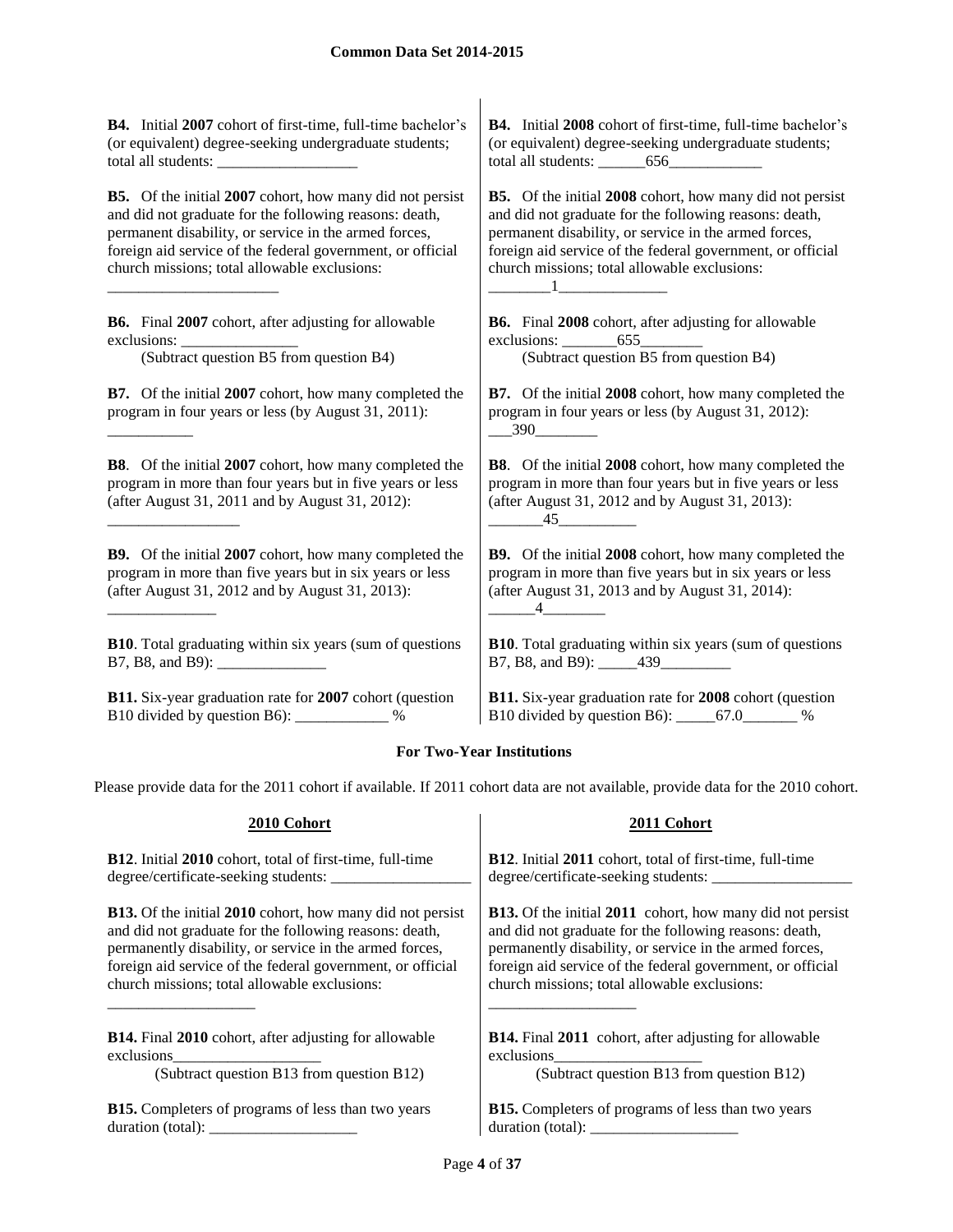| <b>B16.</b> Completers of programs of less than two years                                                                                                                                                                                                                                                                                                                                                                           | <b>B16.</b> Completers of programs of less than two years        |
|-------------------------------------------------------------------------------------------------------------------------------------------------------------------------------------------------------------------------------------------------------------------------------------------------------------------------------------------------------------------------------------------------------------------------------------|------------------------------------------------------------------|
| within 150 percent of normal time:                                                                                                                                                                                                                                                                                                                                                                                                  |                                                                  |
| <b>B17.</b> Completers of programs of at least two but less than                                                                                                                                                                                                                                                                                                                                                                    | B17. Completers of programs of at least two but less than        |
| four years (total): $\frac{1}{\frac{1}{2} \cdot \frac{1}{2} \cdot \frac{1}{2} \cdot \frac{1}{2} \cdot \frac{1}{2} \cdot \frac{1}{2} \cdot \frac{1}{2} \cdot \frac{1}{2} \cdot \frac{1}{2} \cdot \frac{1}{2} \cdot \frac{1}{2} \cdot \frac{1}{2} \cdot \frac{1}{2} \cdot \frac{1}{2} \cdot \frac{1}{2} \cdot \frac{1}{2} \cdot \frac{1}{2} \cdot \frac{1}{2} \cdot \frac{1}{2} \cdot \frac{1}{2} \cdot \frac{1}{2} \cdot \frac{1}{2$ | four years (total): $\frac{\phantom{1}}{2}$                      |
| <b>B18.</b> Completers of programs of at least two but less than                                                                                                                                                                                                                                                                                                                                                                    | <b>B18.</b> Completers of programs of at least two but less than |
| four-years within 150 percent of normal time:                                                                                                                                                                                                                                                                                                                                                                                       | four-years within 150 percent of normal time:                    |
| <b>B19.</b> Total transfers-out (within three years) to other                                                                                                                                                                                                                                                                                                                                                                       | <b>B19.</b> Total transfers-out (within three years) to other    |
| institutions:                                                                                                                                                                                                                                                                                                                                                                                                                       | institutions:                                                    |
| <b>B20.</b> Total transfers to two-year institutions:                                                                                                                                                                                                                                                                                                                                                                               | <b>B20.</b> Total transfers to two-year institutions:            |
|                                                                                                                                                                                                                                                                                                                                                                                                                                     |                                                                  |
| <b>B21.</b> Total transfers to four-year institutions:                                                                                                                                                                                                                                                                                                                                                                              | <b>B21.</b> Total transfers to four-year institutions:           |
|                                                                                                                                                                                                                                                                                                                                                                                                                                     |                                                                  |

 $\overline{1}$ 

#### **Retention Rates**

Report for the cohort of all full-time, first-time bachelor's (or equivalent) degree-seeking undergraduate students who entered in Fall 2013 (or the preceding summer term). The initial cohort may be adjusted for students who departed for the following reasons: death, permanent disability, or service in the armed forces, foreign aid service of the federal government or official church missions. No other adjustments to the initial cohort should be made.

**B22.** For the cohort of all full-time bachelor's (or equivalent) degree-seeking undergraduate students who entered your institution as freshmen in Fall 2013 (or the preceding summer term), what percentage was enrolled at your institution as of the date your institution calculates its official enrollment in Fall 2014? \_\_\_84.2\_\_\_ %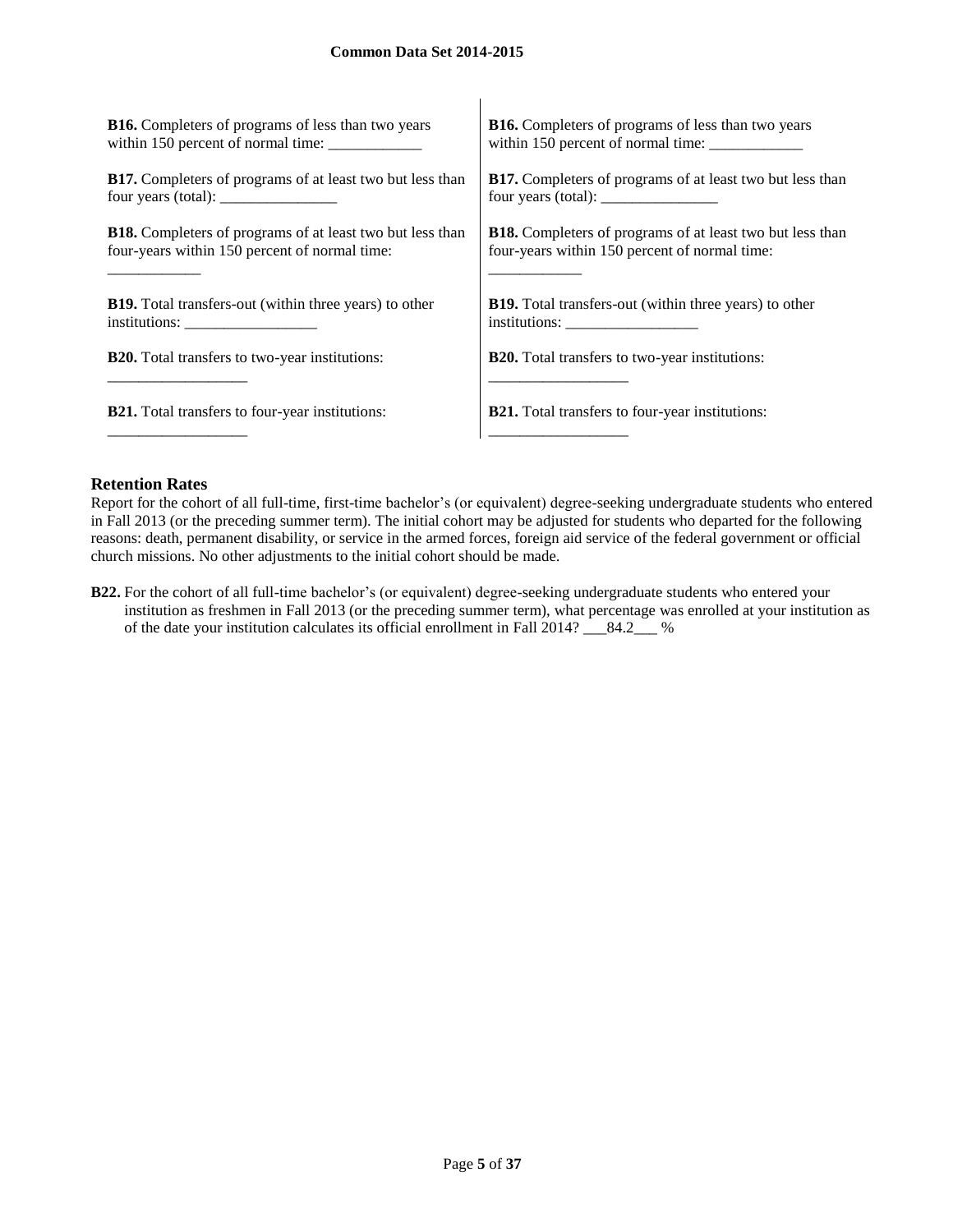## **C. FIRST-TIME, FIRST-YEAR (FRESHMAN) ADMISSION**

### **Applications**

**C1. First-time, first-year (freshman) students:** Provide the number of degree-seeking, first-time, first-year students who applied, were admitted, and enrolled (full- or part-time) in Fall 2014. Include early decision, early action, and students who began studies during summer in this cohort. Applicants should include only those students who fulfilled the requirements for consideration for admission (i.e., who completed actionable applications) and who have been notified of one of the following actions: admission, non-admission, placement on waiting list, or application withdrawn (by applicant or institution). Admitted applicants should include wait-listed students who were subsequently offered admission.

| Total first-time, first-year (freshman) men who applied               | 3031     |  |
|-----------------------------------------------------------------------|----------|--|
| Total first-time, first-year (freshman) women who applied             | 3460     |  |
|                                                                       |          |  |
| Total first-time, first-year (freshman) men who were admitted         | 2452     |  |
| Total first-time, first-year (freshman) women who were admitted       | 2894     |  |
|                                                                       |          |  |
| Total full-time, first-time, first-year (freshman) men who enrolled   | 325      |  |
| Total part-time, first-time, first-year (freshman) men who enrolled   | $\sim$ 0 |  |
|                                                                       |          |  |
| Total full-time, first-time, first-year (freshman) women who enrolled | 389      |  |
| Total part-time, first-time, first-year (freshman) women who enrolled |          |  |

**C2. Freshman wait-listed students (students who met admission requirements but whose final admission was contingent on space availability)**

| Do you have a policy of placing students on a waiting list? $\Box$ Yes X No<br>If yes, please answer the questions below for Fall 2014 admissions: |  |
|----------------------------------------------------------------------------------------------------------------------------------------------------|--|
| Number of qualified applicants offered a place on waiting list                                                                                     |  |

Number accepting a place on the waiting list Number of wait-listed students admitted

Is your waiting list ranked?

If yes, do you release that information to students? Do you release that information to school counselors?

## **Admission Requirements**

**C3. High school completion requirement**

Check the appropriate box to identify your high school completion requirement for degree-seeking entering students:

- X High school diploma is required and GED is accepted
- $\Box$  High school diploma is required and GED is not accepted
- $\Box$  High school diploma or equivalent is not required

#### **C4. Does your institution require or recommend a general college-preparatory program for degree-seeking students?**

- $\Box$  Require
- X Recommend

Neither require nor recommend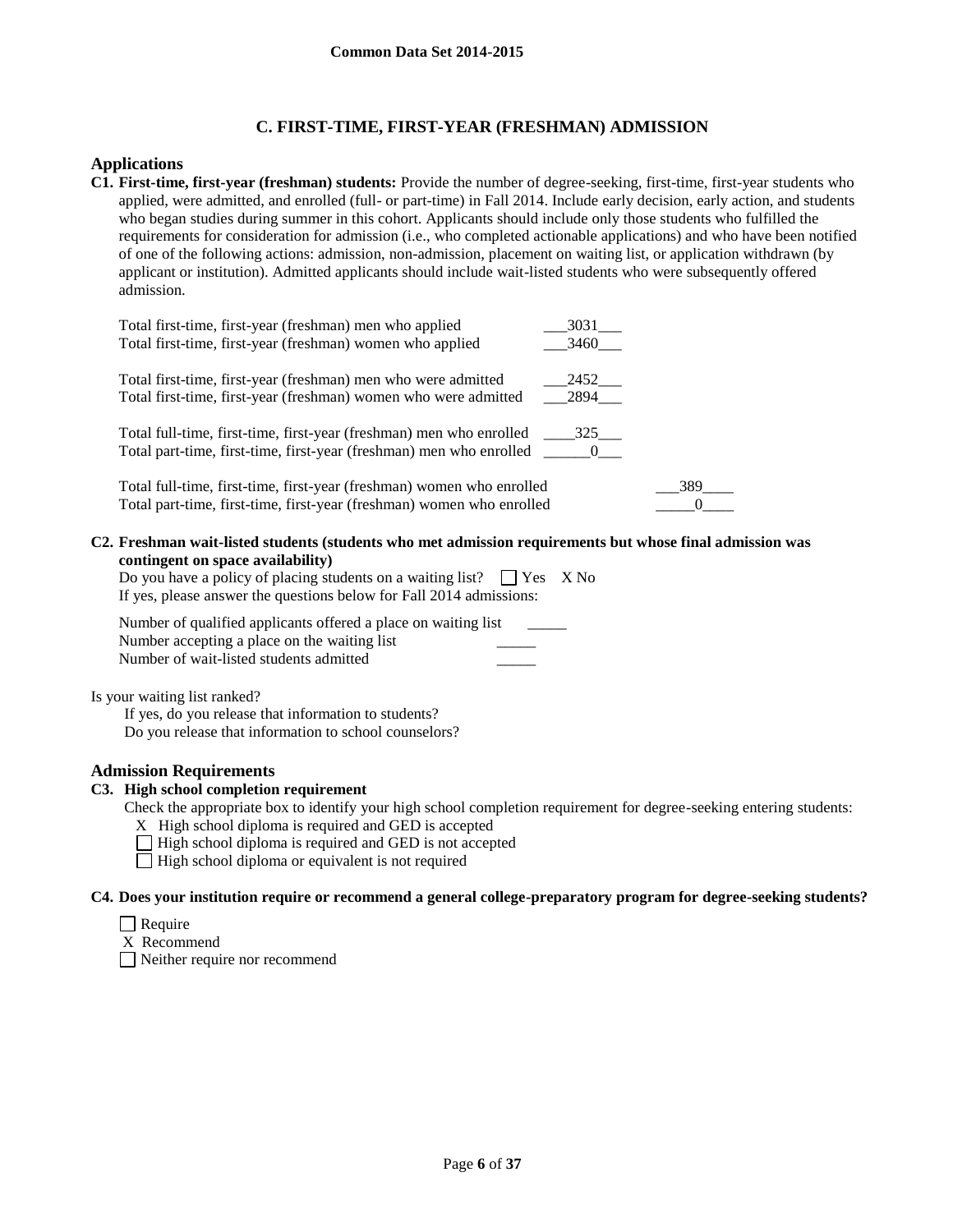**C5. Distribution of high school units required and/or recommended.** Specify the distribution of academic high school course units required and/or recommended of all or most degree-seeking students using Carnegie units (one unit equals one year of study or its equivalent). If you use a different system for calculating units, please convert.

|                                  | <b>Units Required</b> | <b>Units Recommended</b> |
|----------------------------------|-----------------------|--------------------------|
| Total academic units             | 16                    | 19                       |
| English                          | 4                     | $\overline{4}$           |
| <b>Mathematics</b>               | 3                     | 4                        |
| Science                          | $\mathfrak{D}$        | 3                        |
| Of these, units that must be lab | $\mathfrak{D}$        | 3                        |
| Foreign language                 | $\mathfrak{D}$        | $\mathfrak{D}$           |
| Social studies                   |                       |                          |
| <b>History</b>                   | $\mathfrak{D}$        | $\mathcal{D}$            |
| Academic electives               | 3                     | 3                        |
| Computer Science                 |                       |                          |
| Visual/Performing Arts           |                       |                          |
| Other (specify)                  |                       |                          |

### **Basis for Selection**

**C6.** Do you have an open admission policy, under which virtually all secondary school graduates or students with GED equivalency diplomas are admitted without regard to academic record, test scores, or other qualifications? If so, check which applies:

Open admission policy as described above for all students \_\_\_

Open admission policy as described above for most students, but

selective admission for out-of-state students \_\_\_

selective admission to some programs \_\_\_ other (explain) \_

**C7. Relative importance of each of the following academic and nonacademic factors in your first-time, first-year, degree-seeking (freshman) admission decisions.**

|                                  | <b>Very Important</b> | Important | <b>Considered</b> | <b>Not Considered</b> |
|----------------------------------|-----------------------|-----------|-------------------|-----------------------|
| Academic                         |                       |           |                   |                       |
| Rigor of secondary school record | X                     |           |                   |                       |
| Class rank                       |                       |           |                   |                       |
| Academic GPA                     | X                     |           |                   |                       |
| Standardized test scores         | X                     |           |                   |                       |
| <b>Application Essay</b>         |                       |           | X                 |                       |
| Recommendation                   |                       |           | X                 |                       |
| Nonacademic                      |                       |           |                   |                       |
| Interview                        |                       |           | X                 |                       |
| Extracurricular activities       |                       | X         |                   |                       |
| Talent/ability                   |                       | X         |                   |                       |
| Character/personal qualities     |                       | X         |                   |                       |
| First generation                 |                       |           | X                 |                       |
| Alumni/ae relation               |                       | X         |                   |                       |
| Geographical residence           |                       |           |                   | X                     |
| State residency                  |                       |           |                   | X                     |
| Religious affiliation/commitment |                       |           | X                 |                       |
| Racial/ethnic status             |                       |           | X                 |                       |
| Volunteer work                   |                       |           | X                 |                       |
| Work experience                  |                       |           |                   | X                     |
| Level of applicant's interest    |                       |           | X                 |                       |
| <b>SAT and ACT Policies</b>      |                       |           |                   |                       |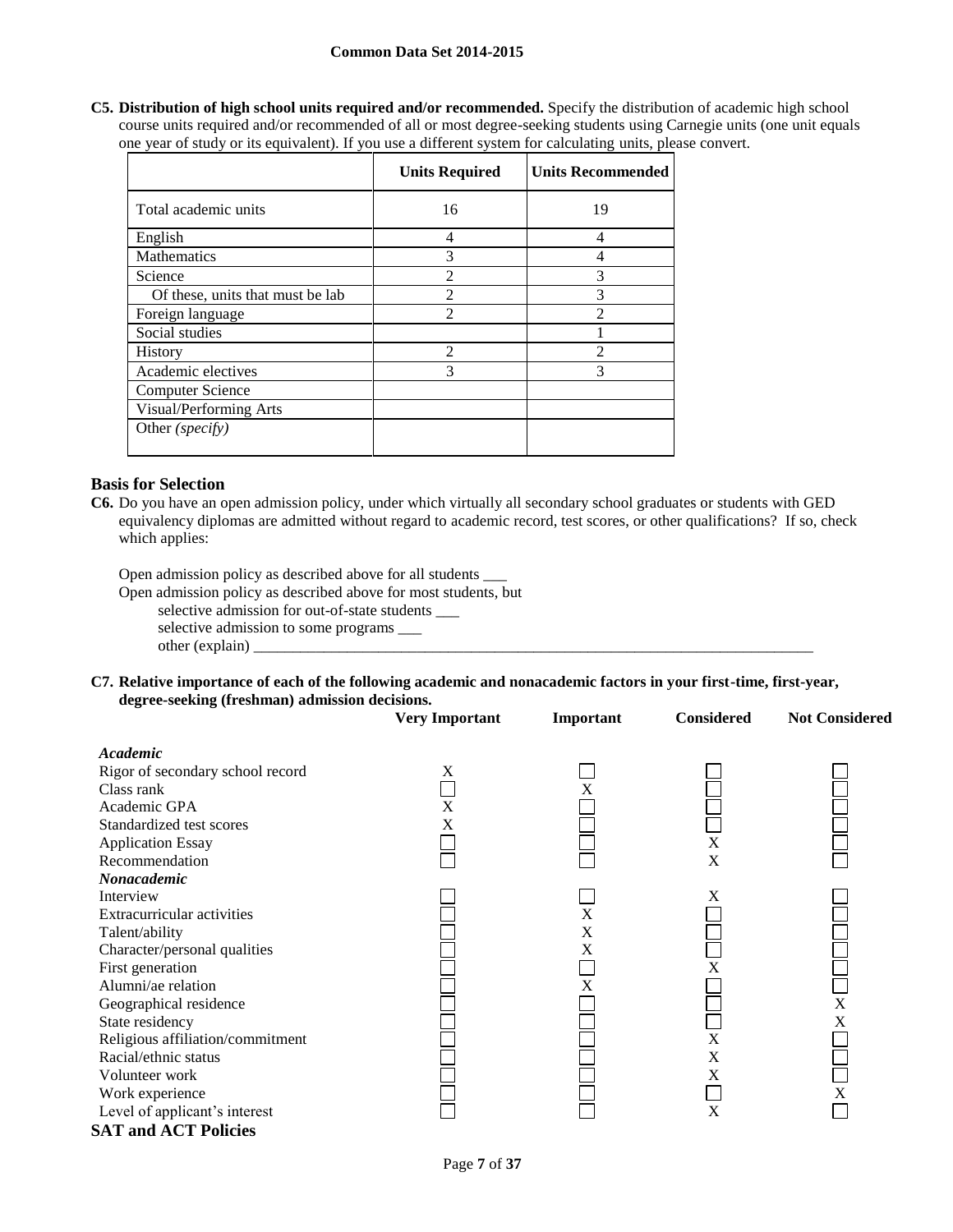#### **C8. Entrance exams**

A. Does your institution make use of SAT, ACT, or SAT Subject Test scores in **admission** decisions for first-time, first-year, degree-seeking applicants?  $X Yes \Box No$ 

If yes, place check marks in the appropriate boxes below to reflect your institution's policies for use in admission for **Fall 2015.**



B. If your institution will make use of the ACT in admission decisions for first-time, first-year, degree-seeking applicants for Fall 2015, please indicate which ONE of the following applies (regardless of whether the writing score will be used in the admissions process):

- \_\_\_ ACT with Writing component required
- \_X\_ ACT with Writing component recommended.
- \_\_\_ ACT with or without Writing component accepted

C. Please indicate how your institution will use the SAT or ACT essay component; check all that apply.

|                                              | SAT essay | ACT essay |
|----------------------------------------------|-----------|-----------|
| For admission                                |           |           |
| For placement                                |           |           |
| For advising                                 |           |           |
| In place of an application essay             |           |           |
| As a validity check on the application essay |           |           |
| No college policy as of now                  |           |           |
| Not using essay component                    |           |           |

- D. In addition, does your institution use applicants' test scores for academic advising?  $\frac{\text{yes }X}{\text{no}}$
- E. Latest date by which SAT or ACT scores must be received for fall-term admission\_ Latest date by which SAT Subject Test scores must be received for fall-term admission
- F. If necessary, use this space to clarify your test policies (e.g., if tests are recommended for some students, or if tests are not required of some students):  $\Box$
- G. Please indicate which tests your institution uses for **placement (e.g., state tests):**

| <b>SAT</b>                |              |
|---------------------------|--------------|
| <b>ACT</b>                |              |
| <b>SAT Subject Tests</b>  |              |
| AP                        | X            |
| <b>CLEP</b>               | X            |
| <b>Institutional Exam</b> | $\mathbf{X}$ |
| State Exam (specify):     |              |

## **Freshman Profile**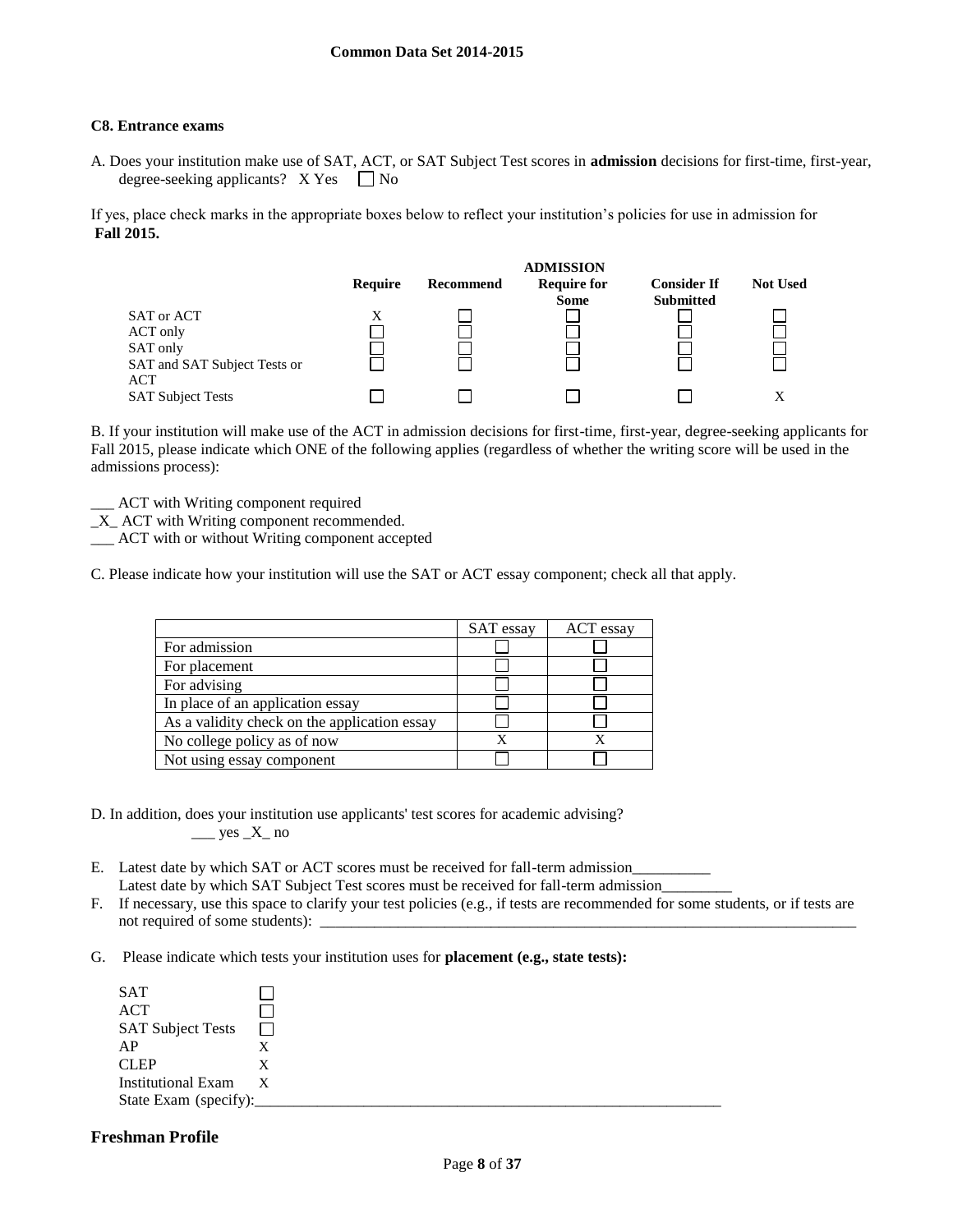Provide percentages for **ALL enrolled, degree-seeking, full-time and part-time, first-time, first-year (freshman) students**  enrolled in Fall 2014, including students who began studies during summer, international students/nonresident aliens, and students admitted under special arrangements.

**C9. Percent and number of first-time, first-year (freshman) students enrolled in Fall 2014 who submitted national standardized (SAT/ACT) test scores.** Include information for **ALL enrolled, degree-seeking, first-time, first-year (freshman) students who submitted test scores**. Do not include partial test scores (e.g., mathematics scores but not critical reading for a category of students) or combine other standardized test results (such as TOEFL) in this item. Do not convert SAT scores to ACT scores and vice versa.

The 25th percentile is the score that 25 percent scored at or below; the 75th percentile score is the one that 25 percent scored at or above.

| Percent submitting SAT scores | Number submitting SAT scores | $-338$              |
|-------------------------------|------------------------------|---------------------|
| Percent submitting ACT scores | Number submitting ACT scores | $-517$ <sub>—</sub> |

|                             | 25th Percentile | <b>75th Percentile</b> |
|-----------------------------|-----------------|------------------------|
| <b>SAT Critical Reading</b> | 500             | 600                    |
| <b>SAT Math</b>             | 500             | 620                    |
| <b>SAT Writing</b>          | 480             | 580                    |
| <b>SAT Essay</b>            |                 |                        |
| <b>ACT</b> Composite        | 23              | 29                     |
| <b>ACT Math</b>             | 23              | 29                     |
| <b>ACT</b> English          | 23              | 30                     |
| <b>ACT Writing</b>          |                 |                        |

Percent of first-time, first-year (freshman) students with scores in each range:

|         | <b>SAT Critical Reading</b> | <b>SAT Math</b> | <b>SAT Writing</b> |
|---------|-----------------------------|-----------------|--------------------|
| 700-800 | 4.4                         | 4.1             | 2.4                |
| 600-699 | 21.3                        | 28.7            | 19.2               |
| 500-599 | 50.3                        | 44.7            | 44.4               |
| 400-499 | 22.5                        | 20.4            | 33.4               |
| 300-399 | 1.2                         | 1.2             | 0.3                |
| 200-299 | 0.3                         | 0.9             | 0.3                |
|         | 100%                        | 100%            | 100%               |

|           | <b>ACT</b> | <b>ACT English</b> | <b>ACT Math</b> |
|-----------|------------|--------------------|-----------------|
|           | Composite  |                    |                 |
| $30 - 36$ | 23.0       | 27.3               | 20.1            |
| 24-29     | 49.9       | 41.4               | 53.0            |
| 18-23     | 25.7       | 27.6               | 22.1            |
| $12 - 17$ | 1.4        | 3.7                | 4.8             |
| $6 - 11$  |            |                    |                 |
| Below 6   |            |                    |                 |
|           | 100%       | 100%               | 100%            |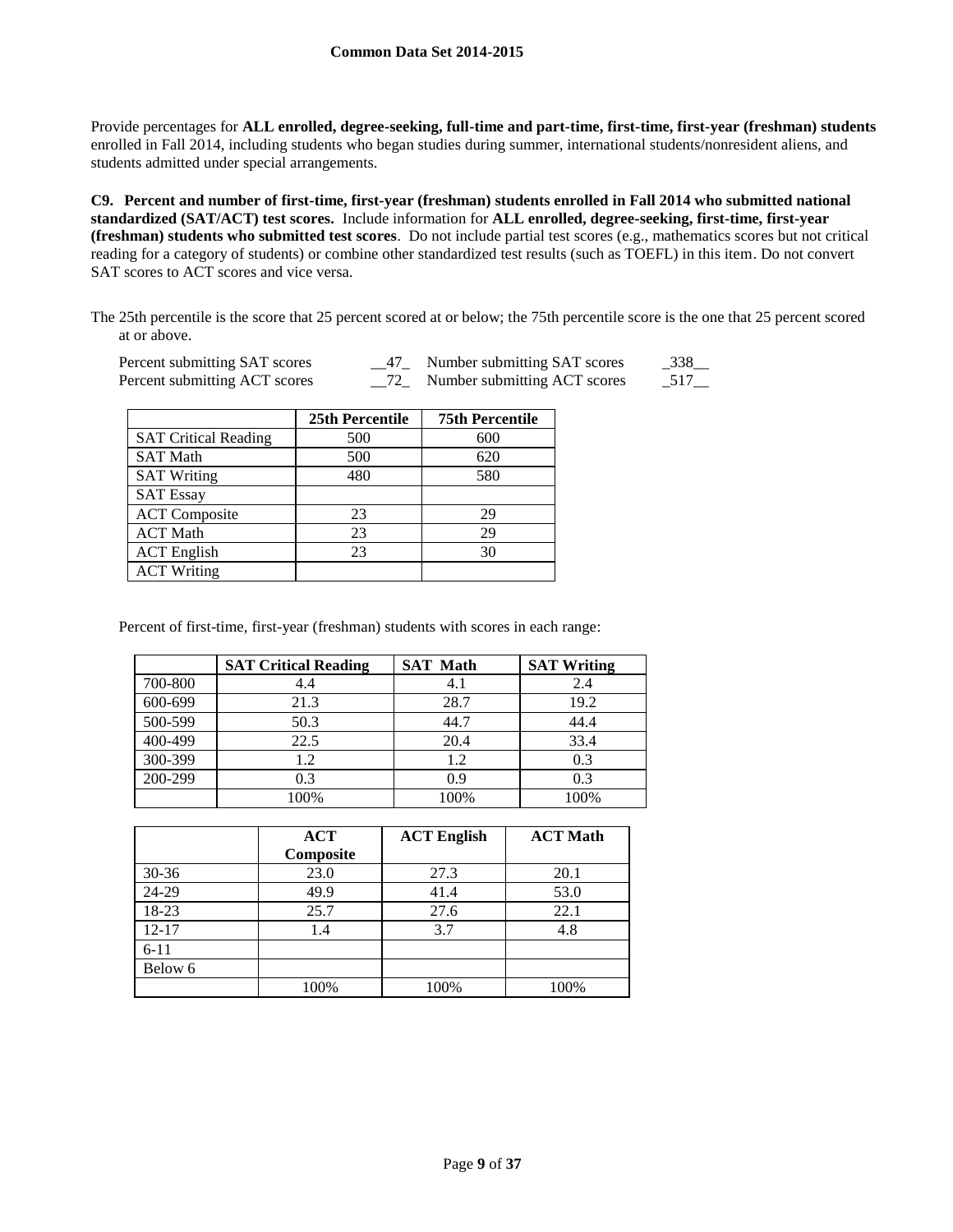**C10. Percent of all degree-seeking, first-time, first-year (freshman) students who had high school class rank within each of the following ranges (report information for those students from whom you collected high school rank information).**

Percent in top tenth of high school graduating class \_34.8 Percent in top quarter of high school graduating class  $64.2$ Percent in top half of high school graduating class 294.0 Percent in bottom half of high school graduating class  $6.0 \quad$ Percent in bottom quarter of high school graduating class  $0.4$ Percent of total first-time, first-year (freshman) students who submitted high school class rank: \_\_\_67.6\_\_\_\_  $\}$  Top half + bottom half = 100%.

**C11. Percentage of all enrolled, degree-seeking, first-time, first-year (freshman) students who had high school gradepoint averages within each of the following ranges (using 4.0 scale). Report information only for those students from whom you collected high school GPA.**

| Percent who had GPA of 3.75 and higher    | 46.6 |
|-------------------------------------------|------|
| Percent who had GPA between 3.50 and 3.74 | 21.2 |
| Percent who had GPA between 3.25 and 3.49 | 14.2 |
| Percent who had GPA between 3.00 and 3.24 | 11.8 |
| Percent who had GPA between 2.50 and 2.99 | 5.2  |
| Percent who had GPA between 2.0 and 2.49  | 1.0  |
| Percent who had GPA between 1.0 and 1.99  |      |
| Percent who had GPA below 1.0             |      |
|                                           |      |

#### **C12. Average high school GPA of all degree-seeking, first-time, first-year (freshman) students who submitted GPA:**  $-3.67$

Percent of total first-time, first-year (freshman) students who submitted high school GPA: 99.6 %

## **Admission Policies**

#### **C13. Application fee**

| Does your institution have an application fee?       | $\Box$ Yes $X$ No |           |
|------------------------------------------------------|-------------------|-----------|
| Amount of application fee:                           |                   |           |
| Can it be waived for applicants with financial need? | $\Box$ Yes        | $\Box$ No |

## **If you have an application fee and an on-line application option, please indicate policy for students who apply on-line: Same fee: \_\_\_\_**

**Free: \_\_\_\_\_ Reduced: \_\_\_\_**

#### **Can on-line application fee be waived for applicants with financial need? Yes/no**

#### **C14. Application closing date**

| Does your institution have an application closing date? | $\Box$ Yes | X No |
|---------------------------------------------------------|------------|------|
| Application closing date (fall):                        |            |      |
| Priority date: $\_\_12/1$                               |            |      |

#### **C15.** Are first-time, first-year students accepted for terms other than the fall?  $X$  Yes  $\Box$  No

#### **C16. Notification to applicants of admission decision sent** *(fill in one only)*

| On a rolling basis beginning (date): $\_\$ 10/1 |  |
|-------------------------------------------------|--|
| By (date):                                      |  |
| Other:                                          |  |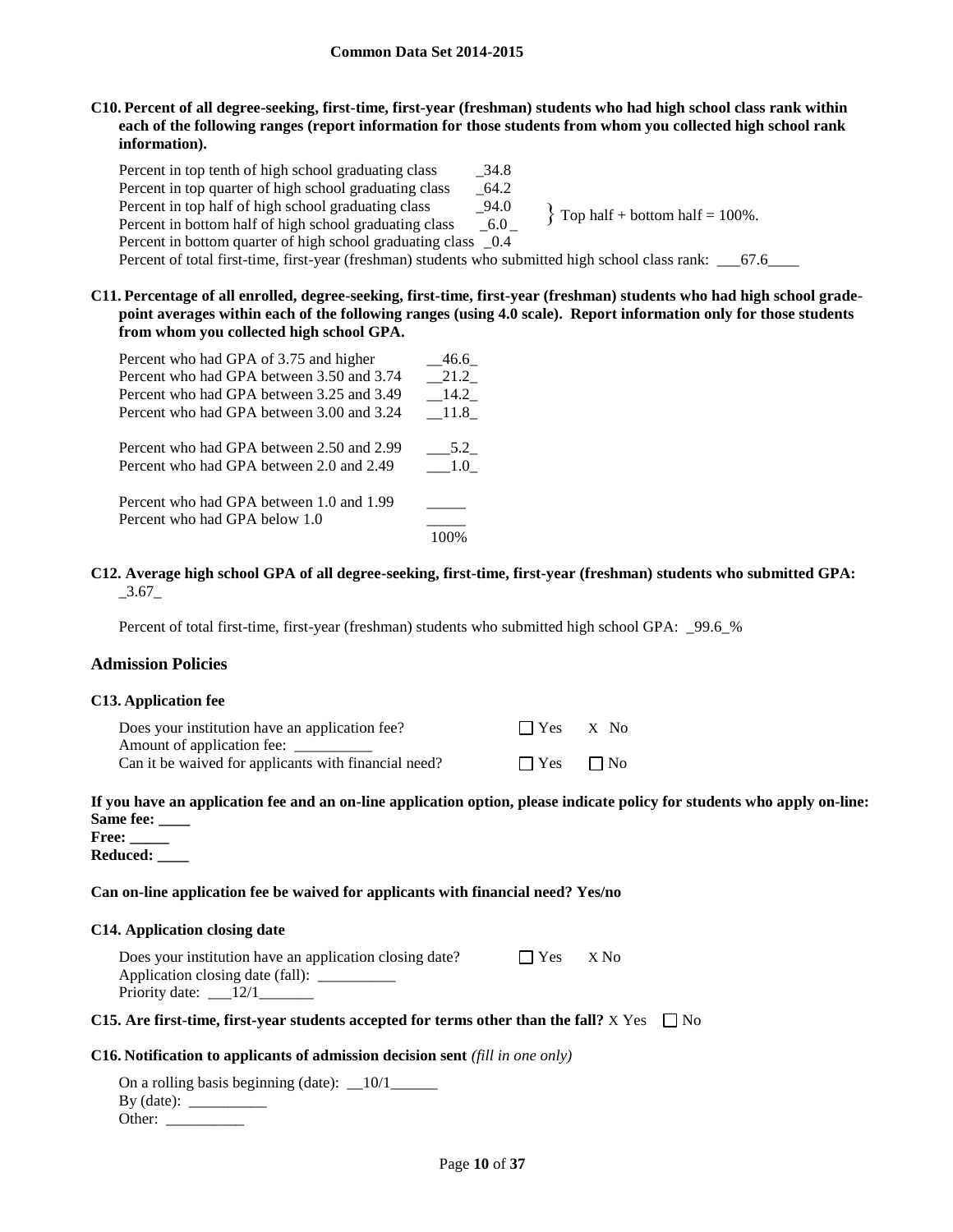**C17. Reply policy for admitted applicants** *(fill in one only)*

Must reply by (date): No set date: Must reply by May 1 or within \_\_\_4\_\_ weeks if notified thereafter Other: Deadline for housing deposit (MMDD): \_\_\_\_\_5/1\_\_\_\_\_\_\_\_ Amount of housing deposit:  $$100$ Refundable if student does not enroll? \_X\_ Yes, in full \_\_\_ Yes, in part  $\_\_\_\_\$  No

**C18. Deferred admission:** Does your institution allow students to postpone enrollment after admission?

 $X$  Yes  $\Box$  No

If yes, maximum period of postponement: \_1 year\_\_

**C19. Early admission of high school students:** Does your institution allow high school students to enroll as full-time, firsttime, first-year (freshman) students one year or more before high school graduation?  $\square$  Yes X No

**C20. Common Application:** Question removed from CDS. (Initiated during 2006-2007 cycle)

#### **Early Decision and Early Action Plans**

| <b>C21. Early decision:</b> Does your institution offer an early decision plan (an admission plan that permits students to apply and |  |  |
|--------------------------------------------------------------------------------------------------------------------------------------|--|--|
| be notified of an admission decision well in advance of the regular notification date and that asks students to commit to            |  |  |
| attending if accepted) for first-time, first-year (freshman) applicants for fall enrollment? $\square$ Yes $\times$ No               |  |  |

| If "yes," please complete the following:                                                                                      |  |
|-------------------------------------------------------------------------------------------------------------------------------|--|
| First or only early decision plan closing date<br>First or only early decision plan notification date                         |  |
| Other early decision plan closing date<br>Other early decision plan notification date                                         |  |
| For the Fall 2013 entering class:                                                                                             |  |
| Number of early decision applications received by your institution<br>Number of applicants admitted under early decision plan |  |
| Please provide significant details about your early decision plan:                                                            |  |

**C22. Early action:** Do you have a nonbinding early action plan whereby students are notified of an admission decision well in advance of the regular notification date but do not have to commit to attending your college?

Yes X No

If "yes," please complete the following:

Early action closing date Early action notification date \_\_\_\_\_\_\_\_\_\_

Is your early action plan a "restrictive" plan under which you limit students from applying to other early plans?

 $\Box$  Yes  $\Box$  No

## Page **11** of **37 D. TRANSFER ADMISSION**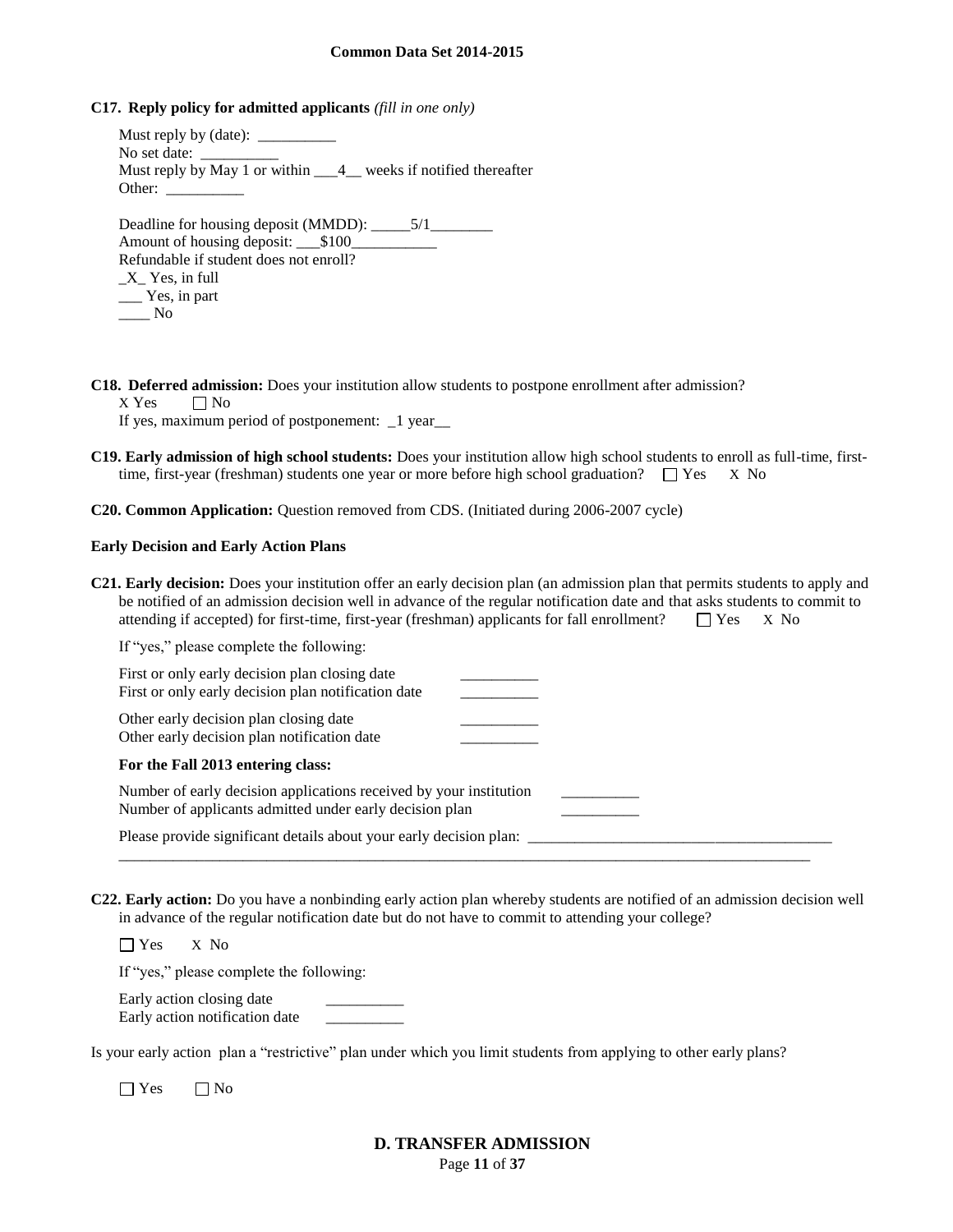## **Fall Applicants**

- **D1.** Does your institution enroll transfer students?  $X$  Yes  $\Box$  No (If no, please skip to Section E) If yes, may transfer students earn advanced standing credit by transferring credits earned from course work completed at other colleges/universities?  $X$  Yes  $\Box$  No
- **D2.** Provide the number of students who applied, were admitted, and enrolled as degree-seeking transfer students in Fall 2014.

|       | <b>Applicants</b> | <b>Admitted Applicants</b> | <b>Enrolled Applicants</b> |
|-------|-------------------|----------------------------|----------------------------|
| Men   | 168               | 139                        |                            |
| Women | 308               | 259                        | 119                        |
| Total | 476               | 398                        | 1 Q C                      |

#### **Application for Admission**

- **D3.** Indicate terms for which transfers may enroll: X Fall  $\Box$  Winter X Spring X Summer
- **D4.** Must a transfer applicant have a minimum number of credits completed or else must apply as an entering freshman? Yes X No

If yes, what is the minimum number of credits and the unit of measure? \_\_\_\_\_\_\_\_\_\_\_\_\_\_\_\_\_\_\_

**D5.** Indicate all items required of transfer students to apply for admission:

|                                                         | <b>Required</b><br>of All | Recommended<br>of All | Recommended<br>of Some | <b>Required of</b><br><b>Some</b> | Not required |
|---------------------------------------------------------|---------------------------|-----------------------|------------------------|-----------------------------------|--------------|
| High school transcript                                  |                           |                       |                        | Х                                 |              |
| College transcript $(s)$                                |                           |                       |                        |                                   |              |
| Essay or personal statement                             | ٦z                        |                       |                        |                                   |              |
| Interview                                               |                           | $\mathbf v$           |                        |                                   |              |
| Standardized test scores                                |                           |                       |                        | v                                 |              |
| Statement of good standing<br>from prior institution(s) | X                         |                       |                        |                                   |              |

- **D6.** If a minimum high school grade point average is required of transfer applicants, specify (on a 4.0 scale): \_\_\_\_\_\_\_\_\_\_\_\_\_
- **D7**. If a minimum college grade point average is required of transfer applicants, specify (on a 4.0 scale): \_\_\_\_\_2.5\_\_\_\_\_\_\_
- **D8**. List any other application requirements specific to transfer applicants: \_\_\_Certain programs may require a higher GPA for transfer admission. \_\_\_\_\_\_\_\_\_\_\_\_\_\_\_\_\_\_\_\_\_\_\_\_\_\_\_\_\_\_\_\_\_\_

\_\_\_\_\_\_\_\_\_\_\_\_\_\_\_\_\_\_\_\_\_\_\_\_\_\_\_\_\_\_\_\_\_\_\_\_\_\_\_\_\_\_\_\_\_\_\_\_\_\_\_\_\_\_\_\_\_\_\_\_\_\_\_\_\_\_\_\_\_\_\_\_\_\_\_\_\_\_\_\_\_\_\_\_\_\_\_\_\_\_\_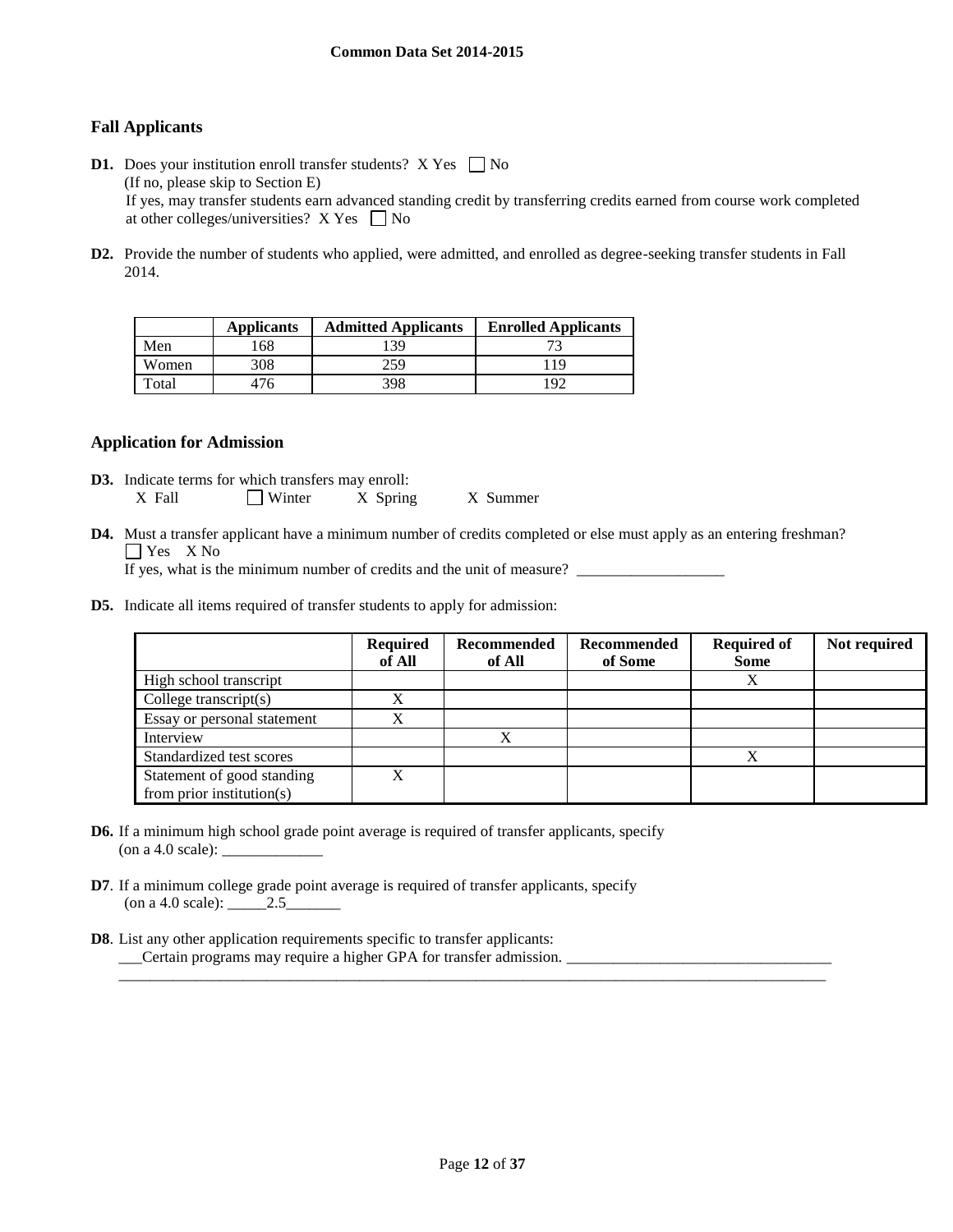**D9.** List application priority, closing, notification, and candidate reply dates for transfer students. If applications are reviewed on a continuous or rolling basis, place a check mark in the "Rolling admission" column.

\_\_\_\_\_\_\_\_\_\_\_\_\_\_\_\_\_\_\_\_\_\_\_\_\_\_\_\_\_\_\_\_\_\_\_\_\_\_\_\_\_\_\_\_\_\_\_\_\_\_\_\_\_\_\_\_\_\_\_\_\_\_\_\_\_\_\_\_\_\_\_\_\_\_\_\_\_\_\_\_\_\_\_\_\_\_\_\_\_

|        | <b>Priority Date</b> | <b>Closing Date</b> | <b>Notification Date</b> | <b>Reply Date</b> | <b>Rolling</b><br><b>Admission</b> |
|--------|----------------------|---------------------|--------------------------|-------------------|------------------------------------|
| Fall   | 3/1                  |                     |                          |                   |                                    |
| Winter |                      |                     |                          |                   |                                    |
| Spring |                      |                     |                          |                   |                                    |
| Summer |                      |                     |                          |                   |                                    |

- **D10.** Does an open admission policy, if reported, apply to transfer students?  $\Box$  Yes X No
- **D11**. Describe additional requirements for transfer admission, if applicable: \_\_\_\_\_\_\_\_\_Recent academic work is most important. \_\_\_\_\_\_\_\_\_\_\_\_\_\_\_\_\_\_\_\_\_\_\_\_\_\_\_\_\_\_\_\_\_\_\_\_\_\_\_\_\_\_\_\_\_\_\_

## **Transfer Credit Policies**

**D12.** Report the lowest grade earned for any course that may be transferred for credit: \_\_\_\_\_\_C-\_\_\_\_\_\_\_\_\_\_\_\_\_\_\_

- **D13.** Maximum number of credits or courses that may be transferred from a two-year institution: Number \_\_94\_\_\_\_ Unit type \_\_credits\_\_\_\_\_\_\_\_
- **D14**. Maximum number of credits or courses that may be transferred from a four-year institution: Number \_\_\_94\_\_\_ Unit type \_\_credits\_\_\_\_\_\_\_\_\_
- **D15.** Minimum number of credits that transfers must complete at your institution to earn an associate degree: \_\_\_\_\_\_30\_\_\_\_\_\_
- **D16.** Minimum number of credits that transfers must complete at your institution to earn a bachelor's degree: \_\_\_\_\_30\_\_\_\_\_\_\_
- **D17.** Describe other transfer credit policies:

\_30 of the last 40 credits earned for the degree and half the credits for any major or minor must be in residence. Maximum 4 credits physical education, 12 credits applied music, 4 credits ensemble music transferable. Students enrolled in the College of Engineering may transfer 102 credits maximum. One course in theology must be taken in residence at VU. Credits earned more than 15 years before application for admission are accepted toward graduation on a provisional basis, subject to validation by the first 30 semester hours completed in residence at VU with a 2.0 (C) grade point average.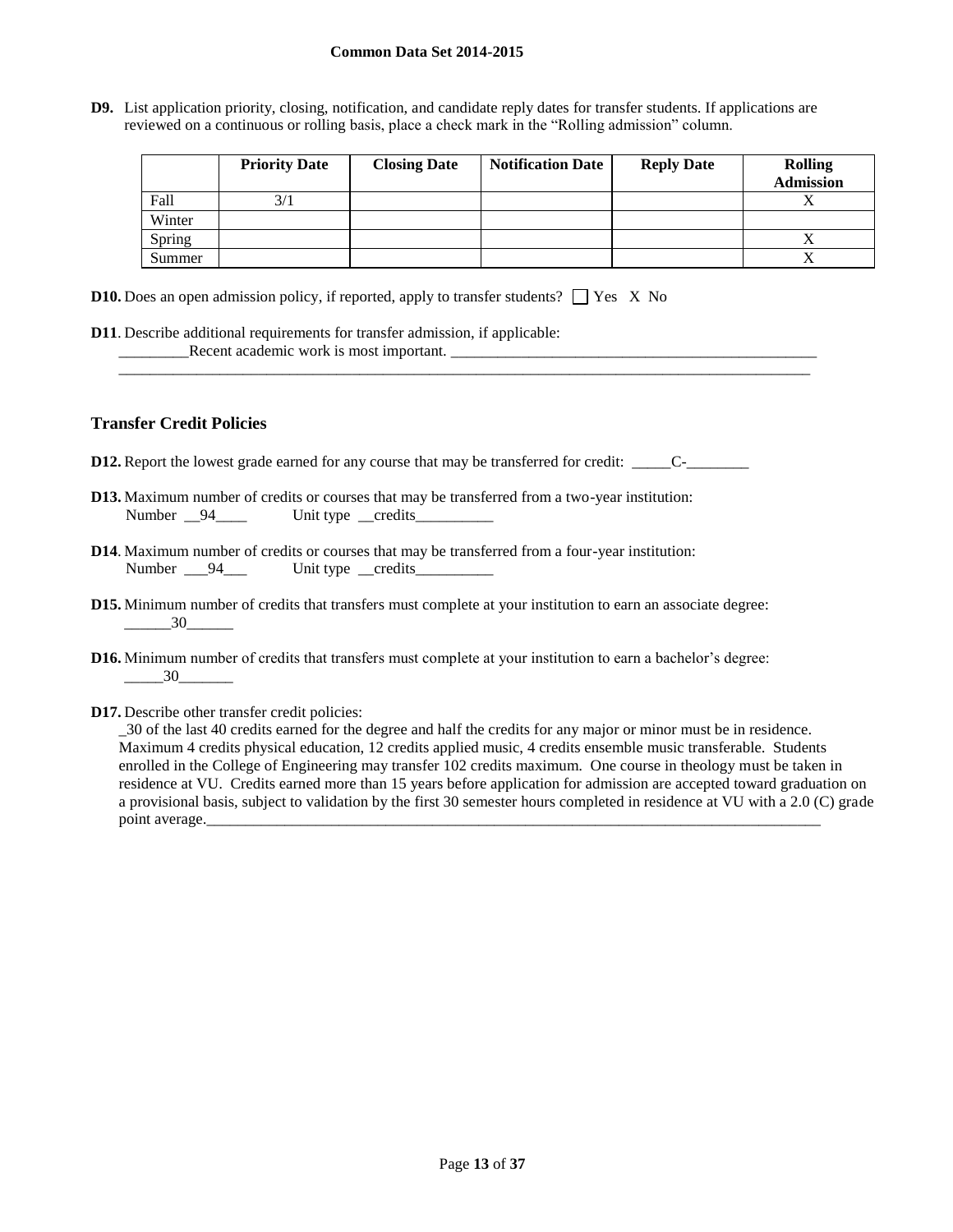## **E. ACADEMIC OFFERINGS AND POLICIES**

**E1. Special study options:** Identify those programs available at your institution. Refer to the glossary for definitions.

- X Accelerated program X Honors program
- X Cooperative education program X Independent study
- X Cross-registration X Internships
- 
- 
- 
- □ Dual enrollment X Study abroad<br>
X English as a Second Language (ESL) X Teacher certification program  $X$  English as a Second Language (ESL)
- $X$  Exchange student program (domestic) Weekend college
- External degree program
- Other (specify):
- 
- 
- 
- X Distance learning X Liberal arts/career combination
- X Double major X Student-designed major
	-
	-
	-

## **E2. Has been removed from the CDS.**

## **E3. Areas in which all or most students are required to complete some course work prior to graduation:**

- $\Box$  Arts/fine arts  $X$  Humanities □ Computer literacy △ □ Mathematics
- $\Box$  English (including composition)  $\Box$  Philosophy
	-
- 
- 
- X Foreign languages X Sciences (biological or physical)
- History X Social science

X Other (describe): Theology, Cultural Diversity, Valpo Core, Quantitative Analysis

**Library Collections: The CDS publishers will collect library data again when a new Academic Libraries Survey is in place.** 

## **F. STUDENT LIFE**

## **F1. Percentages of first-time, first-year (freshman) degree-seeking students and degree-seeking undergraduates enrolled in Fall 2014 who fit the following categories:**

|                                                                      | First-time, first-year<br>(freshman) students | Undergraduates    |
|----------------------------------------------------------------------|-----------------------------------------------|-------------------|
| Percent who are from out of state (exclude international/nonresident |                                               |                   |
| aliens from the numerator and denominator)                           | 57                                            | $59$ <sub>—</sub> |
| Percent of men who join fraternities                                 | 20                                            | $18$ <sub>—</sub> |
| Percent of women who join sororities                                 | 22                                            | 17                |
| Percent who live in college-owned, -operated, or -affiliated housing | 82                                            | $-65$             |
| Percent who live off campus or commute                               | 18                                            | 35                |
| Percent of students age 25 and older                                 | 0.1                                           | -6                |
| Average age of full-time students                                    | 18                                            | 20                |
| Average age of all students (full- and part-time)                    | - 18 -                                        | 20                |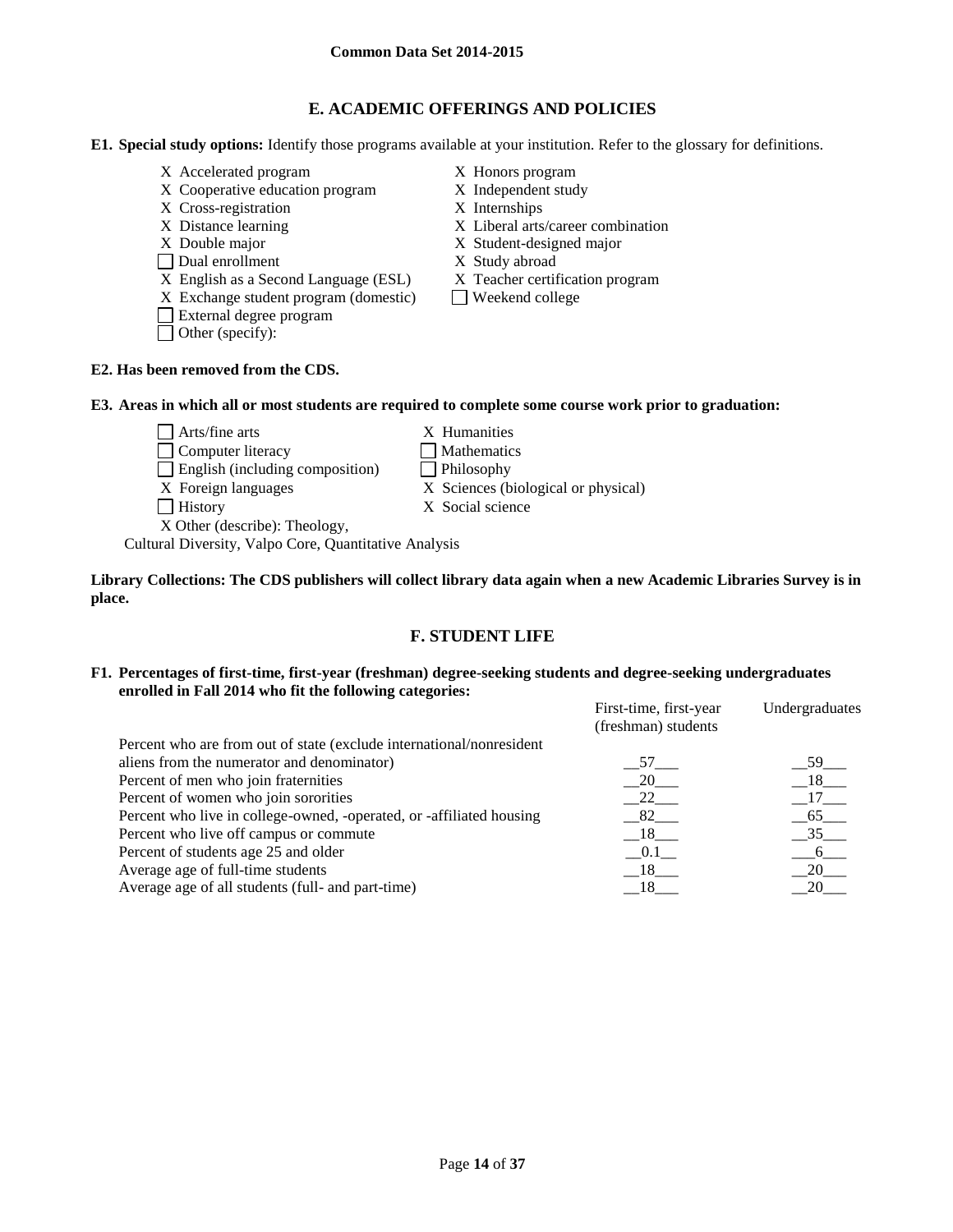**F2. Activities offered** Identify those programs available at your institution.

| X Campus Ministries     | X Literary magazine  | X Radio station                 |
|-------------------------|----------------------|---------------------------------|
| X Choral groups         | $\Box$ Marching band | X Student government            |
| X Concert band          | Model UN             | X Student newspaper             |
| X Dance                 | X Music ensembles    | $\Box$ Student-run film society |
| X Drama/theater         | X Musical theater    | X Symphony orchestra            |
| X International Student | <b>Opera</b>         | $\Box$ Television station       |
| Organization            |                      |                                 |
| X Jazz band             | X Pep band           | X Yearbook                      |

**F3. ROTC** (program offered in cooperation with Reserve Officers' Training Corps)

Army ROTC is offered: On campus X At cooperating institution (name): \_\_University of Notre Dame but some courses are held at VU.

Naval ROTC is offered:

On campus

 $\Box$  At cooperating institution (name):  $\Box$ 

Air Force ROTC is offered:

- □ On campus
- X At cooperating institution (name): \_\_University of Notre Dame but some courses are held at VU.
- **F4. Housing:** Check all types of college-owned, -operated, or -affiliated housing available for undergraduates at your institution.
	- $X$  Coed dorms  $\Box$  Special housing for disabled students
	- $\Box$  Men's dorms  $\Box$  Special housing for international students
	- X Women's dorms X Fraternity/sorority housing
	- □ Apartments for married students □ Cooperative housing<br>X Apartments for single students X Theme housing
	- $X$  Apartments for single students
- 
- 
- 
- **Wellness housing**

 $\Box$  Other housing options (specify):  $\Box$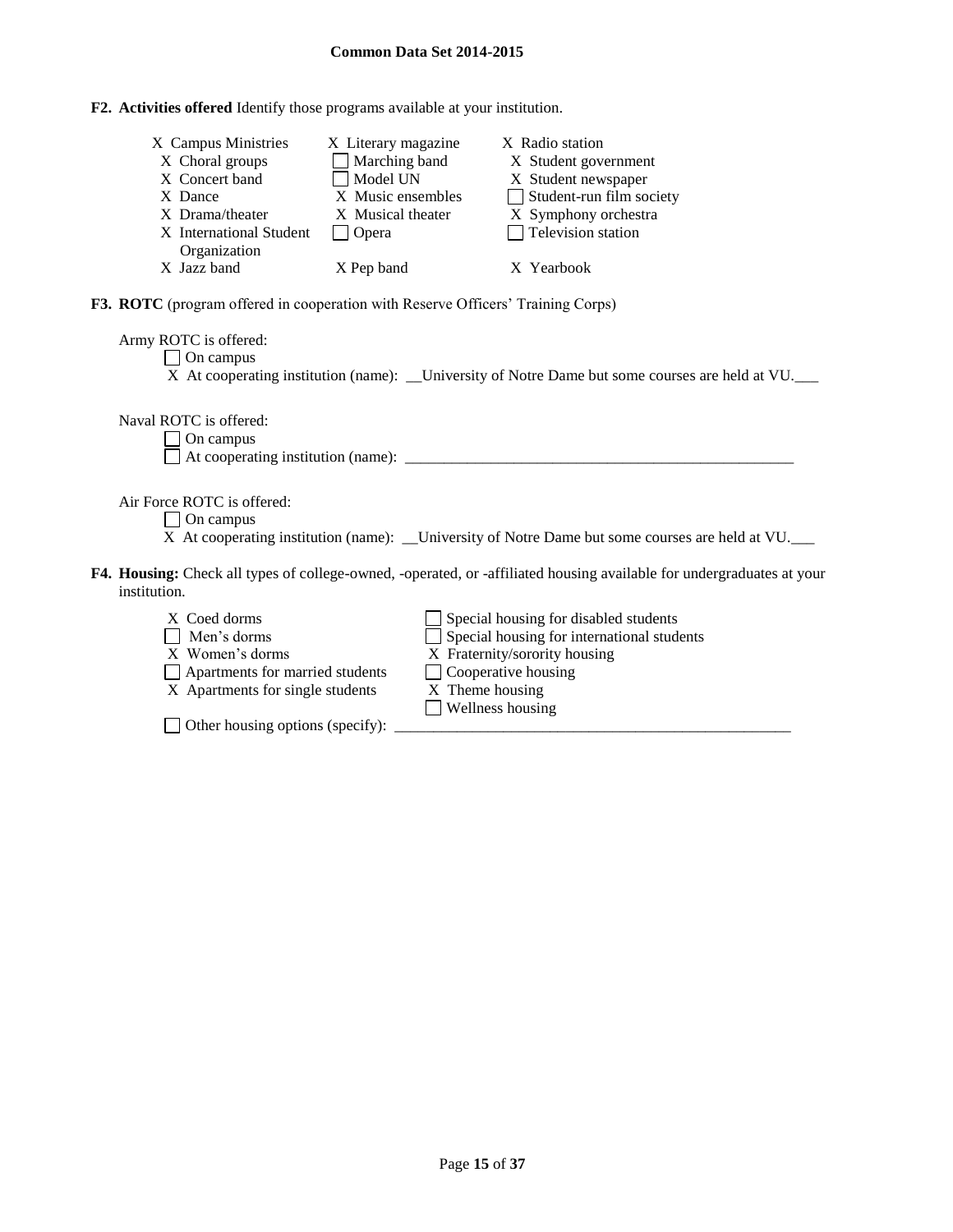## **G. ANNUAL EXPENSES**

#### **G0. Please provide the URL of your institution's net price calculator:\_** https://valpo.collegecosts.com/Estimator/Agreement

#### **Provide 2015-2016 academic year costs of attendance for the following categories that are applicable to your institution.**

Check here if your institution's 2015-2016 academic year costs of attendance are not available at this time and provide an approximate date (i.e., month/day) when your institution's final 2015-2016 academic year costs of attendance will be available: \_\_\_\_\_\_\_\_\_\_\_\_

#### **G1. Undergraduate full-time tuition, required fees, room and board**

List the typical tuition, required fees, and room and board for a full-time undergraduate student for the FULL 2015-2016 academic year (30 semester hours or 45 quarter hours for institutions that derive annual tuition by multiplying credit hour cost by number of credits). A full academic year refers to the period of time generally extending from September to June; usually equated to two semesters, two trimesters, three quarters, or the period covered by a four-one-four plan. Room and board is defined as double occupancy and 19 meals per week or the maximum meal plan. **Required fees** include only charges that all full-time students must pay that are *not* included in tuition (e.g., registration, health, or activity fees.) Do *not* include optional fees (e.g., parking, laboratory use).

|                                       | <b>FIRST-YEAR</b> | <b>UNDERGRADUATES</b> |
|---------------------------------------|-------------------|-----------------------|
| PRIVATE INSTITUTION<br>Tuition:       | 35,030            | 35,030                |
| PUBLIC INSTITUTION                    |                   |                       |
| Tuition:                              |                   |                       |
| In-district:                          |                   |                       |
| In-state (out-of-district):           |                   |                       |
| Out-of-state:                         |                   |                       |
| <b>NONRESIDENT ALIEN:</b><br>Tuition: | 35,030            | 35,030                |
| <b>REQUIRED FEES:</b>                 | 1,130             | 1,130                 |
| <b>ROOM AND BOARD:</b>                |                   |                       |
| (on-campus)                           |                   |                       |
| <b>ROOM ONLY:</b>                     |                   |                       |
| (on-campus)                           | 6,400             | 6,400-9,800           |
| <b>BOARD ONLY:</b>                    | 4,120             | 3,520-3,720           |
| (on-campus meal plan)                 |                   |                       |

Comprehensive tuition and room and board fee (if your college cannot provide separate tuition and room and board fees): Other:

| G2. Number of credits per term a student can take for the stated full-time tuition | 12 minimum 19 maximum            |
|------------------------------------------------------------------------------------|----------------------------------|
| G3. Do tuition and fees vary by year of study (e.g., sophomore, junior, senior)?   | $\vert$ $\vert$ Yes $\vert$ X No |
| G4. Do tuition and fees vary by undergraduate instructional program?               | X Yes No                         |

**If yes, what percentage of full-time undergraduates pay more than the tuition and fees reported in G1?** College of Engineering students pay an additional fee of \$740. (13% of full-time undergraduates are in the College of Engineering.)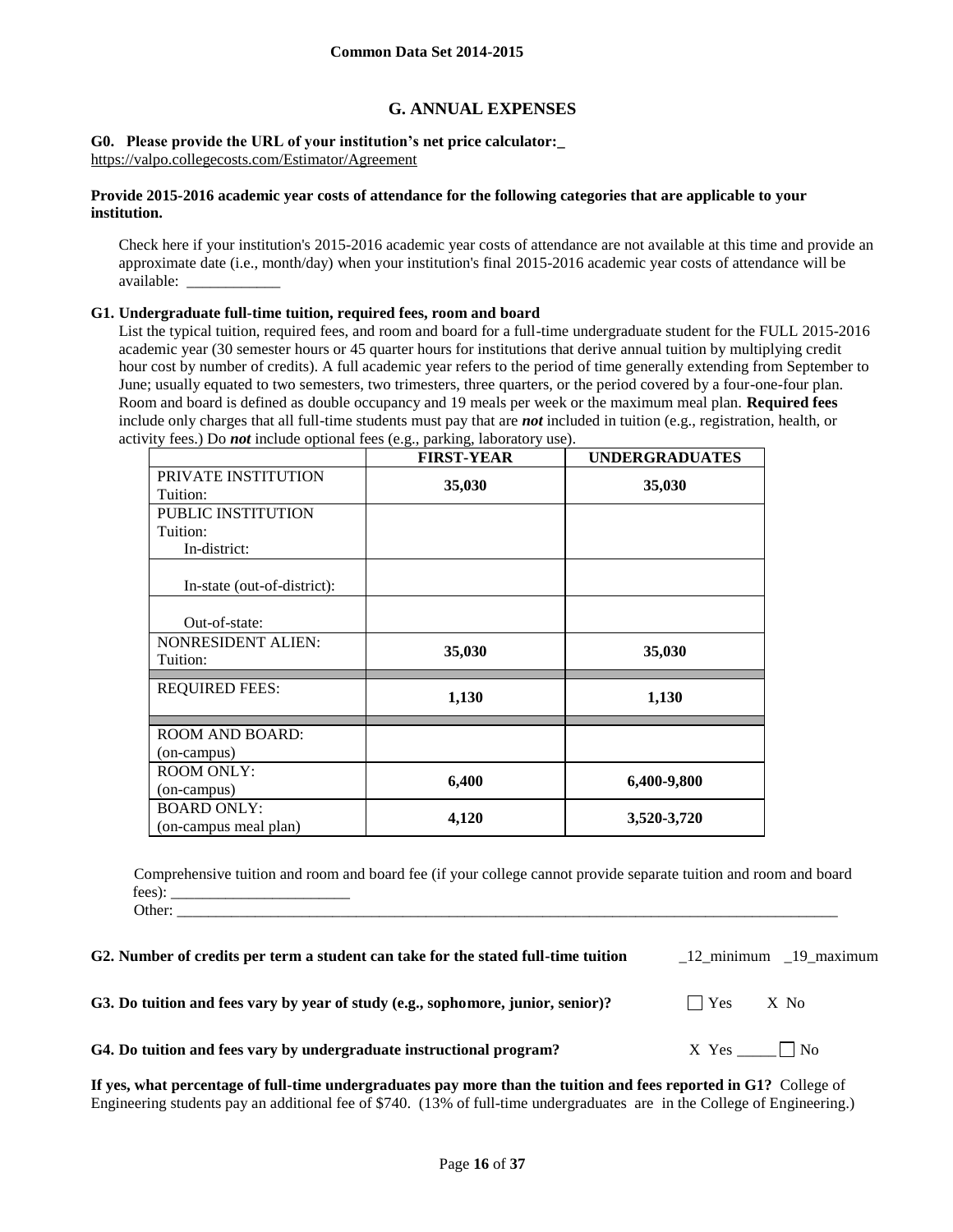## **G5. Provide the estimated expenses for a typical full-time undergraduate student:**

|                                                                                                                                     | <b>Residents</b> | <b>Commuters</b><br>(living at home) | <b>Commuters</b><br>(not living at home) |
|-------------------------------------------------------------------------------------------------------------------------------------|------------------|--------------------------------------|------------------------------------------|
| Books and supplies:                                                                                                                 | 1,200            | 1,200                                | 1,200                                    |
| Room only:                                                                                                                          |                  |                                      | 5,400                                    |
| Board only:                                                                                                                         |                  | 2,500                                | 2,500                                    |
| Room and board total (if<br>your college cannot provide<br>separate room and board<br>figures for commuters not<br>living at home): |                  |                                      |                                          |
| Transportation:                                                                                                                     | 750              | 750                                  | 750                                      |
| Other expenses:                                                                                                                     | 870              | 870                                  | 870                                      |

## **G6. Undergraduate per-credit-hour charges (tuition only):**

| <b>PRIVATE INSTITUTIONS:</b>        | 1,565 |
|-------------------------------------|-------|
| PUBLIC INSTITUTIONS<br>In-district: |       |
| In-state (out-of-district):         |       |
| Out-of-state:                       |       |
| <b>NONRESIDENT ALIENS:</b>          | 1,565 |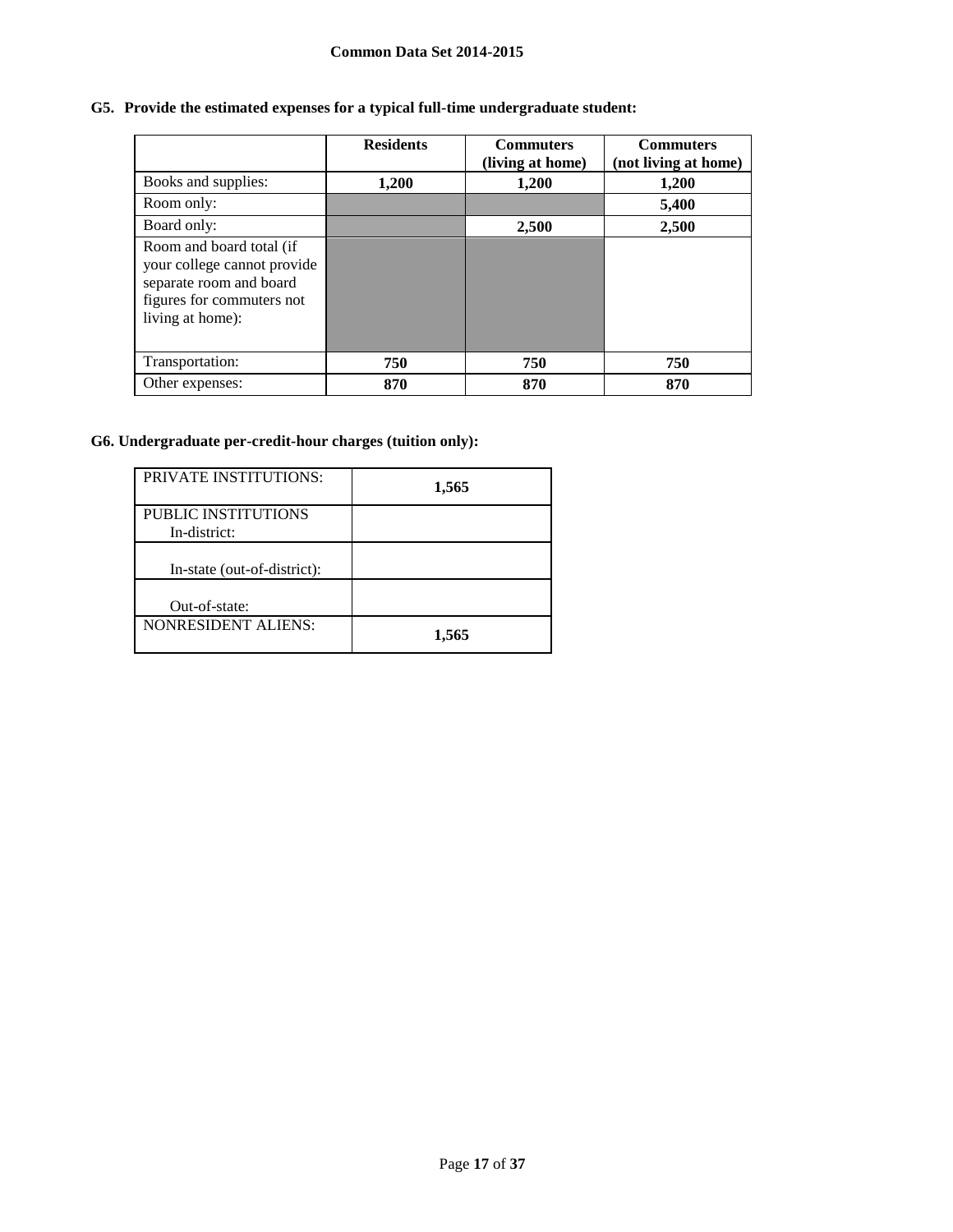## **H. FINANCIAL AID**

## **Please refer to the following financial aid definitions when completing Section H.**

**Awarded aid:** The dollar amounts offered to financial aid applicants.

**Financial aid applicant:** Any applicant who submits **any one of** the institutionally required financial aid applications/forms, such as the FAFSA.

**Indebtedness:** Aggregate dollar amount borrowed through any loan program (federal, state, subsidized, unsubsidized, private, etc.; excluding parent loans) while the student was enrolled at an institution. Student loans co-signed by a parent are assumed to be the responsibility of the student and **should** be included.

**Institutional scholarships and grants**: Endowed scholarships, annual gifts and tuition funded grants for which the institution determines the recipient.

**Financial need:** As determined by your institution using the federal methodology and/or your institution's own standards.

**Need-based aid:** College-funded or college-administered award from institutional, state, federal, or other sources for which a student must have financial need to qualify. This includes both institutional and non-institutional student aid (grants, jobs, and loans).

**Need-based scholarship or grant aid:** Scholarships and grants from institutional, state, federal, or other sources for which a student must have financial need to qualify.

**Need-based self-help aid:** Loans and jobs from institutional, state, federal, or other sources for which a student must demonstrate financial need to qualify.

**Non-need-based scholarship or grant aid:** Scholarships and grants, gifts, or merit-based aid from institutional, state, federal, or other sources (including unrestricted funds or gifts and endowment income) awarded solely on the basis of academic achievement, merit, or any other non-need-based reason. When reporting questions H1 and H2, non-need-based aid that is used to meet need should be counted as need-based aid.

**Note: Suggested order of precedence for counting non-need money as need-based:**

Non-need institutional grants Non-need tuition waivers Non-need athletic awards Non-need federal grants Non-need state grants Non-need outside grants Non-need student loans Non-need parent loans Non-need work

**Non-need-based self-help aid:** Loans and jobs from institutional, state, or other sources for which a student need not demonstrate financial need to qualify.

**External scholarships and grants:** Scholarships and grants received from outside (private) sources that students bring with them (e.g., Kiwanis, National Merit scholarships). The institution may process paperwork to receive the dollars, but it has no role in determining the recipient or the dollar amount awarded.

**Work study and employment**: Federal and state work study aid, and any employment packaged by your institution in financial aid awards.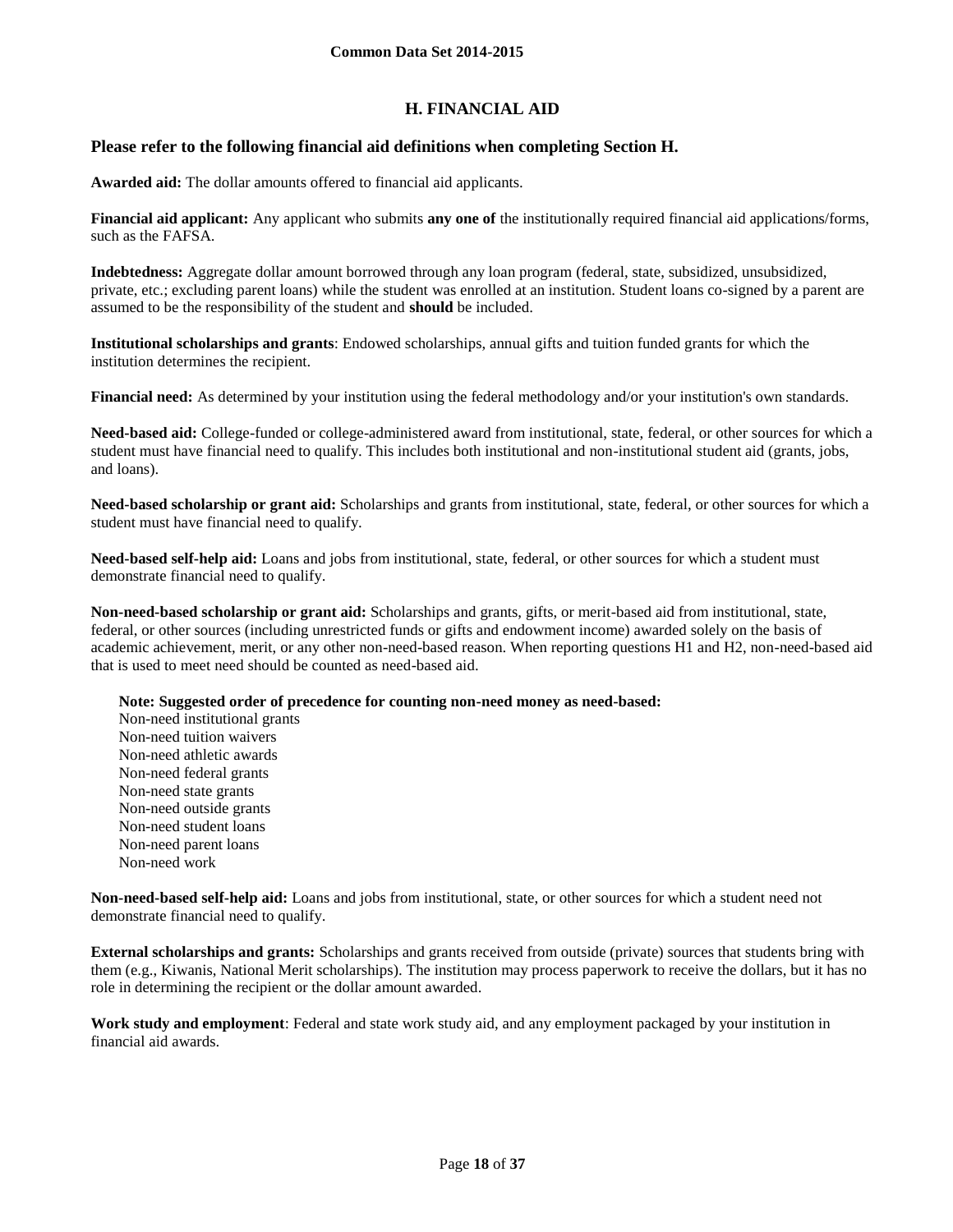## **H. FINANCIAL AID**

## **Please refer to the following financial aid definitions when completing Section H.**

**Awarded aid:** The dollar amounts offered to financial aid applicants.

**Financial aid applicant:** Any applicant who submits **any one of** the institutionally required financial aid applications/forms, such as the FAFSA.

**Indebtedness:** Aggregate dollar amount borrowed through any loan program (federal, state, subsidized, unsubsidized, private, etc.; excluding parent loans) while the student was enrolled at an institution. Student loans co-signed by a parent are assumed to be the responsibility of the student and **should** be included.

**Institutional scholarships and grants**: Endowed scholarships, annual gifts and tuition funded grants for which the institution determines the recipient.

**Financial need:** As determined by your institution using the federal methodology and/or your institution's own standards.

**Need-based aid:** College-funded or college-administered award from institutional, state, federal, or other sources for which a student must have financial need to qualify. This includes both institutional and non-institutional student aid (grants, jobs, and loans).

**Need-based scholarship or grant aid:** Scholarships and grants from institutional, state, federal, or other sources for which a student must have financial need to qualify.

**Need-based self-help aid:** Loans and jobs from institutional, state, federal, or other sources for which a student must demonstrate financial need to qualify.

**Non-need-based scholarship or grant aid:** Scholarships and grants, gifts, or merit-based aid from institutional, state, federal, or other sources (including unrestricted funds or gifts and endowment income) awarded solely on the basis of academic achievement, merit, or any other non-need-based reason. When reporting questions H1 and H2, non-need-based aid that is used to meet need should be counted as need-based aid.

**Note: Suggested order of precedence for counting non-need money as need-based:**

Non-need institutional grants Non-need tuition waivers Non-need athletic awards Non-need federal grants Non-need state grants Non-need outside grants Non-need student loans Non-need parent loans Non-need work

**Non-need-based self-help aid:** Loans and jobs from institutional, state, or other sources for which a student need not demonstrate financial need to qualify.

**External scholarships and grants:** Scholarships and grants received from outside (private) sources that students bring with them (e.g., Kiwanis, National Merit scholarships). The institution may process paperwork to receive the dollars, but it has no role in determining the recipient or the dollar amount awarded.

**Work study and employment**: Federal and state work study aid, and any employment packaged by your institution in financial aid awards.

**Aid Awarded to Enrolled Undergraduates**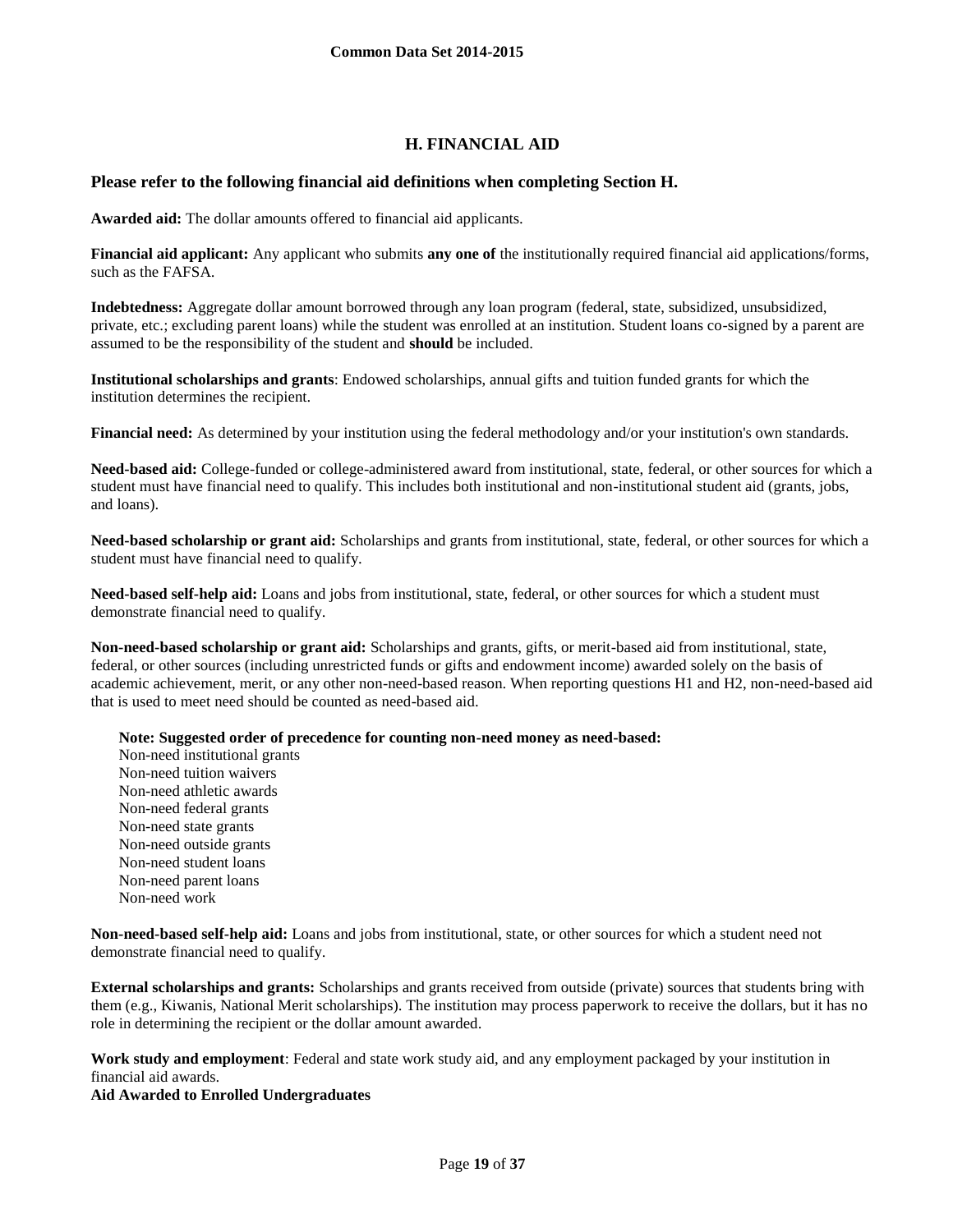**H1.** Enter total dollar amounts **awarded** to enrolled full-time and less than full-time degree-seeking undergraduates **(using the same cohort reported in CDS Question B1, "total degree-seeking" undergraduates)** in the following categories. (Note: If the data being reported are final figures for the 2013-2014 academic year (see the next item below), use the 2013-2014 academic year's CDS Question B1 cohort.) Include aid awarded to international students (i.e., those not qualifying for federal aid). **Aid that is non-need-based but that was used to meet need should be reported in the need-based aid column. (For a suggested order of precedence in assigning categories of aid to cover need, see the entry for "non-need-based scholarship or grant aid" on the last page of the definitions section.)**

Indicate the academic year for which data are reported for **items H1**, **H2**, **H2A**, and **H6** below: 2014-2015 estimated or X 2013-2014 final

Which needs-analysis methodology does your institution use in awarding institutional aid? **(Formerly H3)**

\_\_\_ Federal methodology (FM) \_\_\_ Institutional methodology (IM)

\_X\_ Both FM and IM

|                                                                                                                                                                                         | Need-based              | Non-need-based          |
|-----------------------------------------------------------------------------------------------------------------------------------------------------------------------------------------|-------------------------|-------------------------|
|                                                                                                                                                                                         | (Include non-need-based | (Exclude non-need-based |
|                                                                                                                                                                                         | aid use to meet need.)  | aid use to meet need.)  |
|                                                                                                                                                                                         | \$                      | \$                      |
| <b>Scholarships/Grants</b>                                                                                                                                                              |                         |                         |
| Federal                                                                                                                                                                                 | 4,747,250               | 400,280                 |
| State (i.e., all states, not only the state in<br>which your institution is located)                                                                                                    | 1,818,133               | $\Omega$                |
| Institutional: Endowed scholarships,<br>annual gifts and tuition funded grants,<br>awarded by the college, excluding athletic<br>aid and tuition waivers (which are<br>reported below). | 30,625,793              | 12,957,155              |
| Scholarships/grants from external sources<br>(e.g., Kiwanis, National Merit) not<br>awarded by the college                                                                              | 1,050,760               | 705,035                 |
| <b>Total Scholarships/Grants</b>                                                                                                                                                        | 38,241,936              | 14,062,470              |
| <b>Self-Help</b>                                                                                                                                                                        |                         |                         |
| Student loans from all sources (excluding<br>parent loans)                                                                                                                              | 17,298,945              | 3,706,917               |
| Federal Work-Study                                                                                                                                                                      | 679,510                 |                         |
| State and other (e.g., institutional) work-<br>study/employment (Note: Excludes<br>Federal Work-Study captured above.)                                                                  | 942,156                 | 367,670                 |
| <b>Total Self-Help</b>                                                                                                                                                                  | 18,920,611              | 4,074,587               |
| <b>Parent Loans</b>                                                                                                                                                                     | 2,514,552               | 3,770,520               |
| <b>Tuition Waivers</b><br>Note: Reporting is optional. Report tuition<br>waivers in this row if you choose to report<br>them. Do not report tuition waivers<br>elsewhere.               |                         |                         |
| <b>Athletic Awards</b>                                                                                                                                                                  | 1,294,264               | 2,670,085               |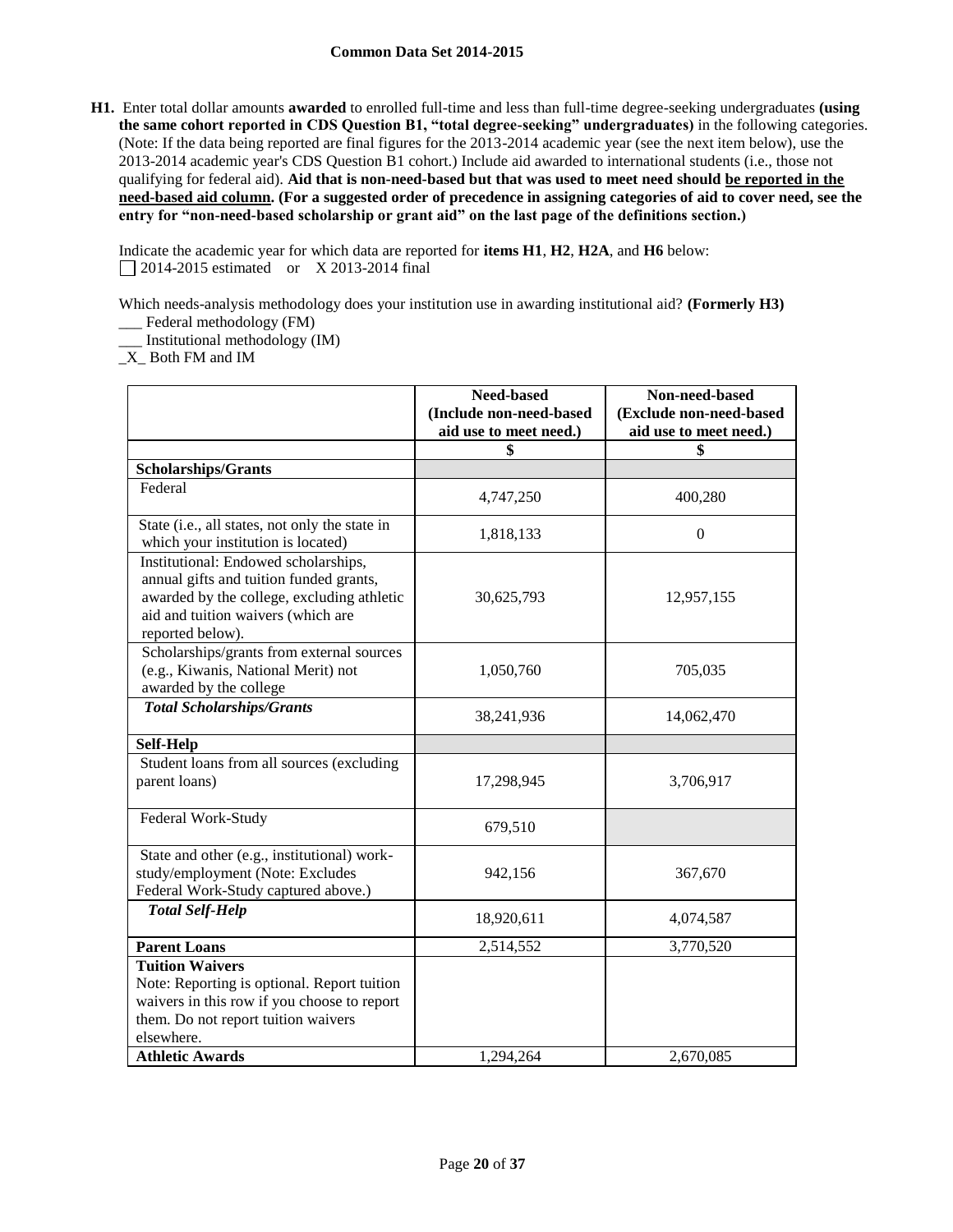**H2. Number of Enrolled Students Awarded Aid:** List the number of degree-seeking full-time and less-than-full-time undergraduates who applied for and were awarded financial aid from any source. **Aid that is non-need-based but that**  was used to meet need should be counted as need-based aid. Numbers should reflect the cohort awarded the dollars reported in H1. Note: In the chart below, students may be counted in more than one row, and full-time freshmen should also be counted as full-time undergraduates.

|                |                                                                                                                                                                                                                                                                                        | <b>First-time</b> | <b>Full-time</b> | <b>Less Than</b> |
|----------------|----------------------------------------------------------------------------------------------------------------------------------------------------------------------------------------------------------------------------------------------------------------------------------------|-------------------|------------------|------------------|
|                |                                                                                                                                                                                                                                                                                        | <b>Full-time</b>  | Undergrad        | <b>Full-time</b> |
|                |                                                                                                                                                                                                                                                                                        | Freshmen          | (Incl. Fresh)    | Undergrad        |
| a)             | Number of degree-seeking undergraduate students (CDS Item B1 if<br>reporting on Fall 2014 cohort)                                                                                                                                                                                      | 876               | 3,117            | 91               |
| b)             | Number of students in line a who applied for need-based financial aid                                                                                                                                                                                                                  | 782               | 2,552            | 54               |
| $\mathbf{c})$  | Number of students in line <b>b</b> who were determined to have financial need                                                                                                                                                                                                         | 679               | 2,288            | 49               |
| $\mathbf{d}$   | Number of students in line c who were awarded any financial aid                                                                                                                                                                                                                        | 679               | 2,286            | 44               |
| e)             | Number of students in line d who were awarded any need-based<br>scholarship or grant aid                                                                                                                                                                                               | 673               | 2,268            | 31               |
| f)             | Number of students in line d who were awarded any need-based self-help<br>aid                                                                                                                                                                                                          | 519               | 1,925            | 23               |
| g)             | Number of students in line d who were awarded any non-need-based<br>scholarship or grant aid                                                                                                                                                                                           | 103               | 264              | 5                |
| h)             | Number of students in line <b>d</b> whose need was fully met (exclude PLUS<br>loans, unsubsidized loans, and private alternative loans)                                                                                                                                                | 285               | 844              | 9                |
| $\mathbf{i}$   | On average, the percentage of need that was met of students who were<br>awarded any need-based aid. Exclude any aid that was awarded in excess<br>of need as well as any resources that were awarded to replace EFC<br>(PLUS loans, unsubsidized loans, and private alternative loans) | 89%               | 84%              | 70%              |
| $\mathbf{j}$   | The average financial aid package of those in line d. Exclude any<br>resources that were awarded to replace EFC (PLUS loans, unsubsidized<br>loans, and private alternative loans)                                                                                                     | \$31,026          | \$29,768         | \$10,680         |
| k)             | Average need-based scholarship or grant award of those in line e                                                                                                                                                                                                                       | \$23,073          | \$22,433         | \$9,088          |
| $\overline{1}$ | Average need-based self-help award (excluding PLUS loans,<br>unsubsidized loans, and private alternative loans) of those in line f                                                                                                                                                     | \$4,867           | \$5,469          | \$4,493          |
| m)             | Average need-based loan (excluding PLUS loans, unsubsidized loans,<br>and private alternative loans) of those in line f who were awarded a need-                                                                                                                                       |                   |                  |                  |
|                | based loan                                                                                                                                                                                                                                                                             | \$5,019           | \$5,330          | \$4,322          |

**H2A. Number of Enrolled Students Awarded Non-need-based Scholarships and Grants:** List the number of degreeseeking full-time and less-than-full-time undergraduates who had no financial need and who were awarded institutional non-need-based scholarship or grant aid. Numbers should reflect the cohort awarded the dollars reported in H1. Note: In the chart below, students may be counted in more than one row, and full-time freshmen should also be counted as full-time undergraduates.

|                |                                                                                                                                                                                                                      | <b>First-time</b><br><b>Full-time</b> | <b>Full-time</b><br>Undergrad | <b>Less Than</b><br><b>Full-time</b> |
|----------------|----------------------------------------------------------------------------------------------------------------------------------------------------------------------------------------------------------------------|---------------------------------------|-------------------------------|--------------------------------------|
|                |                                                                                                                                                                                                                      | Freshmen                              | (Incl. Fresh)                 | Undergrad                            |
| n)             | Number of students in line <b>a</b> who had no financial need and who were<br>awarded institutional non-need-based scholarship or grant aid (exclude<br>those who were awarded athletic awards and tuition benefits) | 155                                   | 601                           |                                      |
| $\Omega$       | Average dollar amount of institutional non-need-based scholarship and                                                                                                                                                |                                       |                               |                                      |
|                | grant aid awarded to students in line <b>n</b>                                                                                                                                                                       | \$14,235                              | \$13,003                      | \$1,078                              |
| p)             | Number of students in line a who were awarded an institutional non-<br>need-based athletic scholarship or grant                                                                                                      | 19                                    | 78                            | $\Omega$                             |
| $\mathbf{q}$ ) | Average dollar amount of institutional non-need-based athletic<br>scholarships and grants awarded to students in line p                                                                                              | \$22.228                              | \$22,667                      | \$0                                  |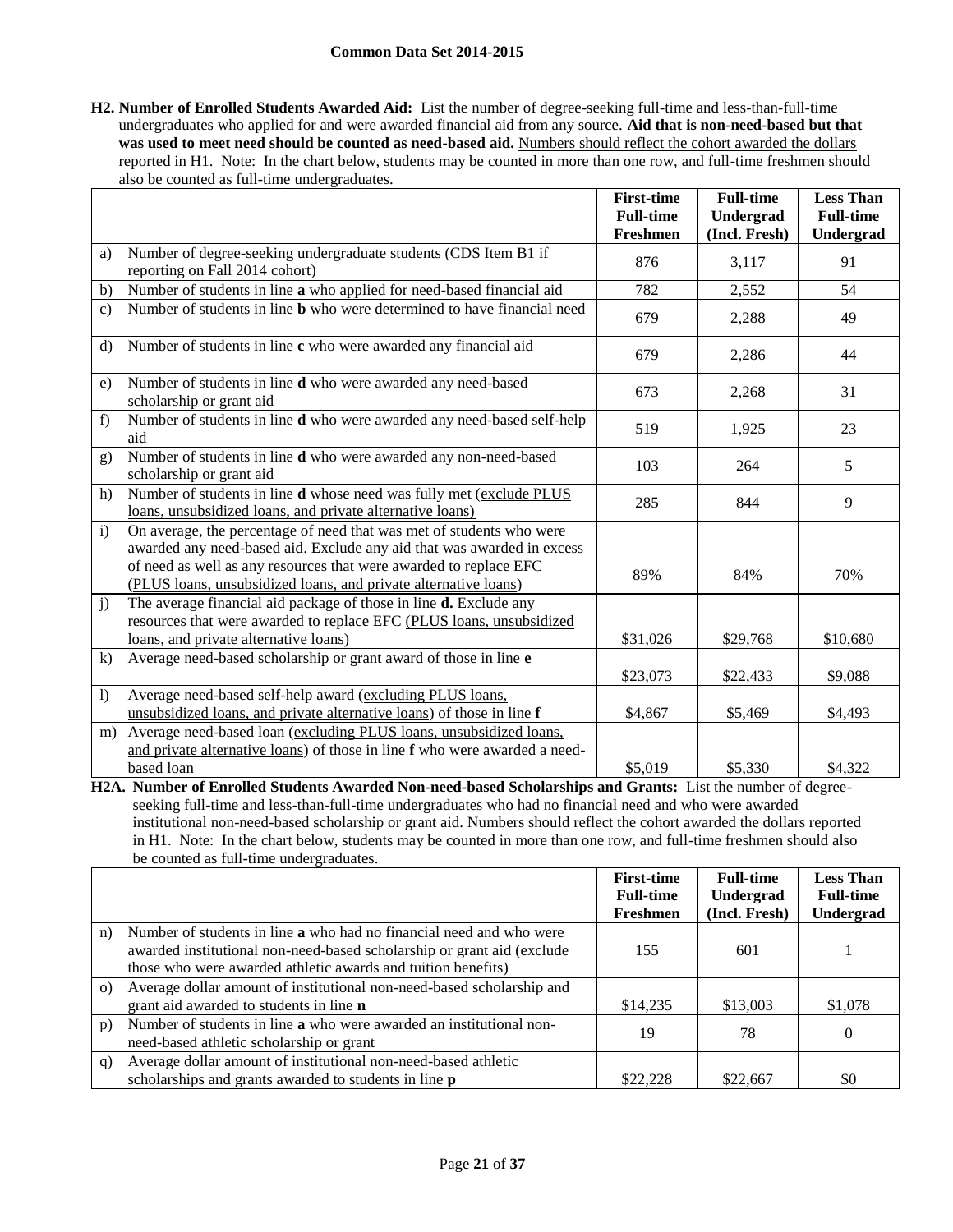**Note:** These are the graduates and loan types to include and exclude in order to fill out CDS H4, H4a, H5 and H5a.

Include:

- \* 2014 undergraduate class who graduated between July 1, 2013 and June 30, 2014 who started at your institution as first-time students and received a bachelor's degree between July 1, 2013 and June 30, 2014.
- \* only loans made to students who borrowed while enrolled at your institution.
- \* co-signed loans.

Exclude:

- \* those who transferred in.
- money borrowed at other institutions.

H4. Provide the percentage of the class (defined above) who borrowed at any time through any loan programs (institutional, state, Federal Perkins, Federal Stafford Subsidized and Unsubsidized, private loans that were certified by your institution, etc.; exclude parent loans). Include both Federal Direct Student Loans and Federal Family Education Loans.  $-74$  %

H4a. Provide the percentage of the class (defined above) who borrowed at any time through federal loan programs--Federal Perkins, Federal Stafford Subsidized and Unsubsidized. Include both Federal Direct Student Loans and Federal Family Education Loans. NOTE: exclude all institutional, state, private alternative loans and parent loans. \_\_72\_%

H5. Report the average per-undergraduate-borrower cumulative principal borrowed of those in line H4. \$35,449

H5a. Report the average per-undergraduate-borrower cumulative principal borrowed, of those in H4a, through federal loan programs--Federal Perkins, Federal Stafford Subsidized and Unsubsidized. Include both Federal Direct Student Loans and Federal Family Education Loans. These are listed in line H4a. NOTE: exclude all institutional, state, private alternative loans and exclude parent loans.\$ 27,312

**Aid to Undergraduate Degree-seeking Nonresident Aliens** (Note: Report numbers and dollar amounts for the same academic year checked in item H1.)

**H6.** Indicate your institution's policy regarding institutional scholarship and grant aid for undergraduate degree-seeking nonresident aliens:



Institutional need-based scholarship or grant aid is available

- $X$  Institutional non-need-based scholarship or grant aid is available<br>Institutional scholarship and grant aid is not available
	- Institutional scholarship and grant aid is not available

If institutional financial aid is available for undergraduate degree-seeking nonresident aliens, provide the number of undergraduate degree-seeking nonresident aliens who were awarded need-based or non-need-based aid: 126

Average dollar amount of institutional financial aid awarded to undergraduate degree-seeking nonresident aliens: \$ 13,117

Total dollar amount of institutional financial aid awarded to undergraduate degree-seeking nonresident aliens: \$ 1,652,780

**H7.** Check off all financial aid forms nonresident alien first-year financial aid applicants must submit:

|              | Institution's own financial aid form              |
|--------------|---------------------------------------------------|
|              | CSS/Financial Aid PROFILE                         |
|              | International Student's Financial Aid Application |
| $\mathbf{X}$ | International Student's Certification of Finances |
|              | Other:                                            |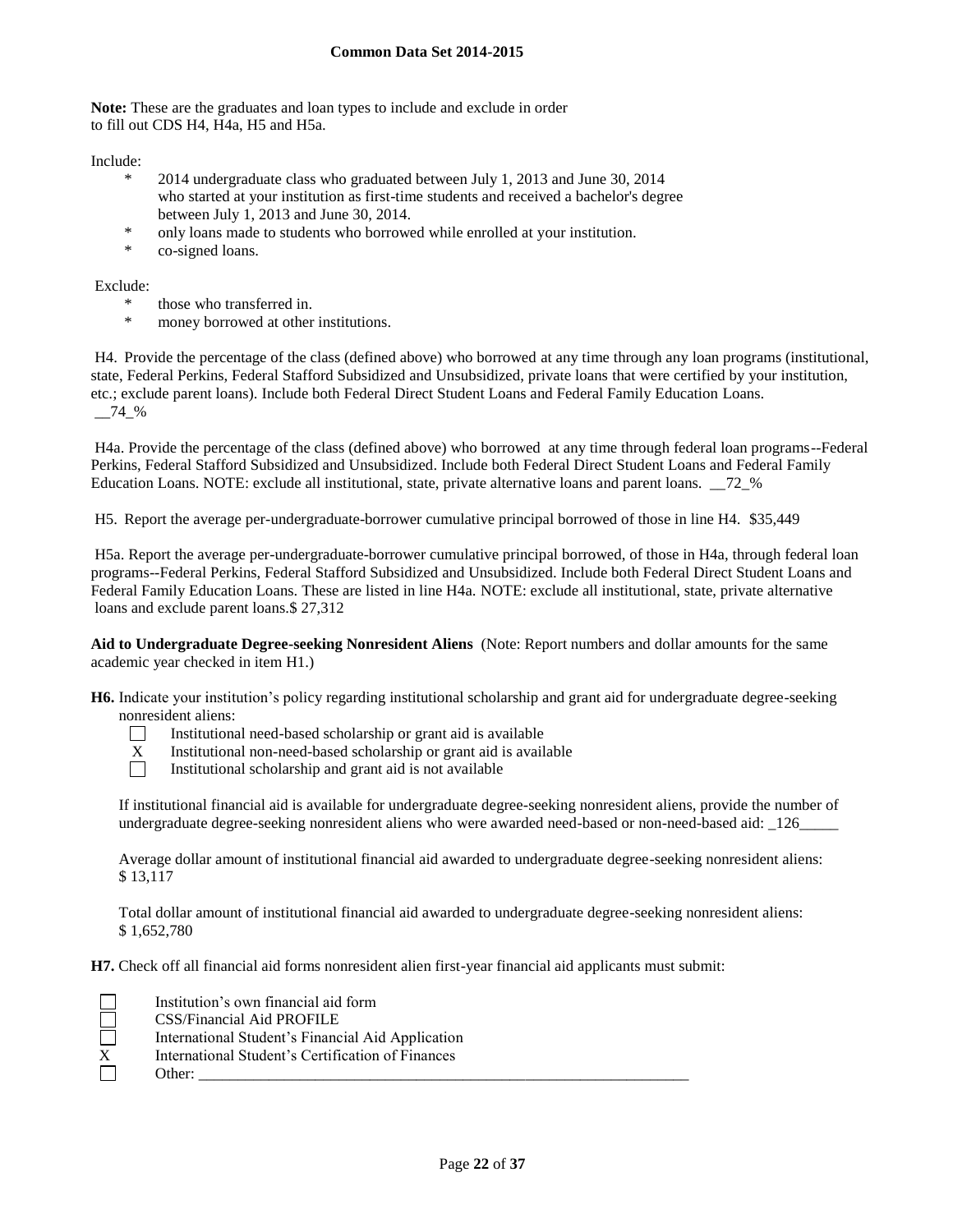#### **Process for First-Year/Freshman Students**

**H8.** Check off all financial aid forms domestic first-year (freshman) financial aid applicants must submit:

| <b>FAFSA</b>                         |
|--------------------------------------|
| Institution's own financial aid form |
| CSS/Financial Aid PROFILE            |
| State aid form                       |
| Noncustodial PROFILE                 |
| <b>Business/Farm Supplement</b>      |
| Other:                               |

**H9.** Indicate filing dates for first-year (freshman) students:

Priority date for filing required financial aid forms: \_3/1\_\_\_\_\_\_\_\_\_\_\_\_\_\_\_\_\_\_\_\_\_ Deadline for filing required financial aid forms: No deadline for filing required forms (applications processed on a rolling basis): \_\_\_\_\_\_\_\_\_

**H10.** Indicate notification dates for first-year (freshman) students (answer a or b):

a.) Students notified on or about (date): \_\_\_\_\_\_\_\_\_\_\_\_\_

b.) Students notified on a rolling basis: yes If yes, starting date:  $\frac{3}{1}$ 

#### **H11.** Indicate reply dates:

Students must reply by (date): \_\_\_\_\_\_\_\_\_\_\_\_\_\_\_\_\_\_\_\_\_\_\_ or within \_\_\_\_\_\_\_\_\_\_\_ weeks of notification.

## **Types of Aid Available**

Please check off all types of aid available to undergraduates at your institution:

**H12.** Loans

|  |  | FEDERAL DIRECT STUDENT LOAN PROGRAM (DIRECT LOAN) |
|--|--|---------------------------------------------------|
|--|--|---------------------------------------------------|

- X Direct Subsidized Stafford Loans<br>X Direct Unsubsidized Stafford Loa
- Direct Unsubsidized Stafford Loans
- X Direct PLUS Loans
- X Federal Perkins Loans
- Г Federal Nursing Loans
- П State Loans
- X College/university loans from institutional funds
- X Other (specify): Private Alternative LoansX

**H13.** Scholarships and Grants

#### NEED-BASED:

- X Federal Pell
- X SEOG
- X State scholarships/grants
- X Private scholarships
- X College/university scholarship or grant aid from institutional funds
- United Negro College Fund
- Federal Nursing Scholarship
- Other (specify):  $\_\_$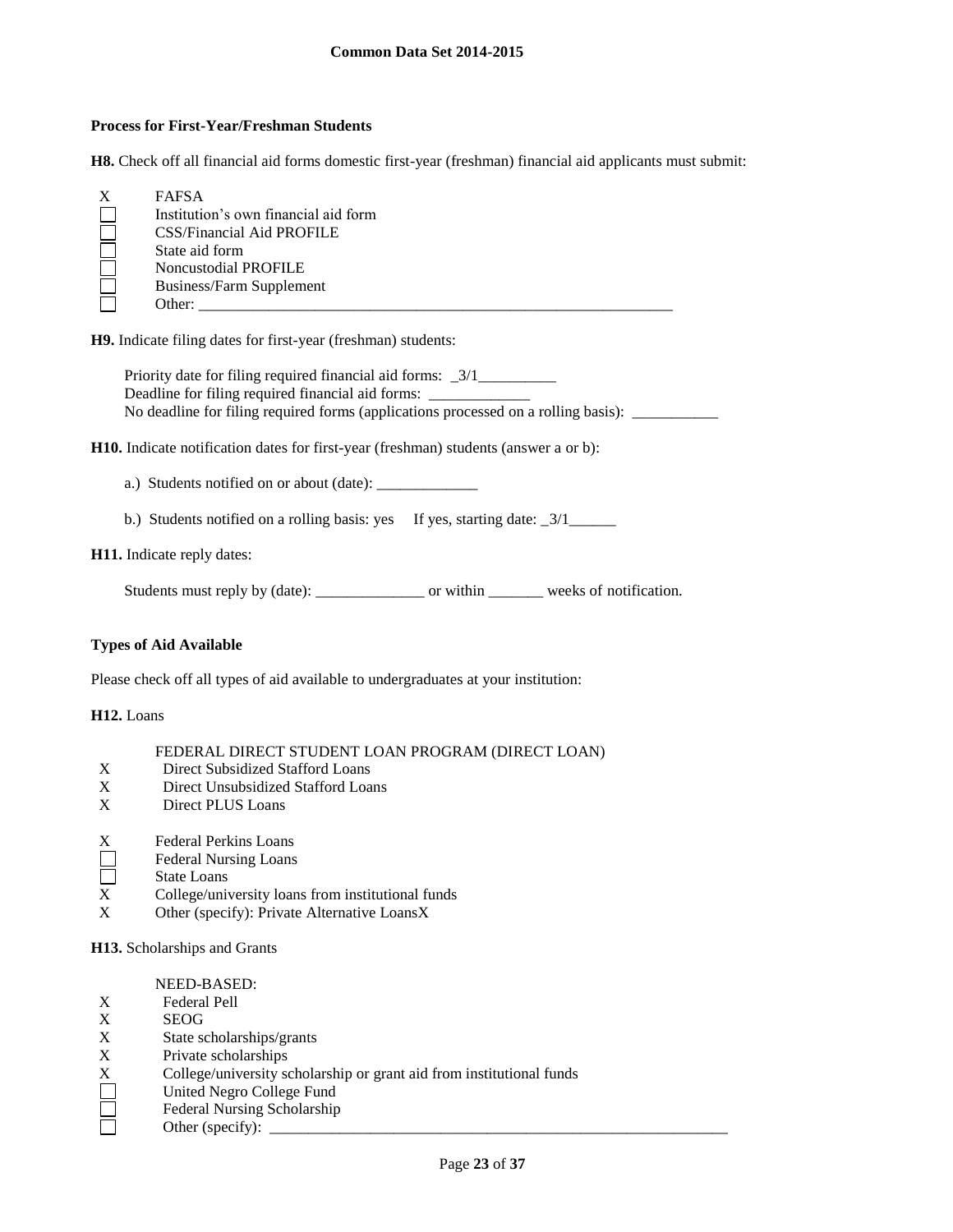| Non-need    | <b>Need-based</b> |                    | Non-need | <b>Need-based</b> |                          |
|-------------|-------------------|--------------------|----------|-------------------|--------------------------|
| $\mathbf v$ |                   | Academics          | X        |                   | Leadership               |
|             |                   | Alumni affiliation |          |                   | Minority status          |
|             |                   | Art                | Х        |                   | Music/drama              |
| X           |                   | Athletics          | Х        |                   | Religious affiliation    |
|             |                   | Job skills         |          |                   | State/district residency |
|             |                   | <b>ROTC</b>        |          |                   |                          |

**H14.** Check off criteria used in awarding institutional aid. Check all that apply.

**H15**. If your institution has recently implemented any major financial aid policy, program, or initiative to make your institution more affordable to incoming students such as replacing loans with grants, or waiving costs for families below a certain income level please provide details below: \_\_\_\_\_\_\_\_\_\_\_\_\_\_\_\_\_\_\_\_\_\_\_\_\_\_\_\_\_

\_\_\_\_\_\_\_\_\_\_\_\_\_\_\_\_\_\_\_\_\_\_\_\_\_\_\_\_\_\_\_\_\_\_\_\_\_\_\_\_\_\_\_\_\_\_\_\_\_\_\_\_\_\_\_\_\_\_\_\_\_\_\_\_\_\_\_\_\_\_\_\_\_\_\_\_\_\_\_\_\_\_

 $\_$  ,  $\_$  ,  $\_$  ,  $\_$  ,  $\_$  ,  $\_$  ,  $\_$  ,  $\_$  ,  $\_$  ,  $\_$  ,  $\_$  ,  $\_$  ,  $\_$  ,  $\_$  ,  $\_$  ,  $\_$  ,  $\_$  ,  $\_$  ,  $\_$  ,  $\_$  ,  $\_$  ,  $\_$  ,  $\_$  ,  $\_$  ,  $\_$  ,  $\_$  ,  $\_$  ,  $\_$  ,  $\_$  ,  $\_$  ,  $\_$  ,  $\_$  ,  $\_$  ,  $\_$  ,  $\_$  ,  $\_$  ,  $\_$  ,

\_\_\_\_\_\_\_\_\_\_\_\_\_\_\_\_\_\_\_\_\_\_\_\_\_\_\_\_\_\_\_\_\_\_\_\_\_\_\_\_\_\_\_\_\_\_\_\_\_\_\_\_\_\_\_\_\_\_\_\_\_\_\_\_\_\_\_\_\_\_\_\_\_\_\_\_\_\_\_\_\_\_\_\_\_\_\_\_\_\_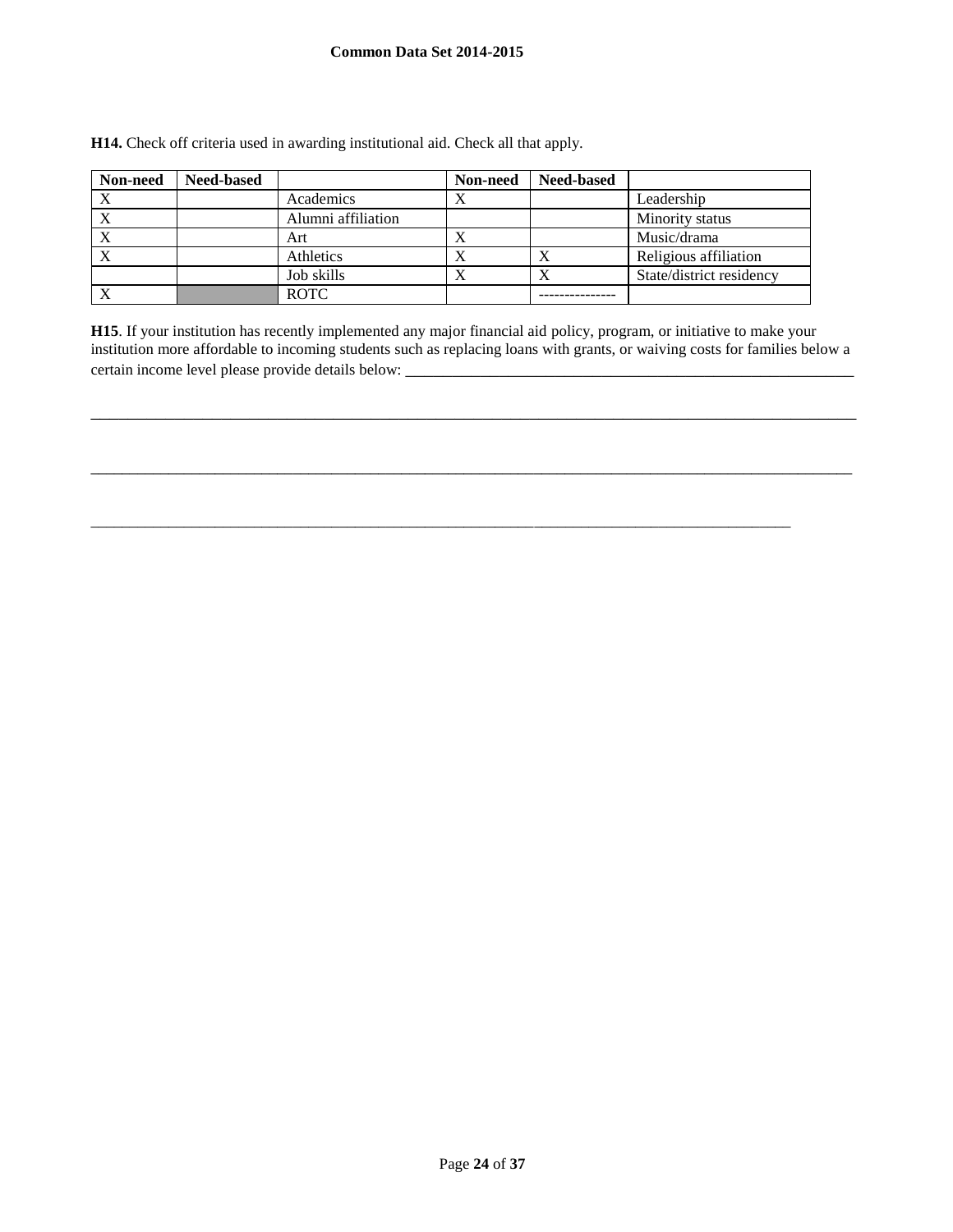## **I. INSTRUCTIONAL FACULTY AND CLASS SIZE**

### **I-1. Please report the number of instructional faculty members in each category for Fall 2014. Include faculty who are on your institution's payroll on the census date your institution uses for IPEDS/AAUP.**

The following definition of full-time instructional faculty is used by the American Association of University Professors (AAUP) in its annual Faculty Compensation Survey (the part time definitions are not used by AAUP). Instructional Faculty is defined as those members of the instructional-research staff whose major regular assignment is instruction, including those with released time for research. Use the chart below to determine inclusions and exclusions:

|                                                                                                                                                                                                                                             | Full-time | Part-time                                                                   |
|---------------------------------------------------------------------------------------------------------------------------------------------------------------------------------------------------------------------------------------------|-----------|-----------------------------------------------------------------------------|
| (a) instructional faculty in preclinical and clinical medicine, faculty<br>who are not paid (e.g., those who donate their services or are in the<br>military), or research-only faculty, post-doctoral fellows, or pre-<br>doctoral fellows | Exclude   | Include only if<br>they teach one or<br>more non-clinical<br>credit courses |
| (b) administrative officers with titles such as dean of students,<br>librarian, registrar, coach, and the like, even though they may<br>devote part of their time to classroom instruction and may have<br>faculty status                   | Exclude   | Include if they<br>teach one or more<br>non-clinical credit<br>courses      |
| $(C)$ other administrators/staff who teach one or more non-clinical<br>credit courses even though they do not have faculty status                                                                                                           | Exclude   | Include                                                                     |
| (d) undergraduate or graduate students who assist in the instruction<br>of courses, but have titles such as teaching assistant, teaching<br>fellow, and the like                                                                            | Exclude   | Exclude                                                                     |
| (e) faculty on sabbatical or leave with pay                                                                                                                                                                                                 | Include   | Exclude                                                                     |
| (f) faculty on leave without pay                                                                                                                                                                                                            | Exclude   | Exclude                                                                     |
| (g) replacement faculty for faculty on sabbatical leave or leave with<br>pay                                                                                                                                                                | Exclude   | Include                                                                     |

*Full-time instructional faculty:* faculty employed on a full-time basis for instruction (including those with released time for research)

*Part-time instructional faculty:* Adjuncts and other instructors being paid solely for part-time classroom instruction. Also includes full-time faculty teaching less than two semesters, three quarters, two trimesters, or two four-month sessions. Employees who are not considered full-time instruction faculty but who teach one or more non-clinical credit courses may be counted as part-time faculty.

*Minority faculty*: includes faculty who designate themselves as Black, non-Hispanic; American Indian or Alaska Native; Asian, Native Hawaiian or other Pacific Islander, or Hispanic.

*Doctorate*: includes such degrees as Doctor of Philosophy, Doctor of Education, Doctor of Juridical Science, and Doctor of Public Health in any field such as arts, sciences, education, engineering, business, and public administration. Also includes terminal degrees formerly designated as "first professional," including dentistry (DDS or DMD), medicine (MD), optometry (OD), osteopathic medicine (DO), pharmacy (DPharm or BPharm), podiatric medicine (DPM), veterinary medicine (DVM), chiropractic (DC or DCM), or law (JD).

*Terminal master's degree*: a master's degree that is considered the highest degree in a field: example, M. Arch (in architecture) and MFA (master of fine arts in art or theater).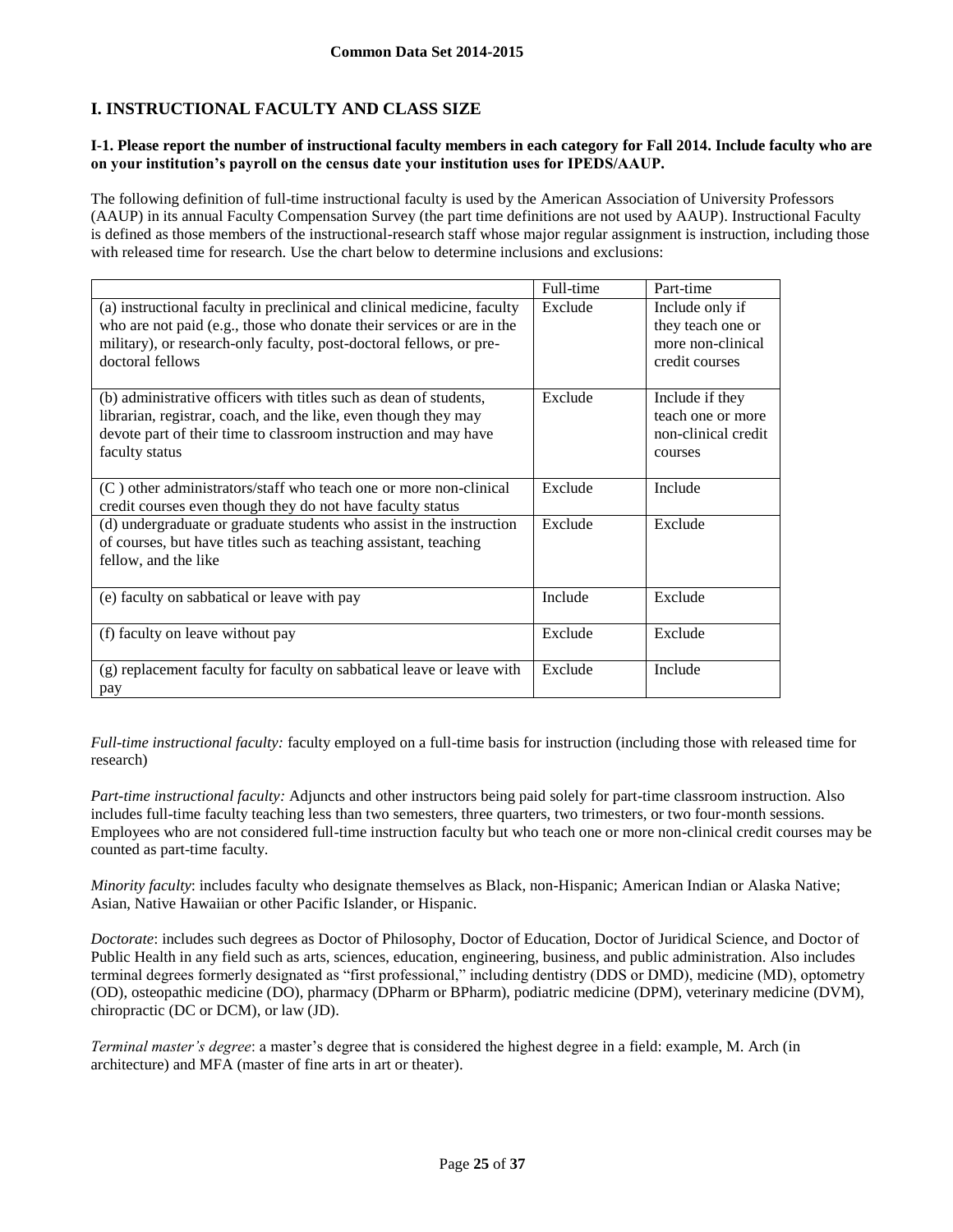|                                                                                                                                                  | <b>Full-time</b> | Part-time | <b>Total</b> |
|--------------------------------------------------------------------------------------------------------------------------------------------------|------------------|-----------|--------------|
| Total number of instructional faculty<br>a.)                                                                                                     | 279              | 112       | 391          |
| Total number who are members of<br>b.)<br>minority groups                                                                                        | 29               | 4         | 33           |
| Total number who are women<br>c.                                                                                                                 | 119              | 56        | 175          |
| Total number who are men<br>d.                                                                                                                   | 160              | 56        | 216          |
| Total number who are nonresident aliens<br>$e$ .<br>(international)                                                                              | 8                | $\Omega$  | 8            |
| $f$ .<br>Total number with doctorate, or other<br>terminal degree                                                                                | 238              | 34        | 272          |
| Total number whose highest degree is a<br>g.)<br>master's but not a terminal master's                                                            | 41               | 47        | 88           |
| h.) Total number whose highest degree is a<br>bachelor's                                                                                         | $\Omega$         | 6         | 6            |
| Total number whose highest degree is<br>$i$ .<br>unknown or other (Note: Items $f$ , $g$ , $h$ , and<br><b>i</b> must sum up to item <b>a</b> .) | 0                | 25        | 25           |
| j.) Total number in stand-alone<br>graduate/professional programs in which<br>faculty teach virtually only graduate-level<br>students            | 31               | 18        | 49           |

## **I-2. Student to Faculty Ratio**

Report the Fall 2014 ratio of full-time equivalent students (full-time plus 1/3 part time) to full-time equivalent instructional faculty (full time plus 1/3 part time). In the ratio calculations, exclude both faculty and students in stand-alone graduate or professional programs such as medicine, law, veterinary, dentistry, social work, business, or public health in which faculty teach virtually only graduate level students. Do not count undergraduate or graduate student teaching assistants as faculty.

Fall 2014 Student to Faculty ratio: \_\_\_13\_\_\_ to 1 (based on \_3734.33\_ students and \_279.33\_ faculty).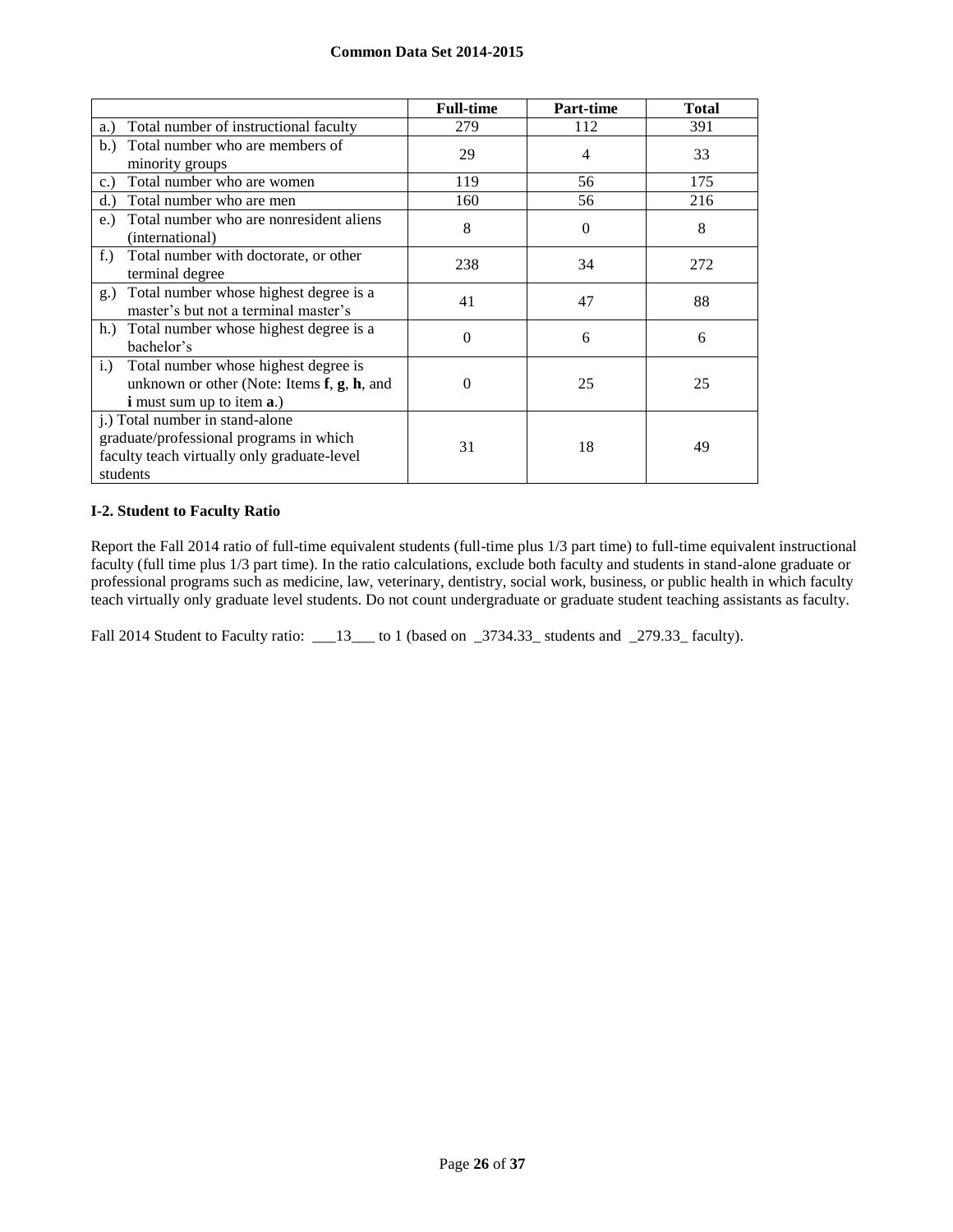### **I-3. Undergraduate Class Size**

In the table below, please use the following definitions to report information about the size of classes and class sections offered in the Fall 2014 term.

*Class Sections:* A class section is an organized course offered for credit, identified by discipline and number, meeting at a stated time or times in a classroom or similar setting, and not a subsection such as a laboratory or discussion session. Undergraduate class sections are defined as any sections in which at least one degree-seeking undergraduate student is enrolled for credit. Exclude distance learning classes and noncredit classes and individual instruction such as dissertation or thesis research, music instruction, or one-to-one readings. Exclude students in independent study, co-operative programs, internships, foreign language taped tutor sessions, practicums, and all students in one-on-one classes. Each class section should be counted only once and should not be duplicated because of course catalog cross-listings.

*Class Subsections:* A class subsection includes any subsection of a course, such as laboratory, recitation, and discussion subsections that are supplementary in nature and are scheduled to meet separately from the lecture portion of the course. Undergraduate subsections are defined as any subsections of courses in which degree-seeking undergraduate students enrolled for credit. As above, exclude noncredit classes and individual instruction such as dissertation or thesis research, music instruction, or one-to-one readings. Each class subsection should be counted only once and should not be duplicated because of cross-listings.

Using the above definitions, please report for each of the following class-size intervals the number of *class sections* and *class subsections* offered in Fall 2014. For example, a lecture class with 800 students who met at another time in 40 separate labs with 20 students should be counted once in the "100+" column in the class section column and 40 times under the "20-29" column of the class subsections table.

| Undergraduate Class Size (provide numbers) |       |       |         |       |           |       |        |       |
|--------------------------------------------|-------|-------|---------|-------|-----------|-------|--------|-------|
|                                            | $2-9$ | 10-19 | $20-29$ | 30-39 | 40-49     | 50-99 | $100+$ | Total |
| <b>CLASS</b><br><b>SECTIONS</b>            | 94    | 307   | 167     | 115   | 11        | 33    | 6      | 733   |
|                                            |       |       |         |       |           |       |        |       |
|                                            | $2-9$ | 10-19 | $20-29$ | 30-39 | $40 - 49$ | 50-99 | $100+$ | Total |
| <b>CLASS SUB-</b><br><b>SECTIONS</b>       | 46    | 53    | 61      |       | 0         |       | 0      | 165   |

#### **Number of Class Sections with Undergraduates Enrolled**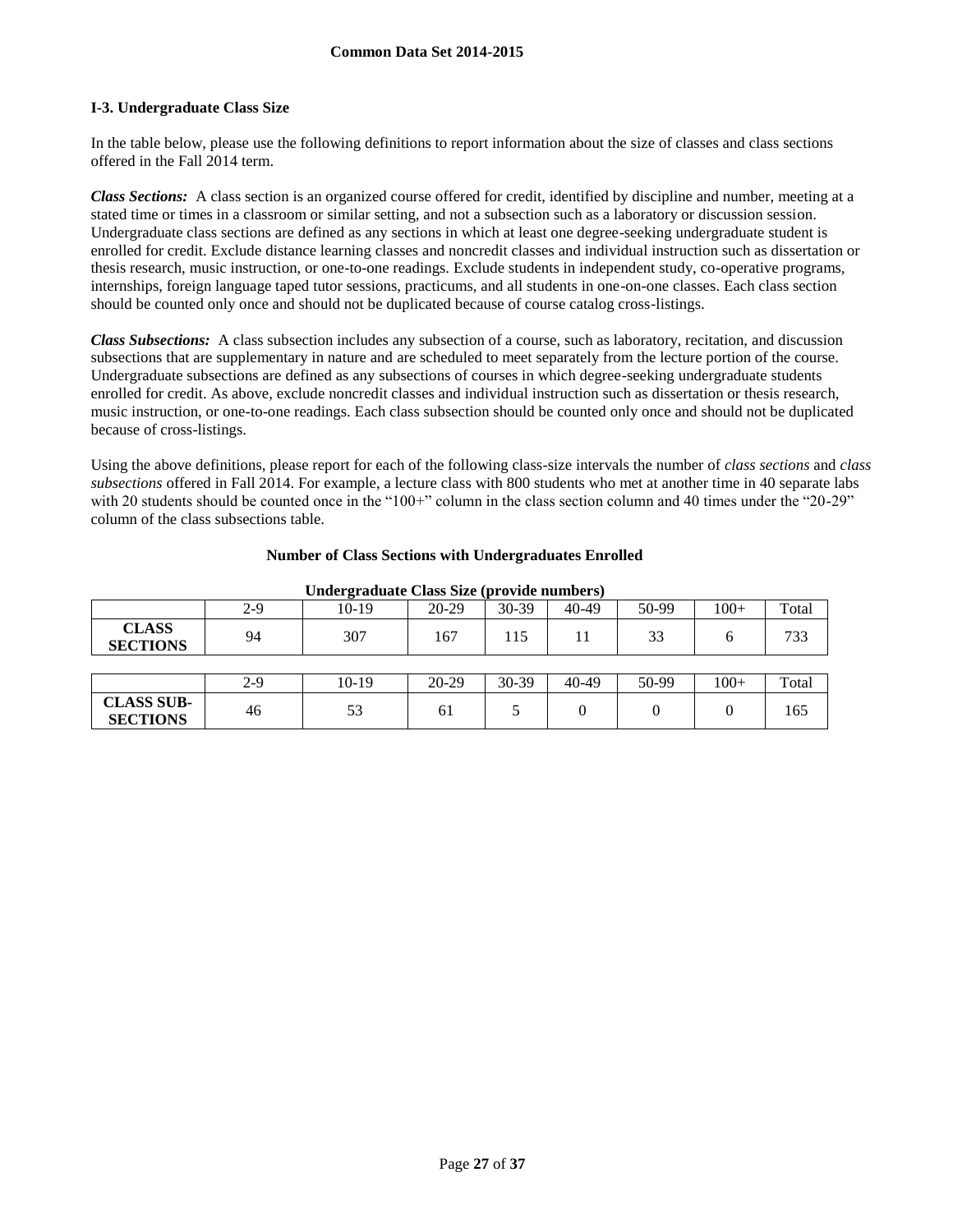## **J. Disciplinary areas of DEGREES CONFERRED**

## **Degrees conferred between July 1, 2013 and June 30, 2014**

For each of the following discipline areas, provide the percentage of diplomas/certificates, associate, and bachelor's degrees awarded. To determine the percentage, use majors, not headcount (e.g., students with one degree but a double major will be represented twice). Calculate the percentage from your institution's IPEDS Completions by using the sum of 1<sup>st</sup> and 2<sup>nd</sup> majors for each CIP code as the numerator and the sum of the Grand Total by 1st Majors and the Grand Total by 2<sup>nd</sup> major as the denominator. If you prefer, you can compute the percentages using 1<sup>st</sup> majors only.

| Category                            | Diploma/            | <b>Associate</b> | <b>Bachelor's</b> | <b>CIP 2010</b>      |
|-------------------------------------|---------------------|------------------|-------------------|----------------------|
|                                     | <b>Certificates</b> |                  |                   | <b>Categories to</b> |
|                                     |                     |                  |                   | <b>Include</b>       |
| Agriculture                         |                     |                  |                   |                      |
| Natural resources and               |                     |                  | 0.7               | 3                    |
| conservation                        |                     |                  |                   |                      |
| Architecture                        |                     |                  |                   | $\overline{4}$       |
| Area, ethnic, and gender studies    |                     |                  | 0.4               | $\overline{5}$       |
| Communication/journalism            |                     | 25               | 4.6               | 9                    |
| Communication technologies          |                     |                  |                   | 10                   |
| Computer and information            |                     |                  | 0.8               | 11                   |
| sciences                            |                     |                  |                   |                      |
| Personal and culinary services      |                     |                  |                   | 12                   |
| Education                           |                     | 50               | 6.7               | 13                   |
| Engineering                         |                     |                  | 8.5               | 14                   |
| Engineering technologies            |                     |                  |                   | 15                   |
| Foreign languages, literatures, and | 100                 |                  | 3.9               | 16                   |
| linguistics                         |                     |                  |                   |                      |
| Family and consumer sciences        |                     |                  |                   | 19                   |
| Law/legal studies                   |                     |                  |                   | 22                   |
| English                             |                     |                  | 3.9               | 23                   |
| Liberal arts/general studies        |                     |                  | 0.8               | 24                   |
| Library science                     |                     |                  |                   | 25                   |
| Biological/life sciences            |                     |                  | 5.4               | 26                   |
| Mathematics and statistics          |                     |                  | $\overline{1.9}$  | 27                   |
| Military science and military       |                     |                  |                   | 28 and 29            |
| technologies                        |                     |                  |                   |                      |
| Interdisciplinary studies           |                     | 25               | 2.7               | 30                   |
| Parks and recreation                |                     |                  | 2.6               | 31                   |
| Philosophy and religious studies    |                     |                  | 0.4               | 38                   |
| Theology and religious vocations    |                     |                  | 0.4               | 39                   |
| Physical sciences                   |                     |                  | 6.5               | 40                   |
| Science technologies                |                     |                  |                   | 41                   |
| Psychology                          |                     |                  | 6.0               | 42                   |
| Homeland Security, law              |                     |                  |                   | 43                   |
| enforcement, firefighting, and      |                     |                  |                   |                      |
| protective services                 |                     |                  |                   |                      |
| Public administration and social    |                     |                  | 1.7               | 44                   |
| services                            |                     |                  |                   |                      |
| Social sciences                     |                     |                  | 7.4               | 45                   |
| Construction trades                 |                     |                  |                   | 46                   |
| Mechanic and repair technologies    |                     |                  |                   | 47                   |
| Precision production                |                     |                  |                   | 48                   |
| Transportation and materials        |                     |                  |                   | 49                   |
| moving                              |                     |                  |                   |                      |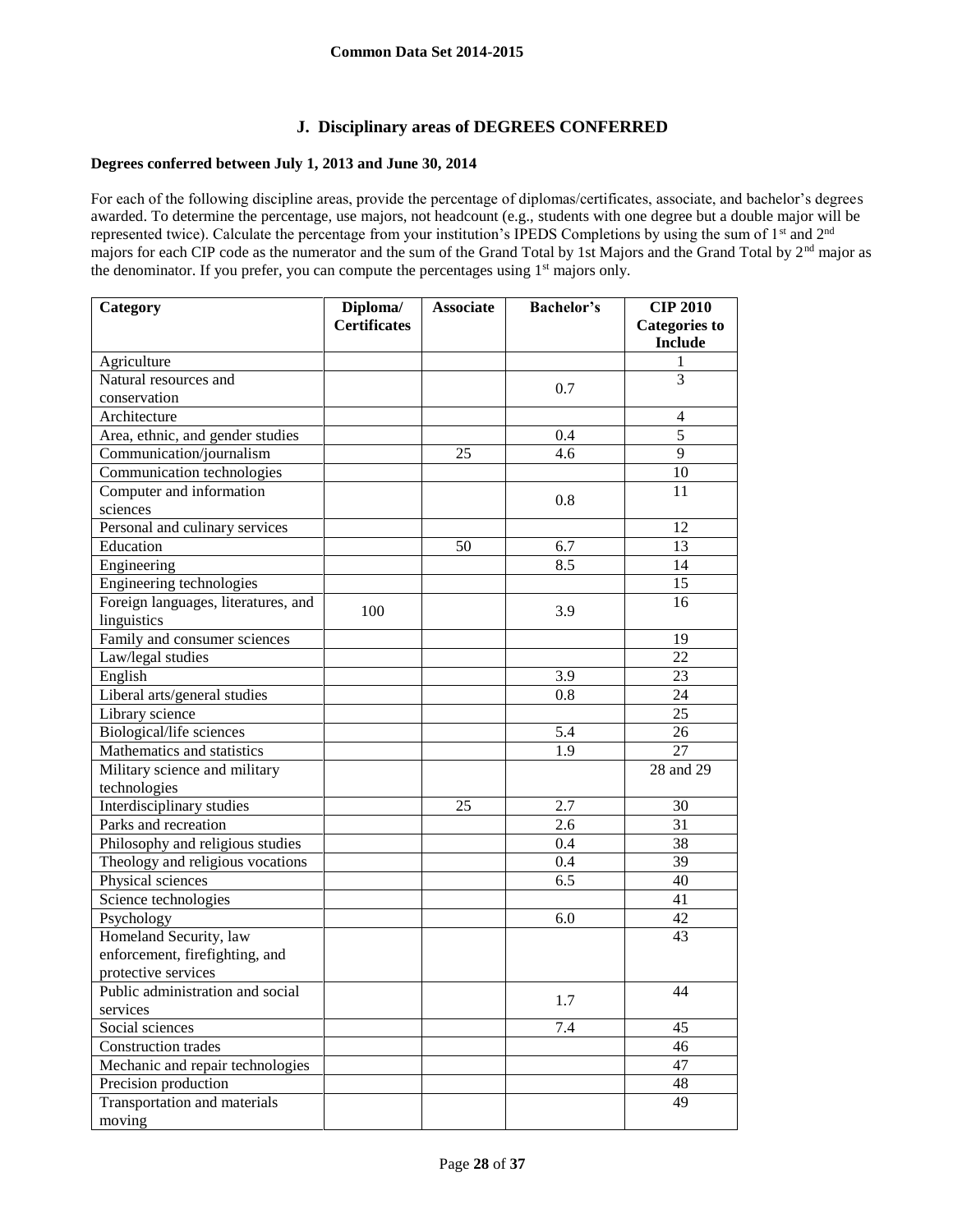| Visual and performing arts                 |      |      | 3.2  | 50 |
|--------------------------------------------|------|------|------|----|
| Health professions and related<br>programs |      |      | 18.3 |    |
| Business/marketing                         |      |      | 11.3 | 52 |
| History                                    |      |      | 1.9  | 54 |
| <b>Other</b>                               |      |      |      |    |
| <b>TOTAL</b>                               | 100% | 100% | 100% |    |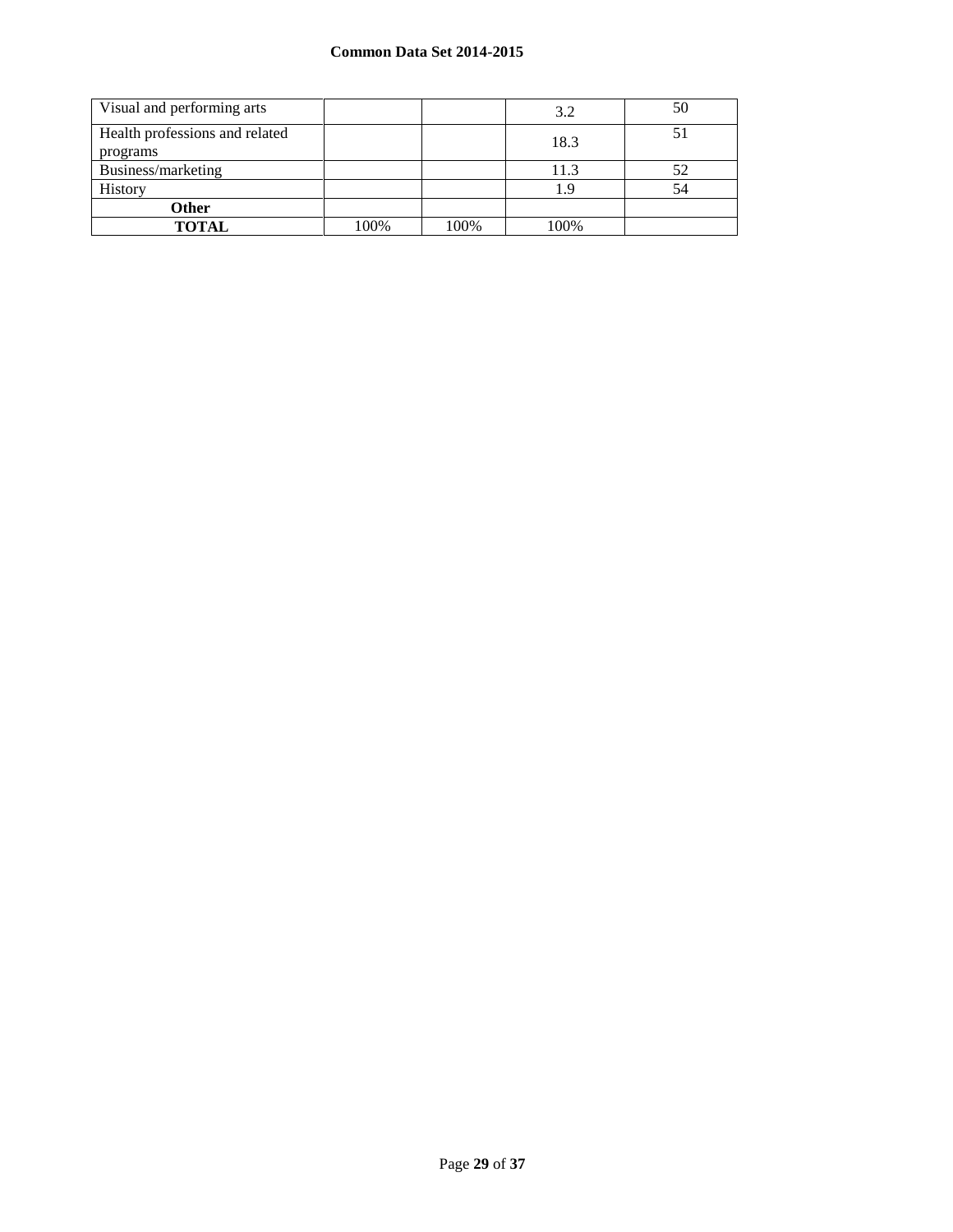## **Common Data Set Definitions**

#### **All definitions related to the financial aid section appear at the end of the Definitions document.**

 Items preceded by an asterisk (\*) represent definitions agreed to among publishers which do not appear on the CDS document but may be present on individual publishers' surveys.

**\*Academic advisement:** Plan under which each student is assigned to a faculty member or a trained adviser, who, through regular meetings, helps the student plan and implement immediate and long-term academic and vocational goals.

**Accelerated program:** Completion of a college program of study in fewer than the usual number of years, most often by attending summer sessions and carrying extra courses during the regular academic term**.**

**Admitted student:** Applicant who is offered admission to a degree-granting program at your institution.

**\*Adult student services:** Admission assistance, support, orientation, and other services expressly for adults who have started college for the first time, or who are re-entering after a lapse of a few years.

**American Indian or Alaska Native:** A person having origins in any of the original peoples of North and South America (including Central America) and maintaining tribal affiliation or community attachment.

**Applicant (first-time, first year):** An individual who has fulfilled the institution's requirements to be considered for admission (including payment or waiving of the application fee, if any) and who has been notified of one of the following actions: admission, nonadmission, placement on waiting list, or application withdrawn (by applicant or institution).

**Application fee:** That amount of money that an institution charges for processing a student's application for acceptance. This amount is *not* creditable toward tuition and required fees, nor is it refundable if the student is not admitted to the institution.

**Asian:** A person having origins in any of the original peoples of the Far East, Southeast Asia, or the Indian subcontinent, including, for example, Cambodia, China, India, Japan, Korea, Malaysia, Pakistan, the Philippine Islands, Thailand, and Vietnam.

**Associate degree:** An award that normally requires at least two but less than four years of full-time equivalent college work.

**Bachelor's degree:** An award (baccalaureate or equivalent degree, as determined by the Secretary of the U.S. Department of Education) that normally requires at least four years but *not* more than five years of full-time equivalent college-level work. This includes ALL bachelor's degrees conferred in a five-year cooperative (work-study plan) program. (A cooperative plan provides for alternate class attendance and employment in business, industry, or government; thus, it allows students to combine actual work experience with their college studies.) Also, it includes bachelor's degrees in which the normal four years of work are completed in three years.

**Black or African American***:* A person having origins in any of the black racial groups of Africa.

**Board (charges):** Assume average cost for 19 meals per week or the maximum meal plan.

**Books and supplies (costs):** Average cost of books and supplies. Do not include unusual costs for special groups of students (e.g., engineering or art majors), unless they constitute the majority of students at your institution.

**Calendar system:** The method by which an institution structures most of its courses for the academic year.

**Campus Ministry:** Religious student organizations (denominational or nondenominational) devoted to fostering religious life on college campuses. May also refer to Campus Crusade for Christ, an interdenominational Christian organization.

**\*Career and placement services:** A range of services, including (often) the following: coordination of visits of employers to campus; aptitude and vocational testing; interest inventories, personal counseling; help in resume writing, interviewing, launching the job search; listings for those students desiring employment and those seeking permanent positions; establishment of a permanent reference folder; career resource materials.

**Carnegie units:** One year of study or the equivalent in a secondary school subject.

## **Certificate:** See **Postsecondary award, certificate, or diploma.**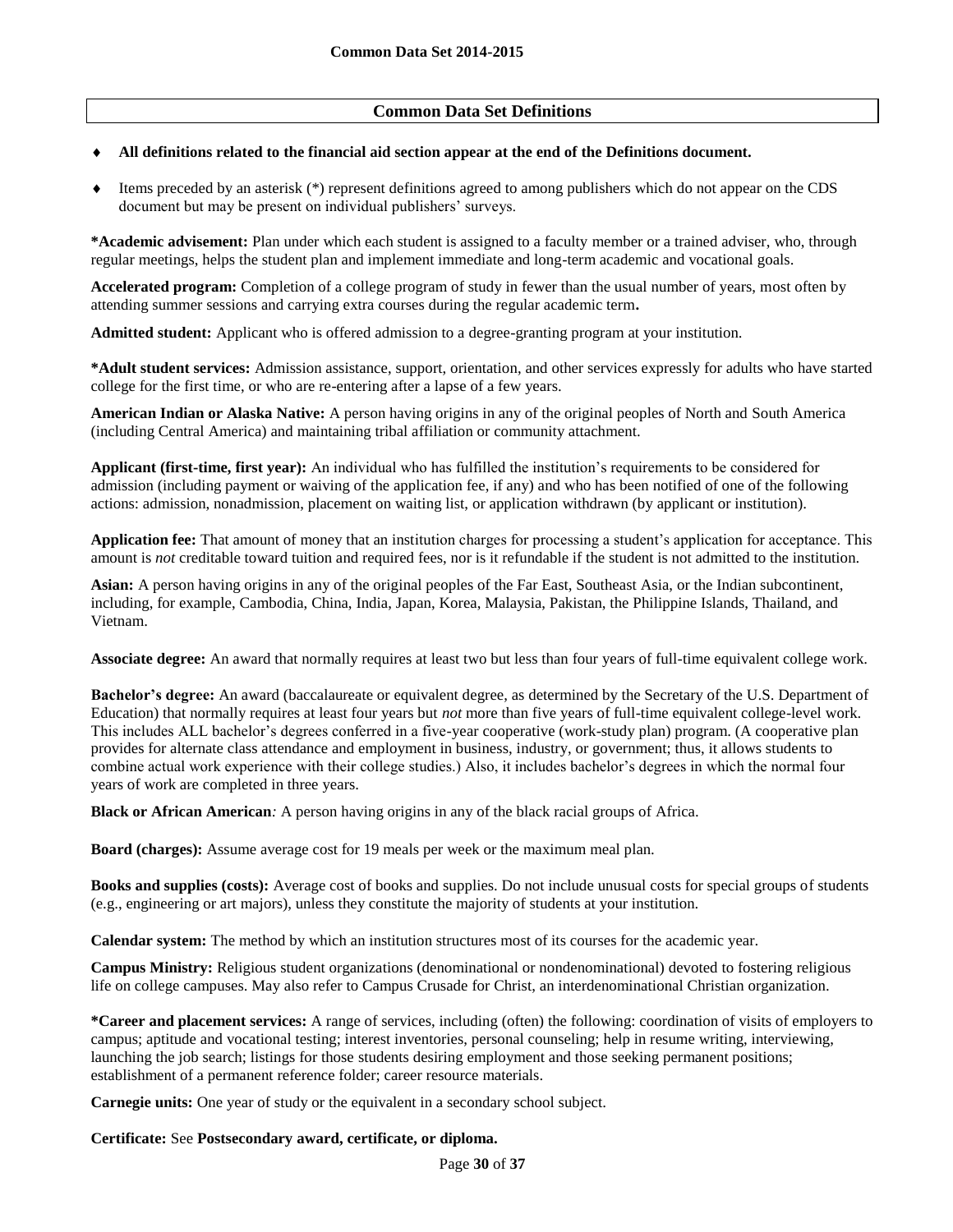**Class rank:** The relative numerical position of a student in his or her graduating class, calculated by the high school on the basis of grade-point average, whether weighted or unweighted.

**College-preparatory program:** Courses in academic subjects (English, history and social studies, foreign languages, mathematics, science, and the arts) that stress preparation for college or university study.

**Common Application:** The standard application form distributed by the National Association of Secondary School Principals for a large number of private colleges who are members of the Common Application Group.

**\*Community service program:** Referral center for students wishing to perform volunteer work in the community or participate in volunteer activities coordinated by academic departments.

**Commuter:** A student who lives off campus in housing that is not owned by, operated by, or affiliated with the college. This category includes students who commute from home and students who have moved to the area to attend college.

**Contact hour:** A unit of measure that represents an hour of scheduled instruction given to students. Also referred to as clock hour.

**Continuous basis (for program enrollment):** A calendar system classification that is used by institutions that enroll students at any time during the academic year. For example, a cosmetology school or a word processing school might allow students to enroll and begin studies at various times, with no requirement that classes begin on a certain date.

**Cooperative education program:** A program that provides for alternate class attendance and employment in business, industry, or government.

**Cooperative housing:** College-owned, -operated, or -affiliated housing in which students share room and board expenses and participate in household chores to reduce living expenses.

**\*Counseling service:** Activities designed to assist students in making plans and decisions related to their education, career, or personal development.

**Credit:** Recognition of attendance or performance in an instructional activity (course or program) that can be applied by a recipient toward the requirements for a degree, diploma, certificate, or other formal award.

**Credit course:** A course that, if successfully completed, can be applied toward the number of courses required for achieving a degree, diploma, certificate, or other formal award.

**Credit hour:** A unit of measure representing an hour (50 minutes) of instruction over a 15-week period in a semester or trimester system or a 10-week period in a quarter system. It is applied toward the total number of hours needed for completing the requirements of a degree, diploma, certificate, or other formal award.

**Cross-registration:** A system whereby students enrolled at one institution may take courses at another institution without having to apply to the second institution.

**Deferred admission:** The practice of permitting admitted students to postpone enrollment, usually for a period of one academic term or one year.

**Degree:** An award conferred by a college, university, or other postsecondary education institution as official recognition for the successful completion of a program of studies.

**Degree-seeking students:** Students enrolled in courses for credit who are recognized by the institution as seeking a degree or formal award. At the undergraduate level, this is intended to include students enrolled in vocational or occupational programs.

**Differs by program (calendar system):** A calendar system classification that is used by institutions that have occupational/vocational programs of varying length. These schools may enroll students at specific times depending on the program desired. For example, a school might offer a two-month program in January, March, May, September, and November; and a three-month program in January, April, and October.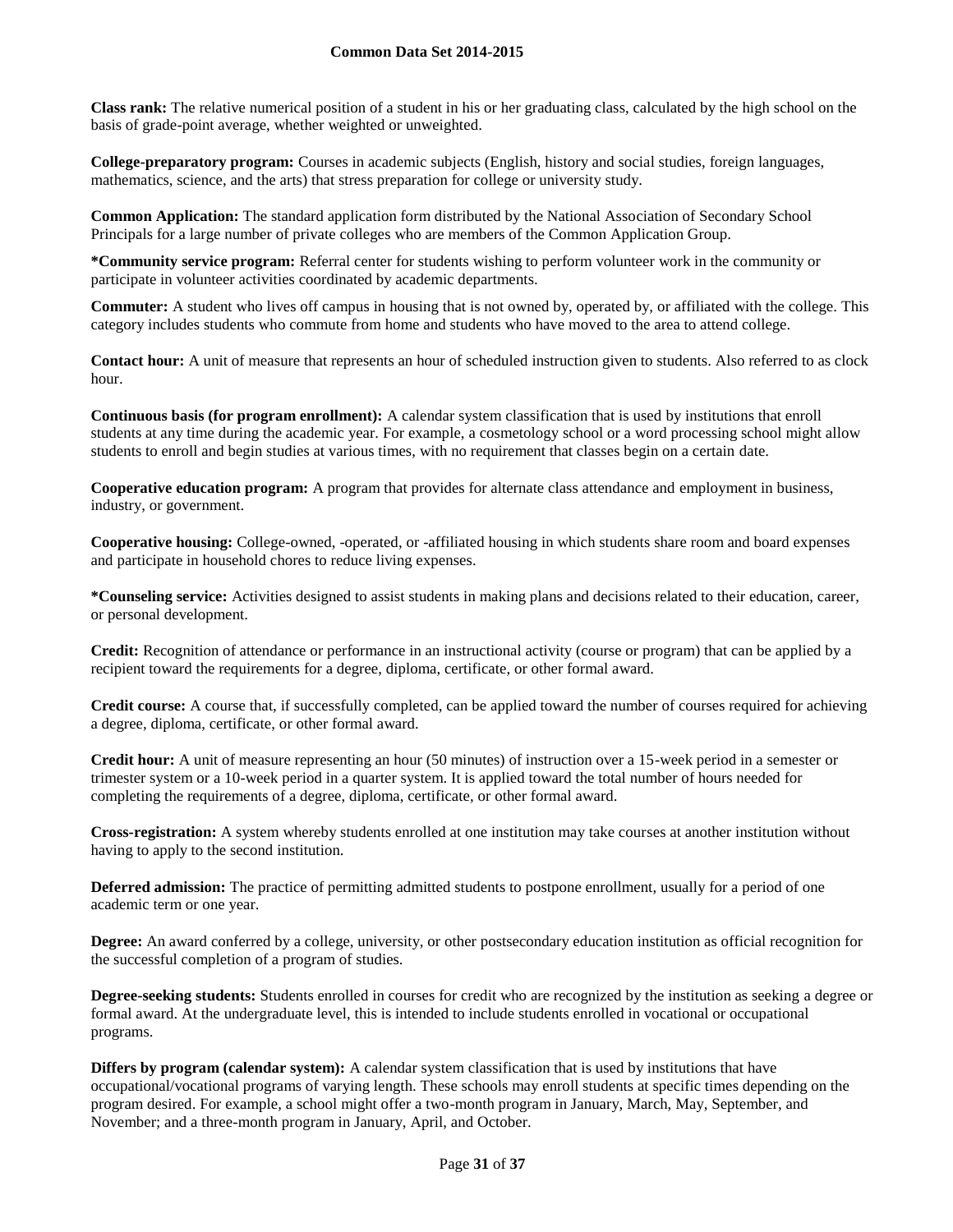## **Diploma:** See **Postsecondary award, certificate, or diploma.**

**Distance learning:** An option for earning course credit at off-campus locations via cable television, internet, satellite classes, videotapes, correspondence courses, or other means.

**Doctor's degree-research/scholarship**: A Ph.D. or other doctor's degree that requires advanced work beyond the master's level, including the preparation and defense of a dissertation based on original research, or the planning and execution of an original project demonstrating substantial artistic or scholarly achievement. Some examples of this type of degree may include Ed.D., D.M.A., D.B.A., D.Sc., D.A., or D.M, and others, as designated by the awarding institution.

**Doctor's degree-professional practice**: A doctor's degree that is conferred upon completion of a program providing the knowledge and skills for the recognition, credential, or license required for professional practice. The degree is awarded after a period of study such that the total time to the degree, including both pre-professional and professional preparation, equals at least six full-time equivalent academic years. Some of these degrees were formerly classified as "first-professional" and may include: Chiropractic (D.C. or D.C.M.); Dentistry (D.D.S. or D.M.D.); Law (L.L.B. or J.D.); Medicine (M.D.); Optometry (O.D.); Osteopathic Medicine (D.O); Pharmacy (Pharm.D.); Podiatry (D.P.M., Pod.D., D.P.); or, Veterinary Medicine (D.V.M.), and others, as designated by the awarding institution.

**Doctor's degree-other**: A doctor's degree that does not meet the definition of a doctor's degree - research/scholarship or a doctor's degree - professional practice.

**Double major:** Program in which students may complete two undergraduate programs of study simultaneously.

**Dual enrollment:** A program through which high school students may enroll in college courses while still enrolled in high school. Students are not required to apply for admission to the college in order to participate.

**Early action plan:** An admission plan that allows students to apply and be notified of an admission decision well in advance of the regular notification dates. If admitted, the candidate is not committed to enroll; the student may reply to the offer under the college's regular reply policy.

**Early admission:** A policy under which students who have not completed high school are admitted and enroll full time in college, usually after completion of their junior year.

**Early decision plan:** A plan that permits students to apply and be notified of an admission decision (and financial aid offer if applicable) well in advance of the regular notification date. Applicants agree to accept an offer of admission and, if admitted, to withdraw their applications from other colleges. There are three possible decisions for early decision applicants: admitted, denied, or not admitted but forwarded for consideration with the regular applicant pool, without prejudice.

**English as a Second Language (ESL):** A course of study designed specifically for students whose native language is not English.

**Exchange student program-domestic:** Any arrangement between a student and a college that permits study for a semester or more at another college **in the United States** without extending the amount of time required for a degree. **See also Study abroad**.

**External degree program:** A program of study in which students earn credits toward a degree through independent study, college courses, proficiency examinations, and personal experience. External degree programs require minimal or no classroom attendance.

**Extracurricular activities (as admission factor):** Special consideration in the admissions process given for participation in both school and nonschool-related activities of interest to the college, such as clubs, hobbies, student government, athletics, performing arts, etc.

**First-time student:** A student attending any institution for the first time at the level enrolled. Includes students enrolled in the fall term who attended a postsecondary institution for the first time at the same level in the prior summer term. Also includes students who entered with advanced standing (college credit earned before graduation from high school).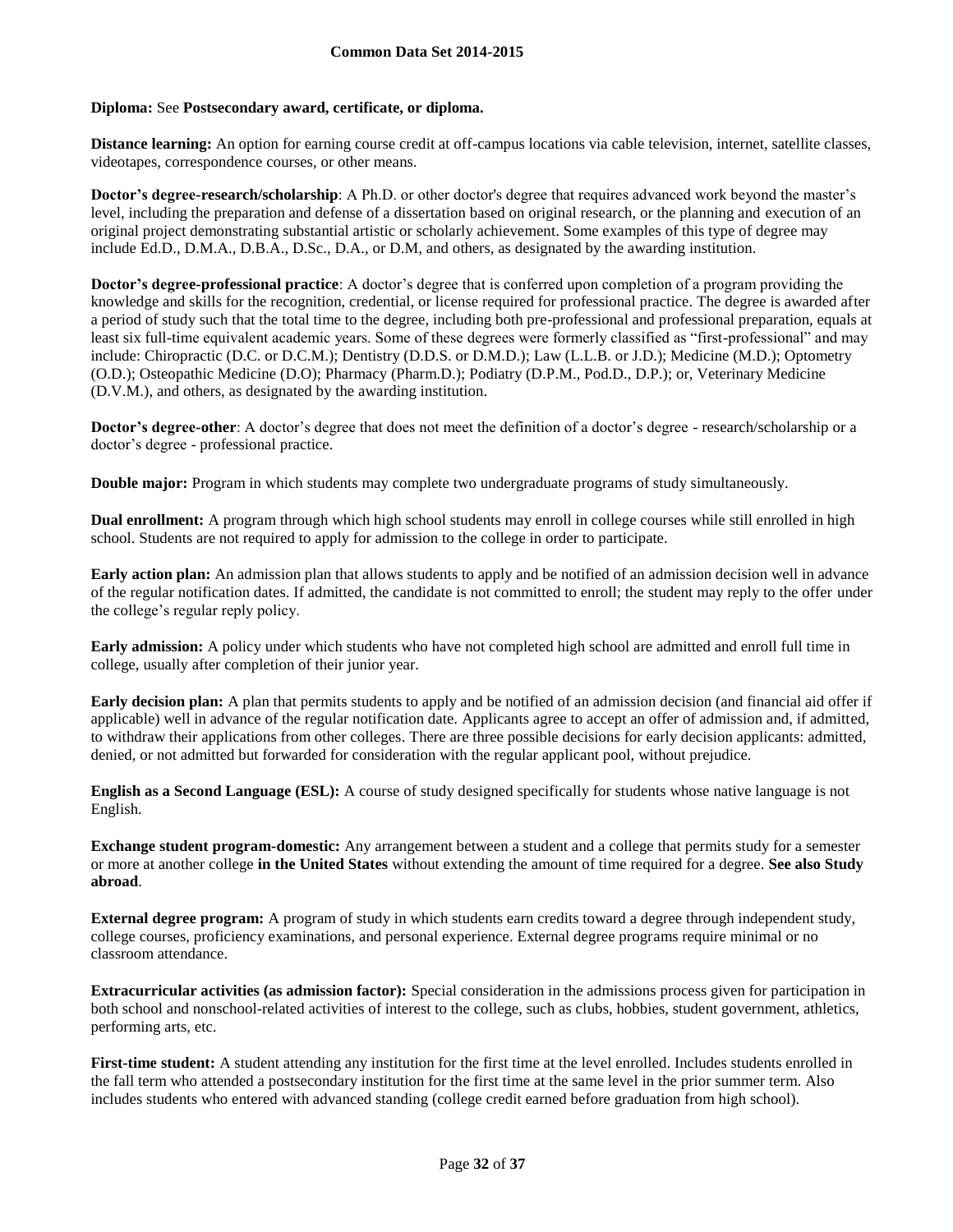**First-time, first-year (freshman) student:** A student attending any institution for the first time at the undergraduate level. Includes students enrolled in the fall term who attended college for the first time in the prior summer term. Also includes students who entered with advanced standing (college credits earned before graduation from high school).

**First-year student:** A student who has completed less than the equivalent of 1 full year of undergraduate work; that is, less than 30 semester hours (in a 120-hour degree program) or less than 900 contact hours.

**Freshman:** A first-year undergraduate student.

**\*Freshman/new student orientation:** Orientation addressing the academic, social, emotional, and intellectual issues involved in beginning college. May be a few hours or a few days in length; at some colleges, there is a fee.

**Full-time student (undergraduate):** A student enrolled for 12 or more semester credits, 12 or more quarter credits, or 24 or more contact hours a week each term.

**Geographical residence (as admission factor):** Special consideration in the admission process given to students from a particular region, state, or country of residence.

**Grade-point average (academic high school GPA):** The sum of grade points a student has earned in secondary school divided by the number of courses taken. The most common system of assigning numbers to grades counts four points for an A, three points for a B, two points for a C, one point for a D, and no points for an E or F. Unweighted GPA's assign the same weight to each course. Weighting gives students additional points for their grades in advanced or honors courses.

Graduate student: A student who holds a bachelor's or equivalent, and is taking courses at the post-baccalaureate level.

**\*Health services:** Free or low cost on-campus primary and preventive health care available to students.

**High school diploma or recognized equivalent:** A document certifying the successful completion of a prescribed secondary school program of studies, or the attainment of satisfactory scores on the Tests of General Educational Development (GED), or another state-specified examination.

**Hispanic or Latino:** A person of Mexican, Puerto Rican, Cuban, South or Central American, or other Spanish culture or origin, regardless of race.

**Honors program:** Any special program for very able students offering the opportunity for educational enrichment, independent study, acceleration, or some combination of these.

**Independent study:** Academic work chosen or designed by the student with the approval of the department concerned, under an instructor's supervision, and usually undertaken outside of the regular classroom structure.

**In-state tuition:** The tuition charged by institutions to those students who meet the state's or institution's residency requirements.

## **International student:** See **Nonresident alien.**

**International student group:** Student groups that facilitate cultural dialogue, support a diverse campus, assist international students in acclimation and creating a social network.

**Internship:** Any short-term, supervised work experience usually related to a student's major field, for which the student earns academic credit. The work can be full- or part-time, on- or off-campus, paid or unpaid.

**\*Learning center:** Center offering assistance through tutors, workshops, computer programs, or audiovisual equipment in reading, writing, math, and skills such as taking notes, managing time, taking tests.

**\*Legal services:** Free or low cost legal advice for a range of issues (personal and other).

**Liberal arts/career combination:** Program in which a student earns undergraduate degrees in two separate fields, one in a liberal arts major and the other in a professional or specialized major, whether on campus or through cross-registration.

**Master's degree**: An award that requires the successful completion of a program of study of generally one or two full-time equivalent academic years of work beyond the bachelor's degree. Some of these degrees, such as those in Theology (M.Div., M.H.L./Rav) that were formerly classified as "first-professional", may require more than two full-time equivalent academic years of work.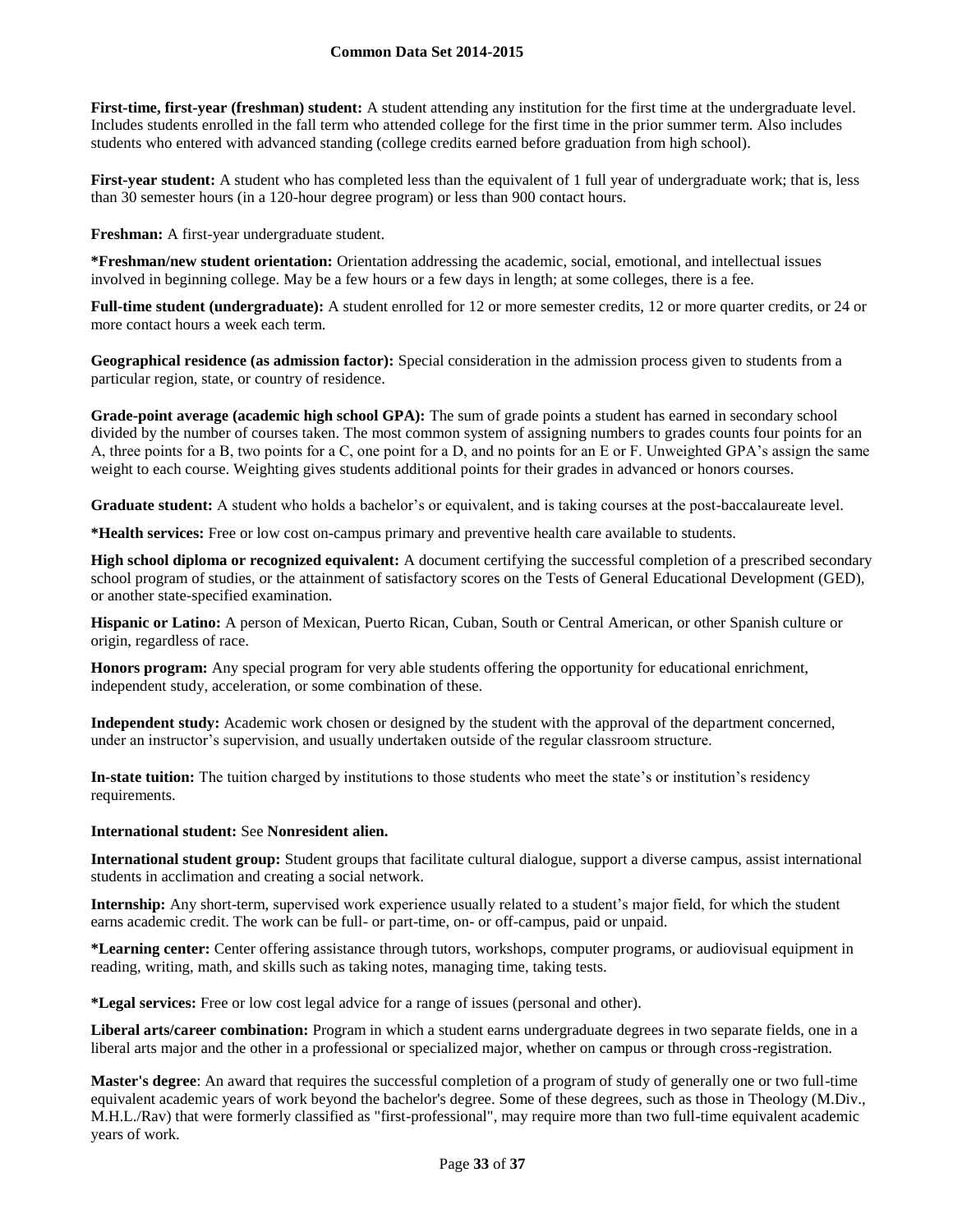**Minority affiliation (as admission factor):** Special consideration in the admission process for members of designated racial/ethnic minority groups.

**\*Minority student center:** Center with programs, activities, and/or services intended to enhance the college experience of students of color.

**Model United Nations:** A simulation activity focusing on conflict resolution, globalization, and diplomacy. Assuming roles as foreign ambassadors and "delegates," students conduct research, engage in debate, draft resolutions, and may participate in a national Model UN conference.

**Native Hawaiian or Other Pacific Islander:** A person having origins in any of the original peoples of Hawaii, Guam, Samoa, or other Pacific Islands.

**Nonresident alien:** A person who is not a citizen or national of the United States and who is in this country on a visa or temporary basis and does not have the right to remain indefinitely.

**\*On-campus day care:** Licensed day care for students' children (usually age 3 and up); usually for a fee.

**Open admission:** Admission policy under which virtually all secondary school graduates or students with GED equivalency diplomas are admitted without regard to academic record, test scores, or other qualifications.

**Other expenses (costs):** Include average costs for clothing, laundry, entertainment, medical (if not a required fee), and furnishings.

**Out-of-state tuition:** The tuition charged by institutions to those students who do not meet the institution's or state's residency requirements.

**Part-time student (undergraduate):** A student enrolled for fewer than 12 credits per semester or quarter, or fewer than 24 contact hours a week each term.

**\*Personal counseling**: One-on-one or group counseling with trained professionals for students who want to explore personal, educational, or vocational issues.

**Post-baccalaureate certificate:** An award that requires completion of an organized program of study requiring 18 credit hours beyond the bachelor's; designed for persons who have completed a baccalaureate degree but do not meet the requirements of academic degrees carrying the title of master.

**Post-master's certificate:** An award that requires completion of an organized program of study of 24 credit hours beyond the master's degree but does not meet the requirements of academic degrees at the doctoral level.

**Postsecondary award, certificate, or diploma:** Includes the following three IPEDS definitions for postsecondary awards, certificates, and diplomas of varying durations and credit/contact hour requirements—

*Less Than 1 Academic Year:* Requires completion of an organized program of study at the postsecondary level (below the baccalaureate degree) in less than 1 academic year (2 semesters or 3 quarters) or in less than 900 contact hours by a student enrolled full-time.

*At Least 1 But Less Than 2 Academic Years:* Requires completion of an organized program of study at the postsecondary level (below the baccalaureate degree) in at least 1 but less than 2 full-time equivalent academic years, or designed for completion in at least 30 but less than 60 credit hours, or in at least 900 but less than 1,800 contact hours.

*At Least 2 But Less Than 4 Academic Years:* Requires completion of an organized program of study at the postsecondary level (below the baccalaureate degree) in at least 2 but less than 4 full-time equivalent academic years, or designed for completion in at least 60 but less than 120 credit hours, or in at least 1,800 but less than 3,600 contact hours.

**Private institution:** An educational institution controlled by a private individual(s) or by a nongovernmental agency, usually supported primarily by other than public funds, and operated by other than publicly elected or appointed officials.

**Private for-profit institution:** A private institution in which the individual(s) or agency in control receives compensation, other than wages, rent, or other expenses for the assumption of risk.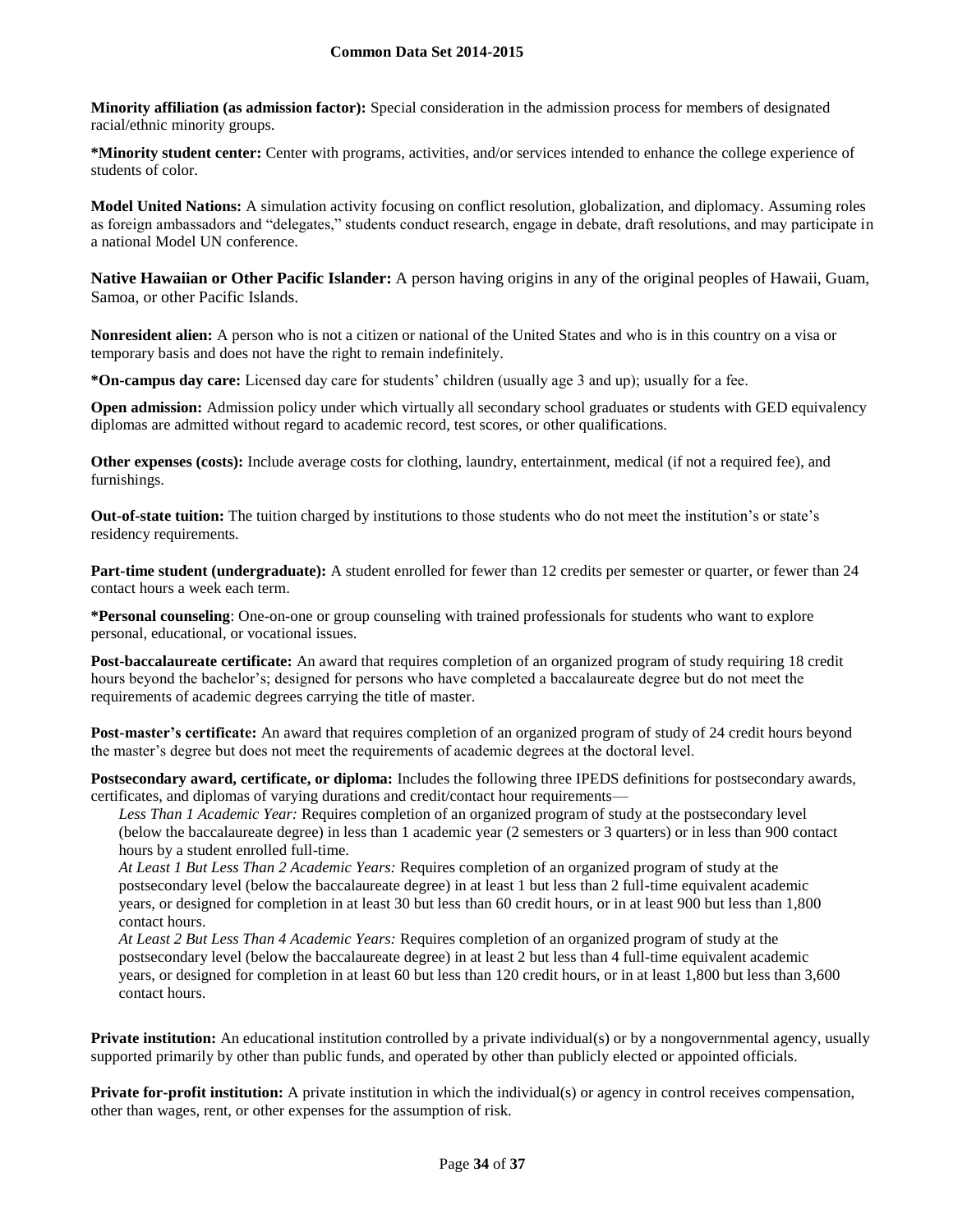**Private nonprofit institution:** A private institution in which the individual(s) or agency in control receives no compensation, other than wages, rent, or other expenses for the assumption of risk. These include both independent nonprofit schools and those affiliated with a religious organization.

#### **Proprietary institution:** See **Private for-profit institution.**

**Public institution:** An educational institution whose programs and activities are operated by publicly elected or appointed school officials, and which is supported primarily by public funds.

**Quarter calendar system:** A calendar system in which the academic year consists of three sessions called quarters of about 12 weeks each. The range may be from 10 to 15 weeks. There may be an additional quarter in the summer.

**Race/ethnicity:** Category used to describe groups to which individuals belong, identify with, or belong in the eyes of the community. The categories do not denote scientific definitions of anthropological origins. A person may be counted in only one group.

**Race/ethnicity unknown:** Category used to classify students or employees whose race/ethnicity is not known and whom institutions are unable to place in one of the specified racial/ethnic categories.

**Religious affiliation/commitment (as admission factor):** Special consideration given in the admission process for affiliation with a certain church or faith/religion, commitment to a religious vocation, or observance of certain religious tenets/lifestyle.

**\*Religious counseling:** One-on-one or group counseling with trained professionals for students who want to explore religious problems or issues.

**\*Remedial services:** Instructional courses designed for students deficient in the general competencies necessary for a regular postsecondary curriculum and educational setting.

**Required fees:** Fixed sum charged to students for items not covered by tuition and required of such a large proportion of all students that the student who does NOT pay is the exception. Do not include application fees or optional fees such as lab fees or parking fees.

**Resident alien or other eligible non-citizen:** A person who is not a citizen or national of the United States and who has been admitted as a legal immigrant for the purpose of obtaining permanent resident alien status (and who holds either an alien registration card [Form I-551 or I-151], a Temporary Resident Card [Form I-688], or an Arrival-Departure Record [Form I-94] with a notation that conveys legal immigrant status, such as Section 207 Refugee, Section 208 Asylee, Conditional Entrant Parolee or Cuban-Haitian).

**Room and board (charges)—on campus:** Assume double occupancy in institutional housing and 19 meals per week (or maximum meal plan).

**Secondary school record (as admission factor):** Information maintained by the secondary school that may include such things as the student's high school transcript, class rank, GPA, and teacher and counselor recommendations.

**Semester calendar system:** A calendar system that consists of two semesters during the academic year with about 16 weeks for each semester of instruction. There may be an additional summer session.

**Student-designed major:** A program of study based on individual interests, designed with the assistance of an adviser.

**Study abroad:** Any arrangement by which a student completes part of the college program studying in another country. Can be at a campus abroad or through a cooperative agreement with some other U.S. college or an institution of another country.

**\*Summer session:** A summer session is shorter than a regular semester and not considered part of the academic year. It is not the third term of an institution operating on a trimester system or the fourth term of an institution operating on a quarter calendar system. The institution may have 2 or more sessions occurring in the summer months. Some schools, such as vocational and beauty schools, have year-round classes with no separate summer session.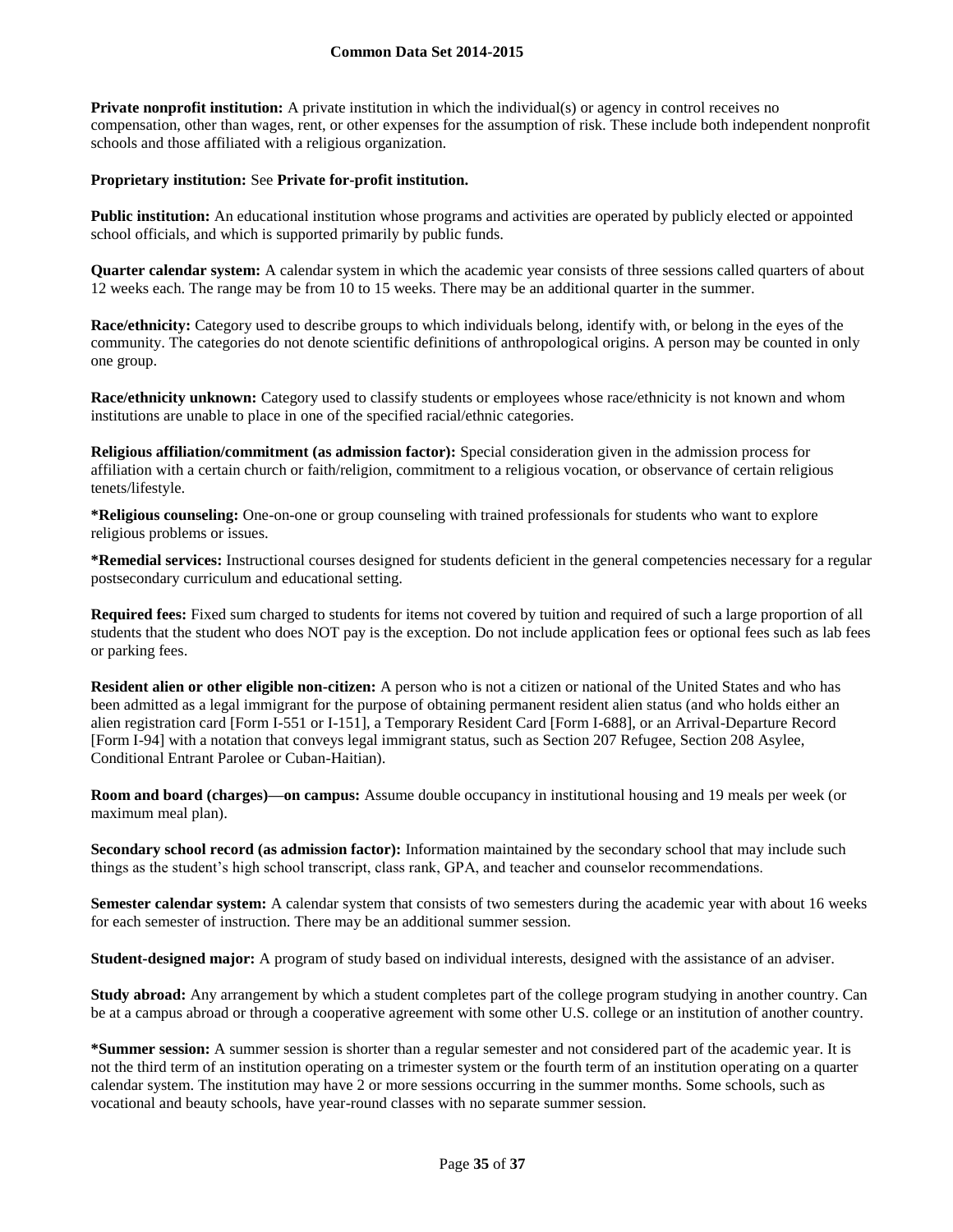**Talent/ability (as admission factor):** Special consideration given to students with demonstrated talent/abilities in areas of interest to the institution (e.g., sports, the arts, languages, etc.).

**Teacher certification program:** Program designed to prepare students to meet the requirements for certification as teachers in elementary, middle/junior high, and secondary schools.

**Transfer applicant:** An individual who has fulfilled the institution's requirements to be considered for admission (including payment or waiving of the application fee, if any) and who has previously attended another college or university and earned college-level credit.

**Transfer student:** A student entering the institution for the first time but known to have previously attended a postsecondary institution at the same level (e.g., undergraduate). The student may transfer with or without credit.

**Transportation (costs):** Assume two round trips to student's hometown per year for students in institutional housing or daily travel to and from your institution for commuter students.

**Trimester calendar system:** An academic year consisting of 3 terms of about 15 weeks each.

**Tuition:** Amount of money charged to students for instructional services. Tuition may be charged per term, per course, or per credit.

**\*Tutoring:** May range from one-on-one tutoring in specific subjects to tutoring in an area such as math, reading, or writing. Most tutors are college students; at some colleges, they are specially trained and certified.

**Unit:** a standard of measurement representing hours of academic instruction (e.g., semester credit, quarter credit, contact hour).

**Undergraduate:** A student enrolled in a four- or five-year bachelor's degree program, an associate degree program, or a vocational or technical program below the baccalaureate.

**\*Veteran's counseling:** Helps veterans and their dependents obtain benefits for their selected program and provides certifications to the Veteran's Administration. May also provide personal counseling on the transition from the military to a civilian life.

**\*Visually impaired:** Any person whose sight loss is not correctable and is sufficiently severe as to adversely affect educational performance.

**Volunteer work (as admission factor):** Special consideration given to students for activity done on a volunteer basis (e.g., tutoring, hospital care, working with the elderly or disabled) as a service to the community or the public in general.

**Wait list:** List of students who meet the admission requirements but will only be offered a place in the class if space becomes available.

**Weekend college:** A program that allows students to take a complete course of study and attend classes only on weekends.

**White:** A person having origins in any of the original peoples of Europe, the Middle East, or North Africa.

**\*Women's center:** Center with programs, academic activities, and/or services intended to promote an understanding of the evolving roles of women.

**Work experience (as admission factor):** Special consideration given to students who have been employed prior to application, whether for relevance to major, demonstration of employment-related skills, or as explanation of student's academic and extracurricular record.